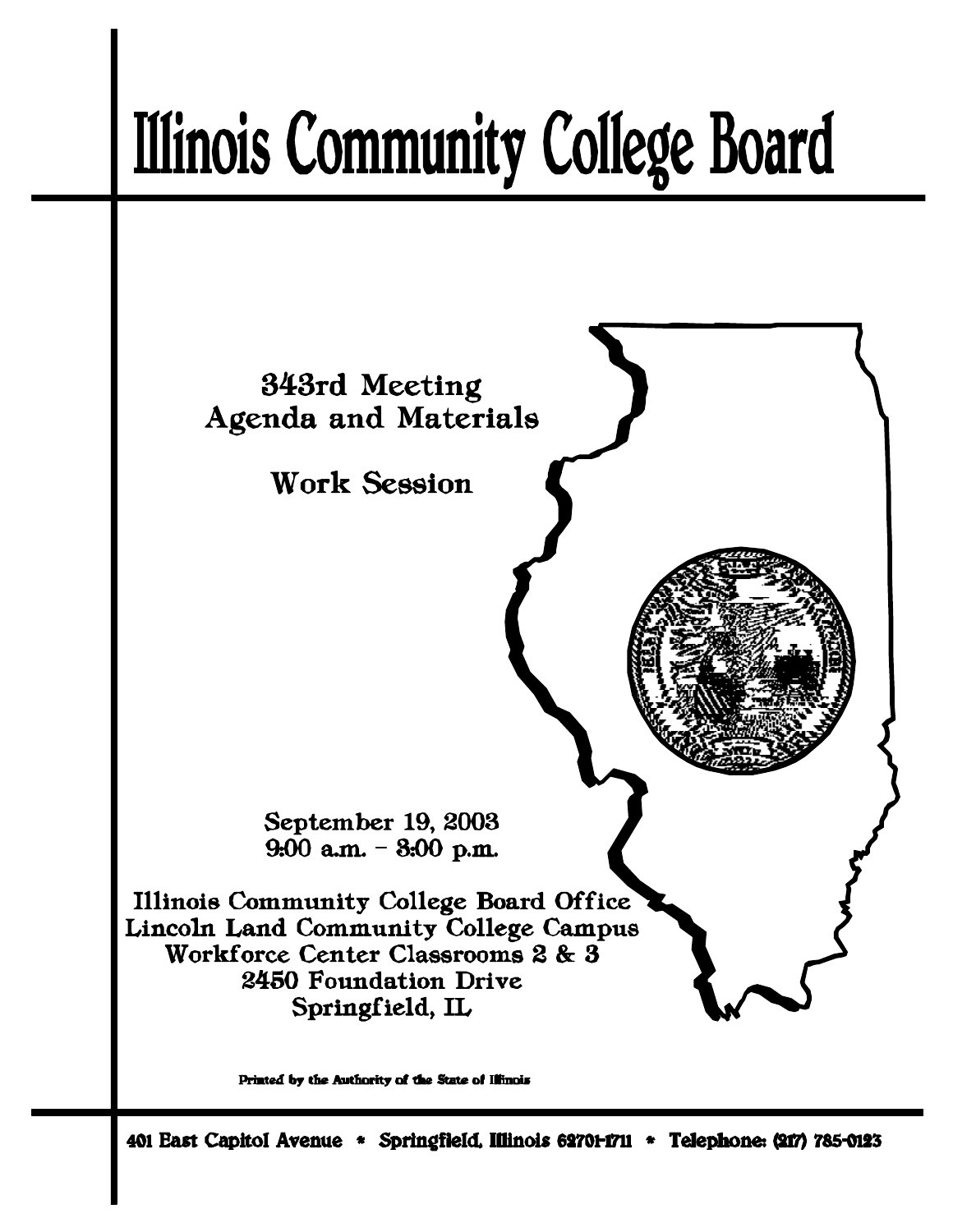| Agenda                                       |
|----------------------------------------------|
| 343rd Meeting of the                         |
| Illinois Community College Board             |
| <b>Work Session</b>                          |
| Illinois Community College Board Office      |
| <b>Lincoln Land Community College Campus</b> |
| Workforce Center Classrooms 2 & 3            |
| 2450 Foundation Drive                        |
| Springfield, Illinois                        |
|                                              |

September 19, 2003 9:00 a.m. - 3:00 p.m.

Page

| 1.  | Roll Call and Declaration of Quorum                                               |                                                                                                                                                                                                                                                                                                                                                                                                                                                                                                                                            |                                                        |  |
|-----|-----------------------------------------------------------------------------------|--------------------------------------------------------------------------------------------------------------------------------------------------------------------------------------------------------------------------------------------------------------------------------------------------------------------------------------------------------------------------------------------------------------------------------------------------------------------------------------------------------------------------------------------|--------------------------------------------------------|--|
| 2.  | Announcements and Remarks by Edward T. Duffy, Chair                               |                                                                                                                                                                                                                                                                                                                                                                                                                                                                                                                                            |                                                        |  |
| 3.  | Remarks by Joseph J. Cipfl, President/CEO                                         |                                                                                                                                                                                                                                                                                                                                                                                                                                                                                                                                            |                                                        |  |
| 4.  | Election of Illinois Community College Board Vice Chair<br>for Fiscal Year 2004   | 1                                                                                                                                                                                                                                                                                                                                                                                                                                                                                                                                          |                                                        |  |
| 5.  | Illinois Community College Board Appointments<br>to the Joint Education Committee |                                                                                                                                                                                                                                                                                                                                                                                                                                                                                                                                            |                                                        |  |
| 6.  |                                                                                   | <b>Consent Agenda</b>                                                                                                                                                                                                                                                                                                                                                                                                                                                                                                                      |                                                        |  |
|     | 6.1<br>6.2<br>6.3<br>6.4<br>6.5<br>6.6<br>6.7                                     | Minutes of the June 20, 2003 Meeting<br>New Units of Instruction<br>Extension of Courses and Curricula Out-of-State<br>Extension of Credit Courses into another<br><b>Community College District</b><br>Proposed Amendments to ICCB Rules Concerning<br>Reporting Requirements (Initial Approval)<br>Proposed Amendments to ICCB Rules Concerning<br>Foundation Matching Grants and the Lincoln's<br>Challenge Scholarship Grants (Final Approval)<br>Certification of Eligibility for Special Tax Levy<br>(Chapter 122, Paragraph 3-14.3) | $3-15$<br>16-24<br>25<br>26<br>27-38<br>39-44<br>45-47 |  |
| 7.  |                                                                                   | A Statement of Commitment to Economic and Workforce<br>Development by the Illinois Community Colleges                                                                                                                                                                                                                                                                                                                                                                                                                                      | 48-50                                                  |  |
| 8.  |                                                                                   | <b>Information Items</b>                                                                                                                                                                                                                                                                                                                                                                                                                                                                                                                   |                                                        |  |
|     | 8.1                                                                               | Illinois Community College Board Advisory<br><b>Committee Member Appointments</b>                                                                                                                                                                                                                                                                                                                                                                                                                                                          | 51-54                                                  |  |
| 9.  | <b>Work Session</b>                                                               |                                                                                                                                                                                                                                                                                                                                                                                                                                                                                                                                            |                                                        |  |
| 10. |                                                                                   | Adjournment                                                                                                                                                                                                                                                                                                                                                                                                                                                                                                                                |                                                        |  |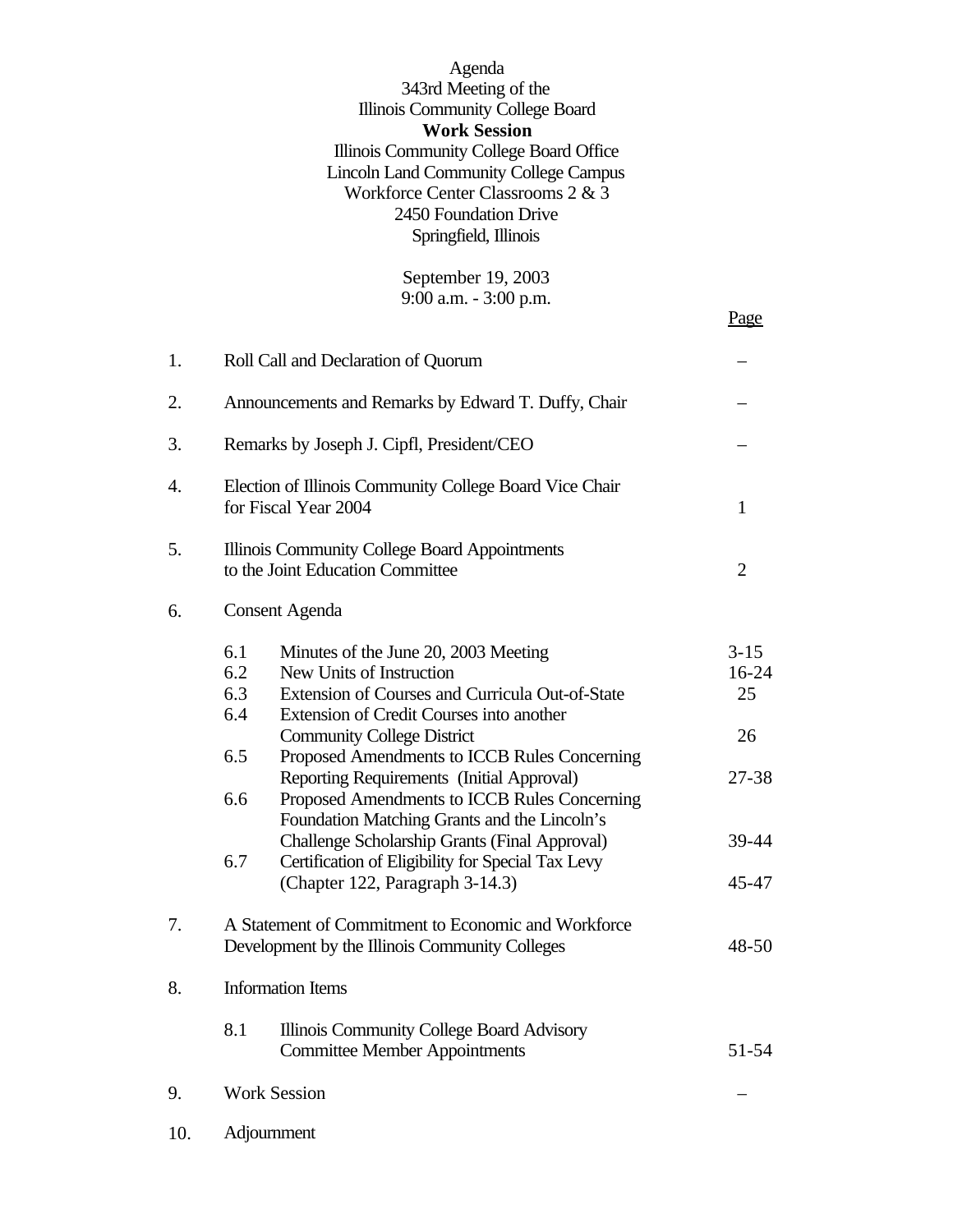#### Illinois Community College Board

# **ELECTION OF ILLINOIS COMMUNITY COLLEGE BOARD VICE CHAIR FOR FISCAL YEAR 2004**

Nominations will be accepted from the Board at its meeting on September 19, 2003.

# **RECOMMENDED ACTION**

(Oral nominations will be received from the Board.)

## **BACKGROUND**

As stated in Statute 110 ILCS 805/2-3 of the Illinois Public Community College Act, "...At a regular meeting by the end of June each year the vice-chairmanshall be selected by members of the board for an annual term beginning July 1 next. The vice-chairman shall act as chairman in the absence of the chairman..."

On June 20, 2003, the Board elected Joseph J. Neely as vice chairman to serve for an annual term until June 2004. However, since Joseph J. Neely's term as a member of the Illinois Community College Board has expired, a new vice chairman will need to be elected.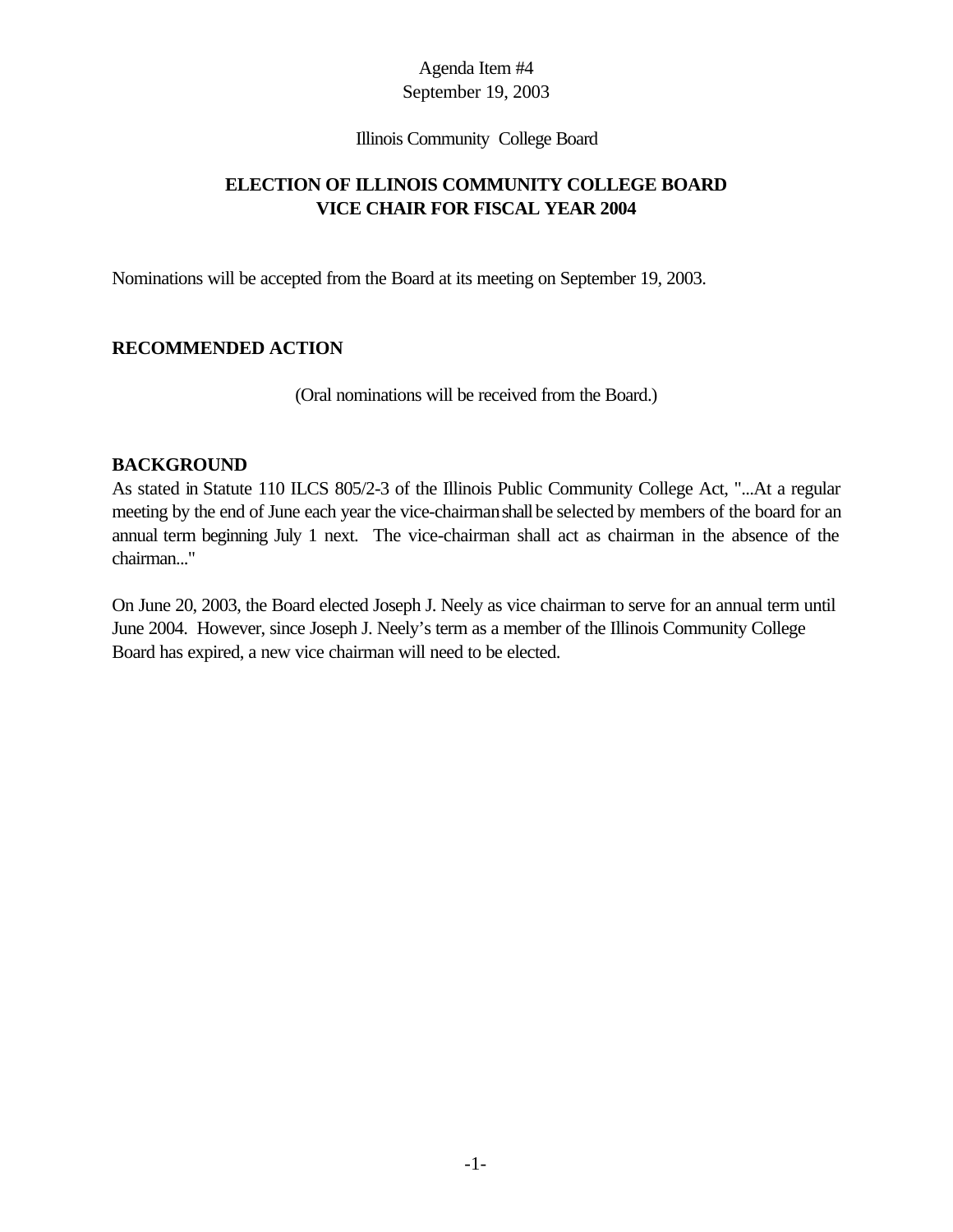#### Illinois Community College Board

# **ILLINOIS COMMUNITY COLLEGE BOARD APPOINTMENTS TO THE JOINT EDUCATION COMMITTEE**

By statute, the Joint Education Committee is composed of two members each of the Illinois State Board of Education, Illinois Community College Board, Illinois Board of Higher Education, and the Human Resource Investment Council/Illinois Workforce Investment Board.

#### **RECOMMENDED ACTION**

It is recommended that the following motion be adopted:

(Oral appointments will be recommended to the Board)

**BACKGROUND:** Statute assigns the Joint Education Committee responsibility for "developing" policy on matters of mutual concern to elementary, secondary and higher education such as Career and Technical Education, Teacher Preparation and Certificate, Educational Finance, Articulation between Elementary, Secondary and Higher Education and Research and Planning." Statute requires that it meet "at least quarterly."

The Joint Education Committee serves as the state's official P-16 Partnership governing body. The three constituent boards have endorsed the goals and directions the P-16 Partnership should take; and, the Joint Education Committee sets the state-level P-16 agenda and coordinates strategies for its implementation. The Joint Education Committee is the formal mechanism for recommending new or revised P-16 Partnership policies, goals and directions to the individual boards when individual board action is needed. It also serves as the forum for developing consensus among agencies when disagreements arise.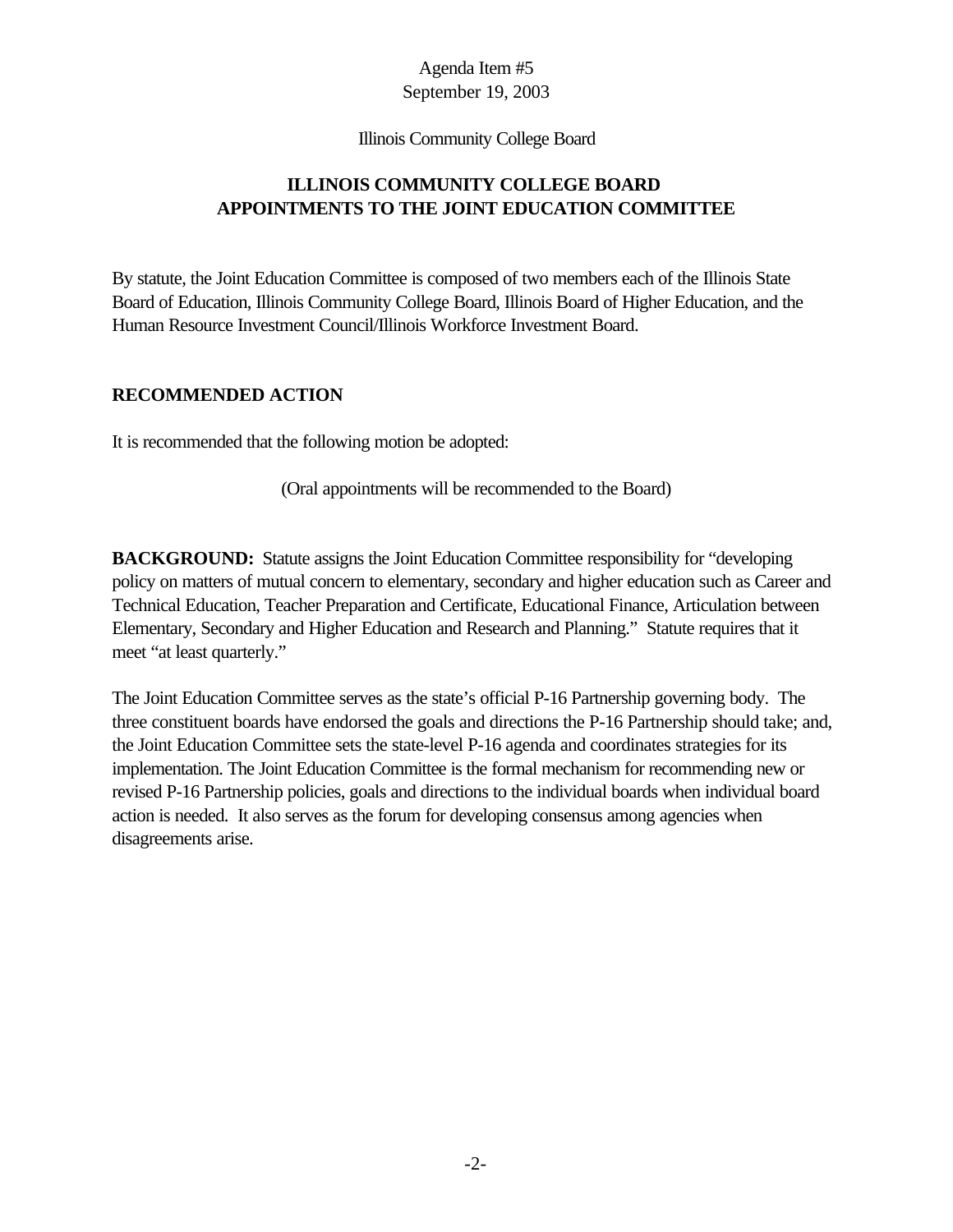# UNAPPROVED

Minutes of the 342nd Meeting of the Illinois Community College Board June 20, 2003 Embassy Suites Chicago Downtown-Lakefront Chicago, Illinois

## Item #1 - Roll Call and Declaration of Quorum

Chairman Duffy called the meeting to order at 9:00 a.m. Roll call was taken with the following members present: James Berkel, Marjorie Cole, Edward Duffy, Joseph Neely, Martha Olsson, Judith Rake, Gwendolyn Rogers, Mark Weber and James Zerkle. Laurna Godwin, Delores Ray, and Edward Welk were absent.

## Item #2 - Announcements and Remarks by Edward T. Duffy, Chair

Chairman Duffy introduced James Tyree, Chairman of the City Colleges of Chicago Board of Trustees. Mr. Tyree addressed the Board relative to the search process of the next President/CEO of the Illinois Community College Board process and volunteered his services. Mr. Tyree cited concerns of the City Colleges of Chicago with the Illinois Community College System's new funding formula. Chairman Duffy remarked that the funding formula may require additional changes in the future.

#### Item #3 - Recognition of Inez A. Galvan for her Service to the Illinois Community College Board

Joe Cipfl read the following Resolution to honor InezA. Galvanand presented a plaque to Ms. Galvan in recognition of her support to the Illinois Community College System.

We, the members of the Illinois Community College Board, express our abiding gratitude to Inez A. Galvan for her exemplary service to the students, parents, taxpayers, and the entire community college system during her seven years on the Illinois Community College Board.

Ms. Galvan's service extends over a period of unprecedented growth and change in the Illinois Community College System. Her thoughtful voice, her hard work, and dedication to her position as a member of the ICCB have earned her the respect of her fellow Board members and the admiration of those working in the state's community colleges. Ms. Galvan has been an unswerving advocate of students and of the securing of funding necessary for community colleges to properly serve their communities.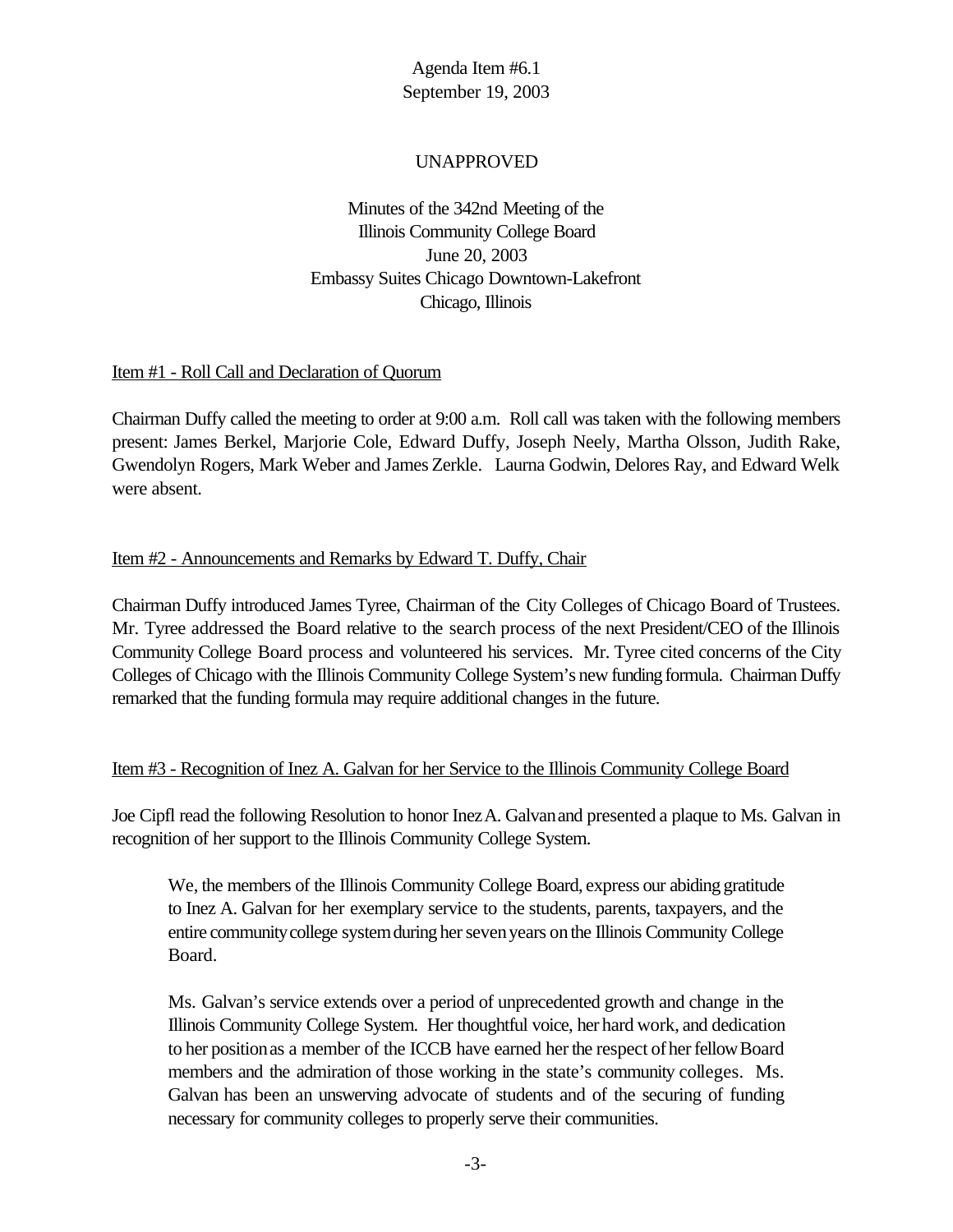Ms. Galvan has brought a wealth ofexperience to the Illinois Community College Board. Her membership on the U.S. Hispanic Leadership Conference has been a ready resource for the entire Board and its staff. Through her service to the Board as a member of the ICCB Committee for Substance and Alcohol Abuse, Ms. Galvan has been a guide for and proponent of the students. Ms. Galvan was also a valuable member of the ICCB Adult Education Transition Committee, helping ensure the smooth transfer of Adult Education and Family Literacy administration to the Illinois Community College Board.

We especially appreciate Inez's leadership style. She sets an example for all Board members with the preparation, discipline, and focus she has brought to the Illinois Community College Board. Her support and encouragement of the Board's staff have reinforced the professional respect she has garnered over the course of her term on the ICCB.

The Illinois Community College Board and the entire higher education community have benefitted from Inez's experience, knowledge of the education system, and the advocacy for excellence in educational delivery that every Illinois student deserves.

WE, the members of the Illinois Community College Board, salute Inez A. Galvan for her strength of character, her public spiritedness, and her commitment to the Illinois Community College System and the people of the State of Illinois.

\* \* \* \* \*

# Awards Presentation

Workforce development awards were presented to **Oakton Community College** for Excellence in Business/College Partnership and to **College of DuPage** and **Lincoln Land Community College** for Excellence in Innovative Workforce Development Programs.

\* \* \* \* \*

#### Item #4 - Election of Illinois Community College Board Vice Chair for Fiscal Year 2004

James Berkel made a motion, which was seconded by James Zerkle, to nominate Joe Neely as ICCB Vice Chair for FiscalYear 2004. The motionwas approved by unanimous voice vote. Mr. Neely accepted the reappointment.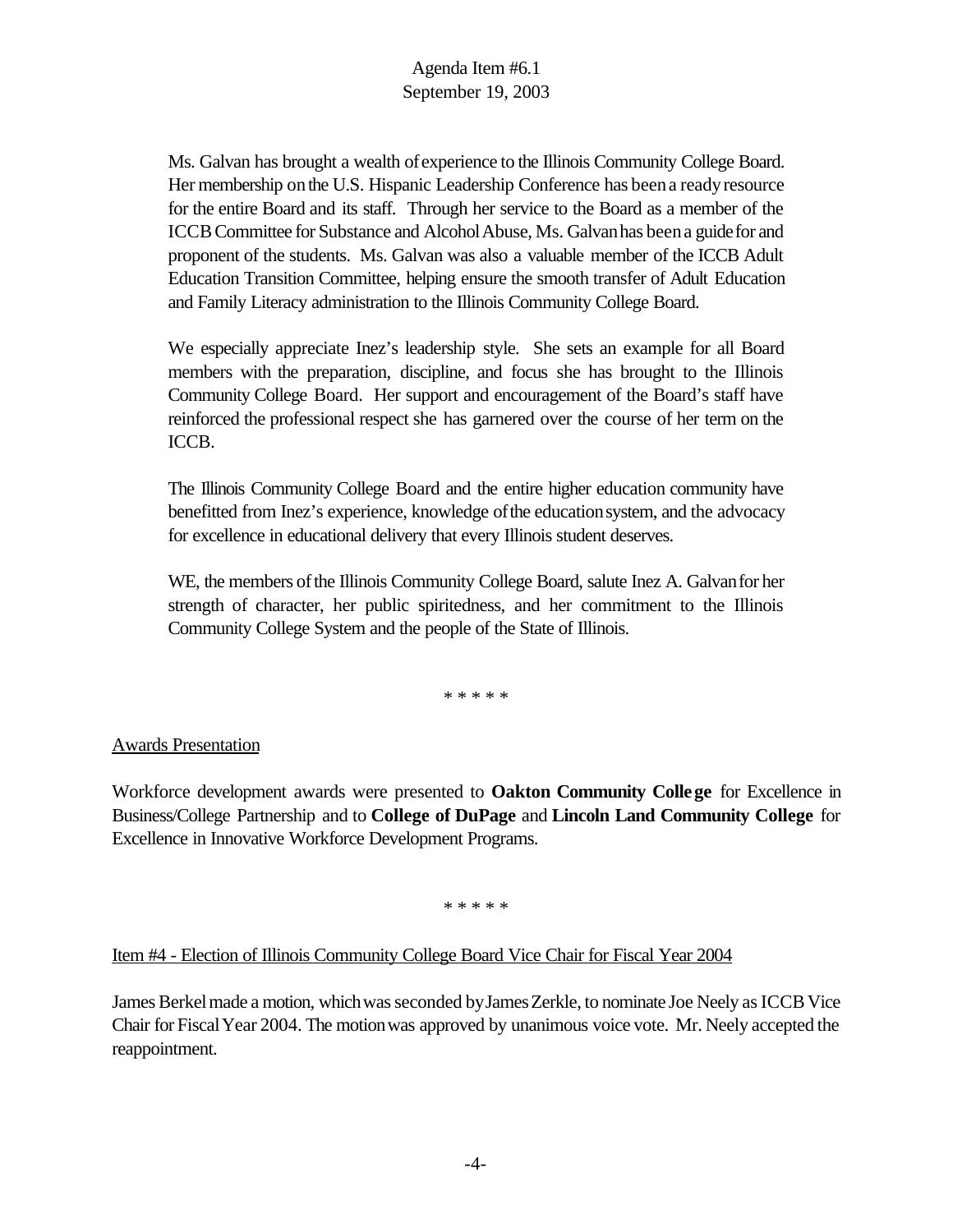## Item #5 - Committee Reports

## Item #5.1 - Adult Education Transition Committee

JimBerkelcommended Jennifer Foster, ICCB Senior Director for Adult Education, for her work in the adult education area.

Mr. Berkel reported that during the week of July 28, 2003, the U.S. Department of Education will conduct an audit of the ICCB adult education programs administered by the ICCB. Programs will be visited around the state and interviews will be held with President/CEO Joe Cipfl; Sarah Hawker, Vice President for Workforce Development and Adult Education; Jennifer Foster, Senior Director of Adult Education; and the adult education and fiscal staff. This review is the first federal audit conducted on Illinois Adult Education programs in 15 years.

The adult education and family literacy programs in Illinois have again exceeded federal performance targets under the Workforce Investment Act (WIA). Illinois is now qualified to receive the maximum federal incentive grant award of \$3 million. Illinois and four other states have qualified for this award.

The U.S. Department of Education recently released the federal fiscal year 2003 and state fiscal year 2004 allocation to Illinois for adult education and family literacy programs. Illinois will receive \$23 million for allocation to community colleges, community-based organizations, public schools, Regional Offices of Education and Department of Corrections.

The Adult Education Advisory Council met on April 22 and will meet again on June 25 in Springfield. Mr. Berkel reported on meeting activities which included the adoption of the new oral ESL assessment instrument.

# Item #5.1.1 - Adult Education Funding Task Force Status Report

Sarah Hawker reported on the charge of the Adult Education and Family Literacy Funding Task Force. Ms. Hawker thanked ICCB members James Berkel and Judith Rake for serving on the task force. Tri-chairs of the task force are Susan Kidder, Executive Director of Literacy Chicago; Dr. Charles Guengerich, President of Wilbur Wright College; and John Muirhead, Director of Adult Education at Urbana School District #116. Brenda Albright of the Franklin Education Group in Nashville, Tennessee, serves as the facilitator. Recommendations of the task force for a new adult education funding methodology will be presented for Board action in October 2003.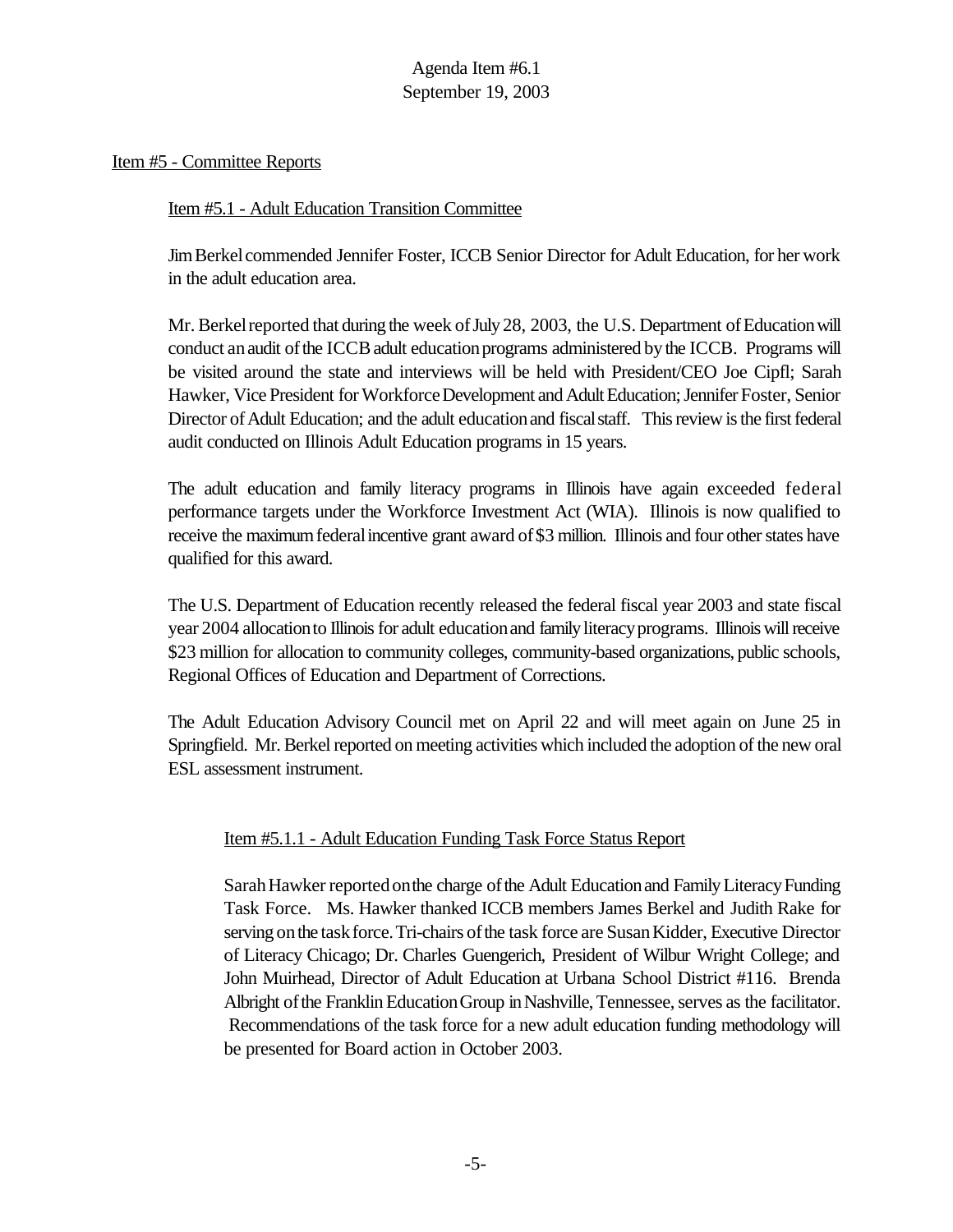Chairman Duffy reported that he was recently approached at the State Capitol and the personindicated that they had been aninitialopponent to the transfer ofthe administration of adult education to the Illinois Community College Board. The person stated that their position has now changed and they strongly support the ICCB's administration of adult education programs.

#### Item #5.2 - Budget and Finance Committee

Martha Olsson reported the committee reviewed the financial statements and fiscal year 2003 office administration expenditures. A review was also made of Consent Agenda Items #8.4 through #8.7 which are presented today for Board action.

## Item #6 - Present/CEO Report

Joe Cipfl reported on the final days of the legislative session and commended Board members and Chairman Duffy for their achievements.

Dr. Cipfl briefed the Board on staff actions following the Governor's request for \$22 million in reserve funding from the Illinois Community College System for fiscal year 2003. The ICCB complied with this request; however, the Governor's office has returned all of these funds to the system.

Joe reported on various line items within the ICCB budget for fiscal year 2004 which included the \$7.4 million in "hold harmless" revenues for implementation of the revised community college system funding formula, as well as the adult education performance revenues which were lost in fiscal year 2003 and returned in fiscal year 2004. With the City Colleges of Chicago experiencing a \$16,367,000 loss in state funding, the ICCB supported a supplemental direct appropriation to CCC for fiscal year 2004 in the amount of \$2.9 million in deferred maintenance revenues. It was also agreed that \$4 million of the \$50 millionincapital appropriation for temporary facilities be used by the ICCB as an additional capital renewal allocation to more than offset the loss of deferred maintenance funding to any of the college districts. Transferred from the ICCB budget were Advanced Technology dollars to the Department of Central management Services and Current Worker dollars to the Department of Commerce and Economic Opportunity.

Department of Commerce and Economic Opportunity (DCEO) officials met with several community college presidents on Thursday morning, June 19, for a roundtable session to discuss economic development and workforce development. DCEO has placed community colleges at the hub of economic development and workforce development for the State of Illinois. DCEO Director Jack Lavin attended the Presidents Council meeting on June 19 to discuss community colleges. Nearly \$3 million of community college current worker training dollars will be transferred to DCEO, but community colleges will have access to these dollars through competitive grants and possibly additional funding.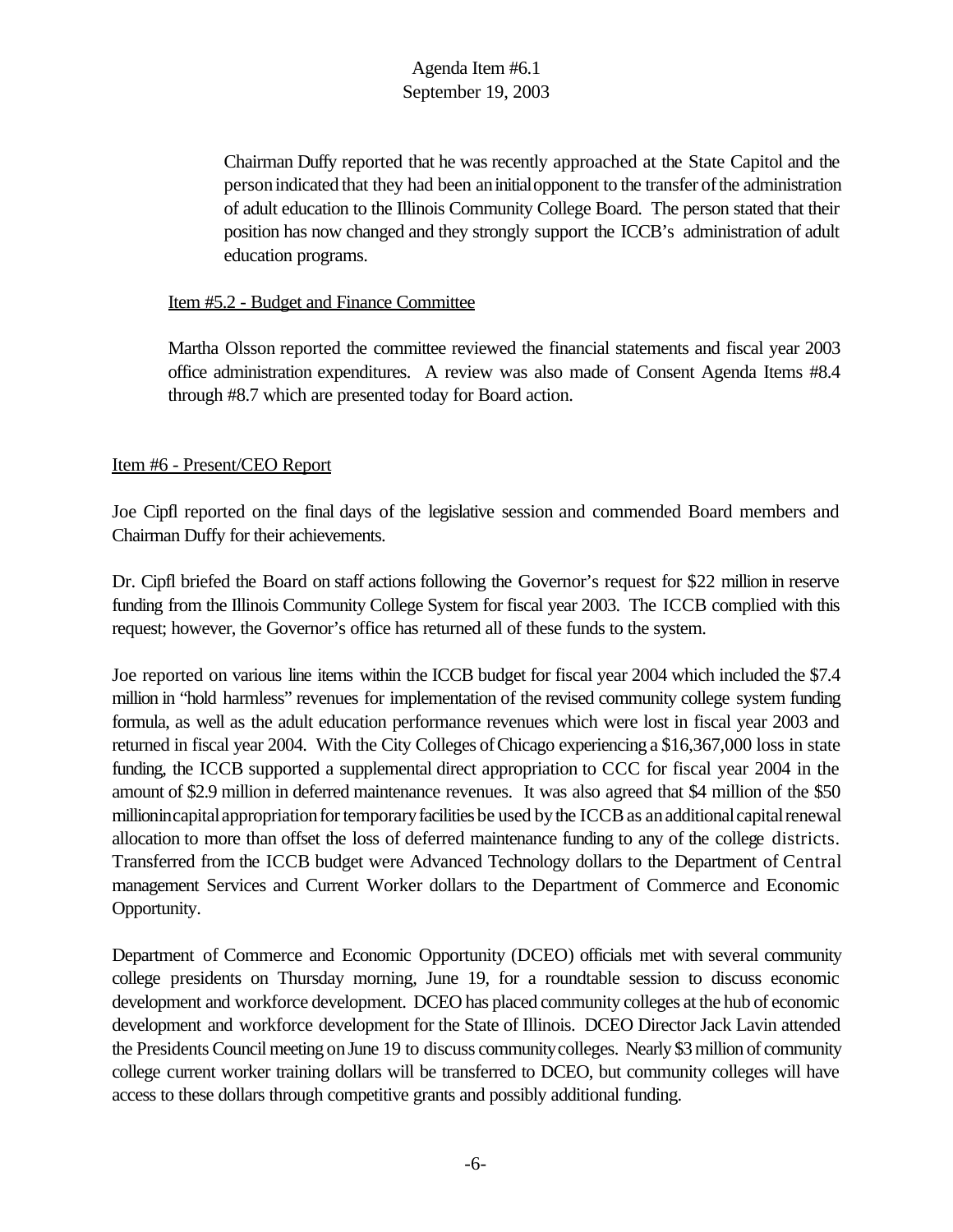Joe Cipfl thanked ICCB members James Berkel and Judith Rake for their support and involvement with Adult Education funding initiatives.

Two years ago, this Board acted to secure Perkins dollars for Career and Technical Education. During fiscal year 2003, the ICCB subcontracted with the State Board of Education to secure over \$25 million in funding. During the past legislative session, \$11.9 millionwas appropriated to the ICCB for distribution to the Illinois community colleges rather than through the Illinois State Board of Education.

Joe thanked the Presidents, Trustees, Faculty and Students who have worked so diligently this past year on behalf of the Illinois Community College System. Joe will recommend to the Presidents and Trustees that they consider holding monies in reserve in their budgets this year in the event reductions need to occur during fiscal year 2004.

During the next several months, revisions to the Adult Education Funding Formula will be presented for Board action.

## Item #7 - Advisory Organizations

#### Item #7.1 - Illinois Community College Trustees Association

GaryDavis distributed an ICCTA "Schedule of Events" and reported on highlights of this year's Annual Trustees Convention. ICCB members are welcome to attend.

Dr. Davis urged continued support for trustee education even during times when colleges are experiencing funding shortages.

The Trustees Association has a webpage which will enable interested partiesto learnmore about the system.

Dr. Davis reported that as the Illinois Student Assistance Commission copes with a funding shortfall this year, community college system representatives have made recommendations to the ISAC on ways to ensure scholarship fairness to the Illinois Community College System.

\* \* \* \* \*

ICCB Vice Chair Joe Neely commended Dr. Gary Davis for his leadership to the Illinois community college trustees. Mr. Neely credited Dr. Davis for providing the education that led to his membership on the Illinois Community College Board.

\* \* \* \* \*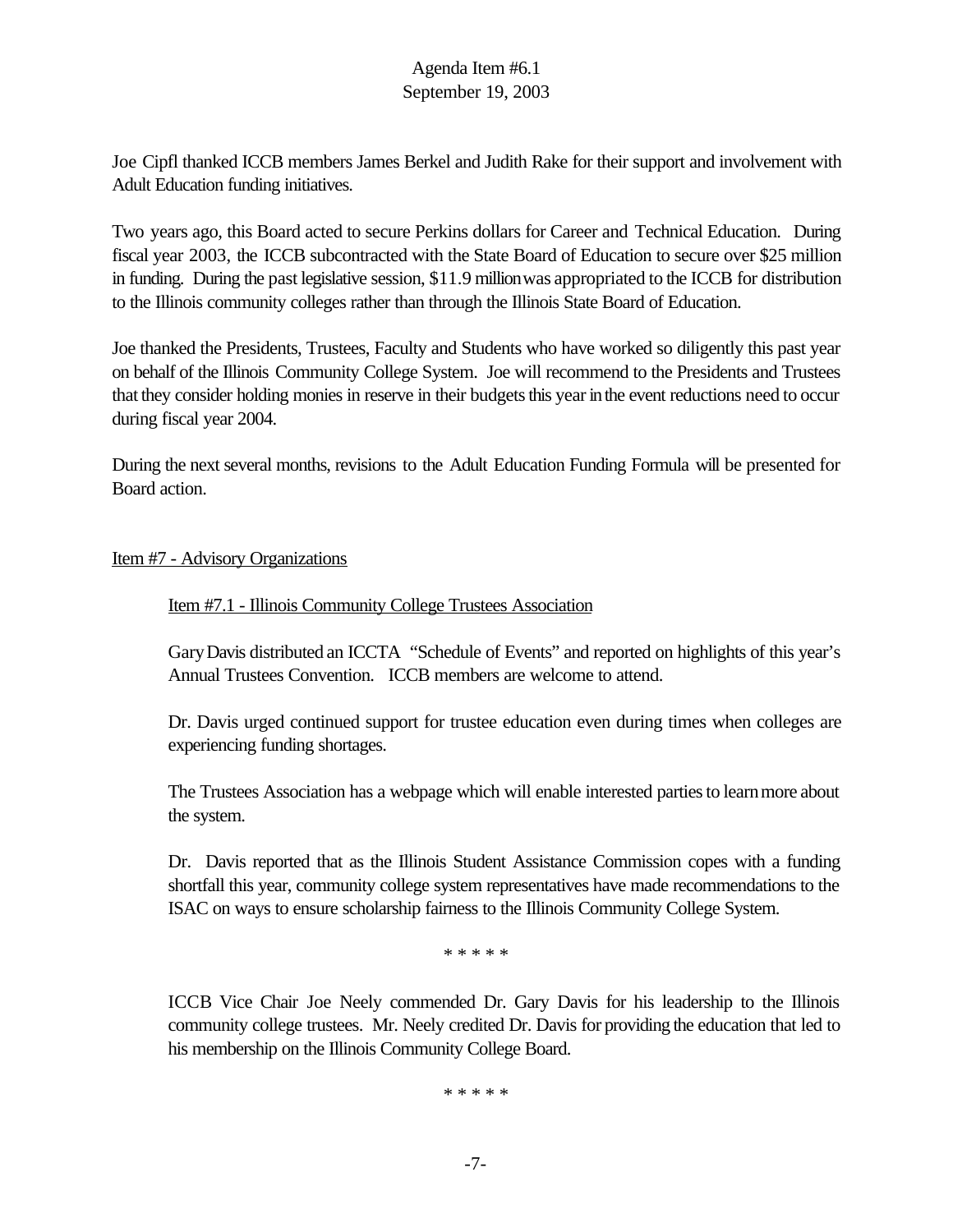## Item #7.2 - Presidents Council

Mike Murphy reported that a number of Council activities will continue throughout the summer. Included is work on the fiscal year 2004 budget. Dr. Murphy also stressed the importance of education to all ages.

Following the June 19 Roundtable meeting with DCEO officials, the Council has formed a committee to make recommendations on economic development/workforce development to DCEO within the next two weeks.

Dr. Murphy introduced Dr. Terry Ludwig, President of Shawnee College, who will replace Dr. Murphy as President of the Council next year. Dr. Murphy commended his colleagues in the community college system for their system support.

Dr. Murphy will retire from the College of DuPage on June 30, 2003.

Item #7.3 - Illinois Community College Faculty Association

Leo Welch announced the Faculty Association is meeting today and tomorrow in Galena, Illinois.

Mr. Welch reported on a legislative seminar he and Mike Monaghan presented last fall at the Teaching/Learning Conference.

The Faculty Association is monitoring legislation which addresses the Reauthorization of the Higher Education Act.

ICCB and its staff was commended on the teacher education/paraprofessional initiative which is on today's agenda.

The Faculty Association has some concerns about the IBHE's recent report as it relates to core curriculum requirements for public high schools in Illinois. The faculty supports higher ranking high school graduation requirements. Another BHE report which raises faculty concern addresses utilization of nontenured faculty and part-time faculty.

Mr. Welch made comments on the Education Testing Service's release of a report which expressed very high regard for higher education in the United States and affordability.

Mr. Welchconcurred withGaryDavis on the recommendation of Trustee education and will report back to the Faculty Association.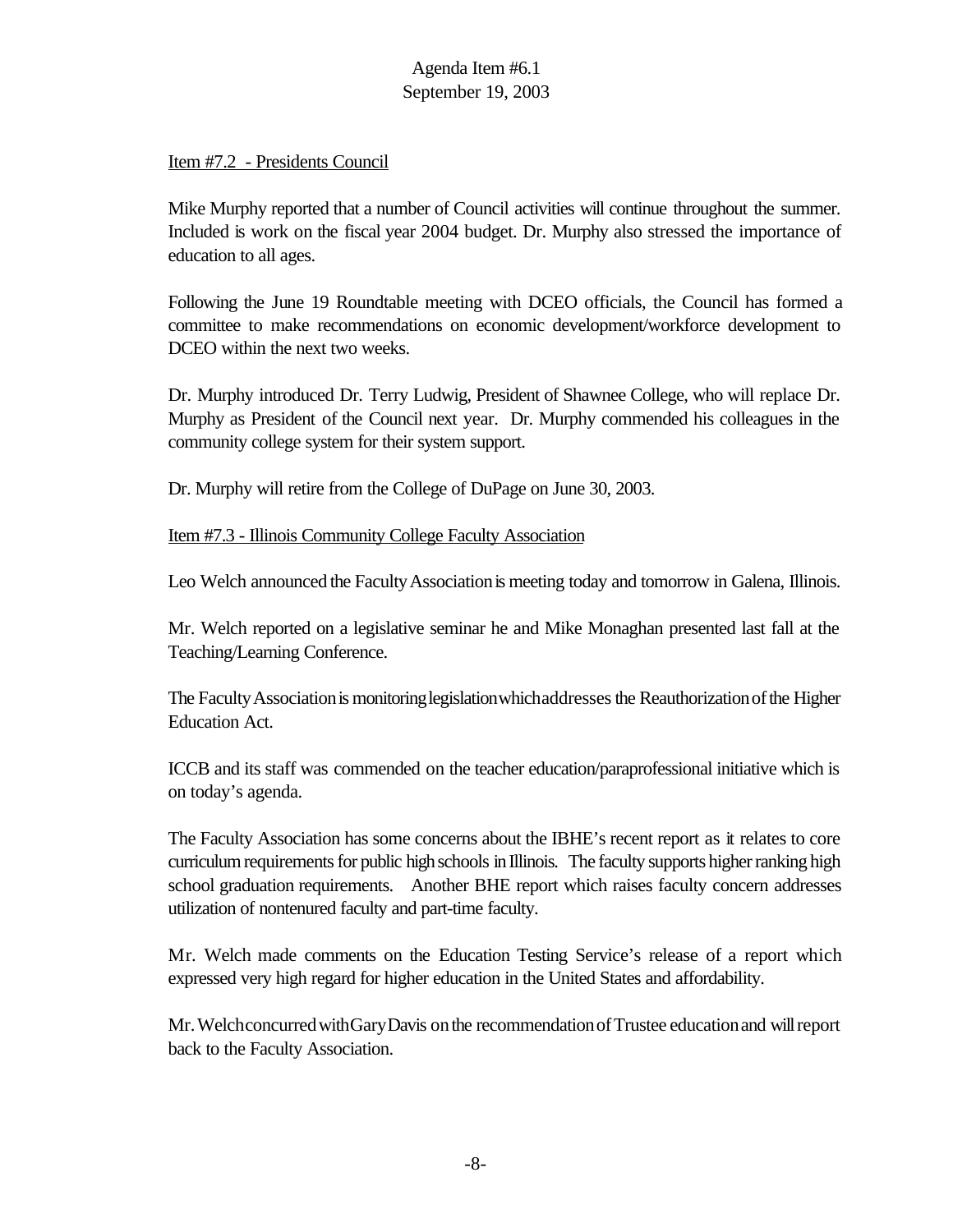# Item #7.4 - Student Advisory Council

Mark Weber reported on meetings being conducted between representatives of the Student Advisory Council and the Trustees Association to discuss pros and cons of student housing.

A Second Annual Student Leadership Institute is currently being conducted for students throughout the state.

Mark expressed appreciation for his opportunity to represent the Illinois community college students on the Illinois Community College Board. He commended Joe Cipfl and ICCB staff as well as Nick Kachiroubas for his leadership to SAC.

He encouraged continued system collaboration with members of the Student Advisory Council and stated that students appreciate the opportunity be a part of actions and initiatives.

## Item #8 - Consent Agenda

Gwendolyn Rogers made a motion to approve to approve the following items on the Consent Agenda, which was seconded by Judith Rake.

# Item #8.1 - Minutes of the May 16, 2003 Meeting/Work Session

The Illinois Community College Board hereby approves the minutes of the May 16, 2003, meeting as recorded.

#### Item#8.2 - Minutes of the May 15, 2003 Meeting of the ICCB President/CEO Search Committee

The Illinois Community College Board hereby approves the minutes of the May 15, 2003 meeting of the Illinois Community College President/CEO Search Committee as recorded.

#### Item #8.3 - Review of Executive Session Minutes

The Illinois Community College Board hereby determines that minutes of its executive sessions held onJune 14, 2002; September 20, 2002; October 18,2002;January17, 2003; and May15, 2003 are to remain confidential. All prior minutes of executive sessions have been made available for public inspection.

#### Item #8.4 - Contracts for the Illinois Community College Board Office

The Illinois CommunityCollege Board hereby approves the following fiscalyear 2004 contractual agreements: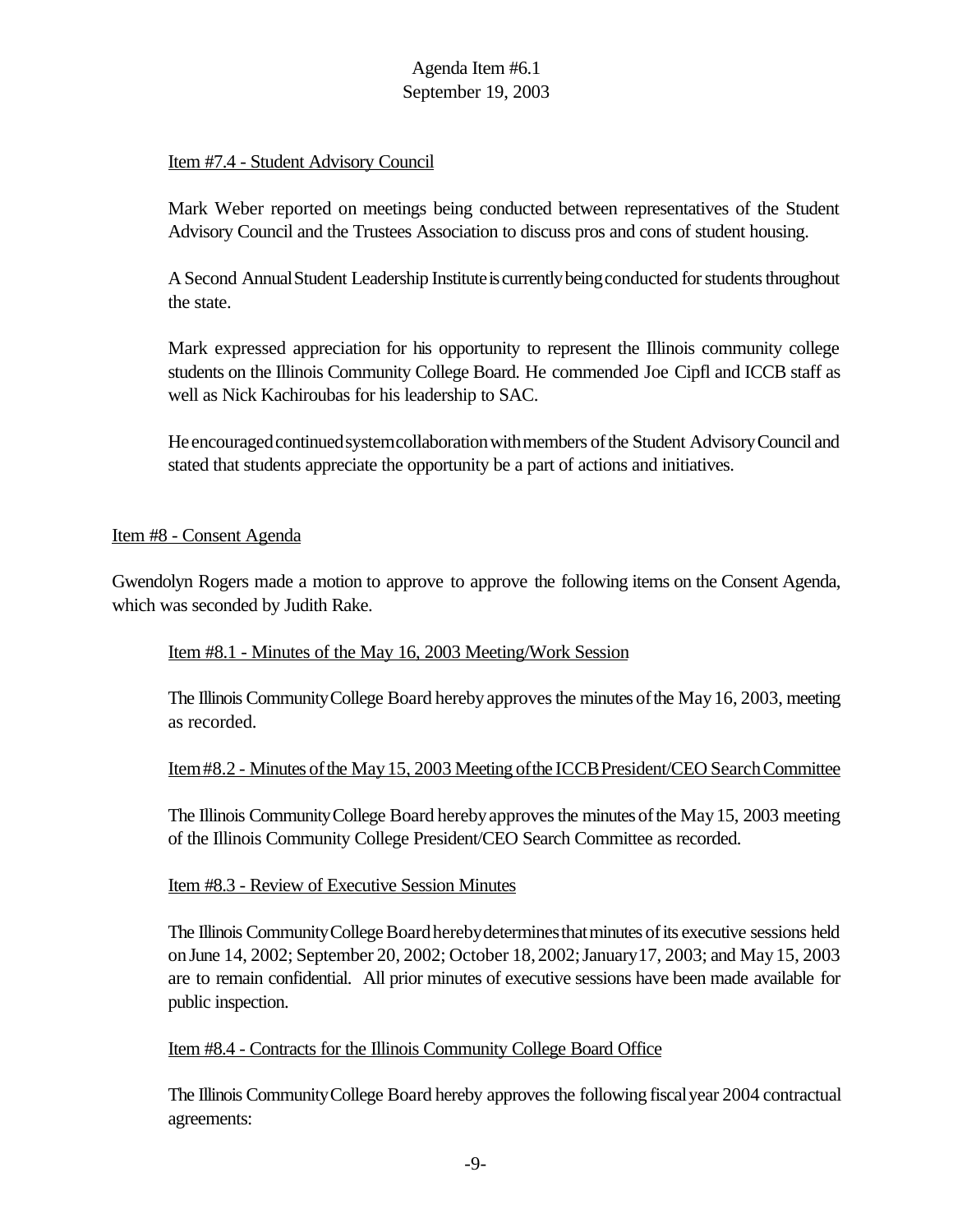|                                                                        |                                           | FY 2004            |
|------------------------------------------------------------------------|-------------------------------------------|--------------------|
|                                                                        |                                           | <b>Estimated</b>   |
| <u>Vendor</u>                                                          | <b>Purpose of Contract</b>                | <b>Annual Cost</b> |
| Illinois Community College System<br>Foundation - renewal              | Rental of Office Space                    | \$<br>248,000      |
| Lincoln Land Community College -<br>renewal                            | Rental of Office Space                    | \$<br>51,455       |
| Schiff Hardin & Waite                                                  | <b>Legal Services</b>                     | \$<br>$35,000*$    |
| Dougherty, Bridget - renewal                                           | <b>State Legislative Services</b>         | \$<br>45,000       |
| Career and Technical Education<br><b>Regional Technical Assistants</b> | <b>Liaison Services</b><br>(3 Contracts)  | \$<br>$102,000$ ** |
| Sarah Aughenbaugh                                                      | <b>Human Resources Contract</b>           | \$<br>$37,000$ **  |
| To be named                                                            | Funding Formula-Consultant<br>Facilitator | \$<br>$30,000$ **  |

 \*Billed hourly, annual cost is estimated \*\*All-inclusive contracts

# Item #8.5 - Authorization to Enter into Interagency Contracts/Agreements

The Illinois Community College Board hereby authorizes its President/CEO, in concurrence with the ICCB Chair, to enter into interagency contracts/agreements, as needed for fiscal year 2004.

#### Item #8.6 - Authorization to Transfer Funds Among Line Items

The Illinois Community College Board hereby authorizes its President/CEO to transfer funds among fiscal year 2004 appropriated operating line items, as needed.

# Item #8.7 - Authorization to Set Salary Levels and Salary Ranges

The Illinois Community College Board hereby authorizesits President/CEO, in concurrence with the ICCB Chair, to set fiscal year 2004 staff salary levels and to adjust salary ranges, as necessary.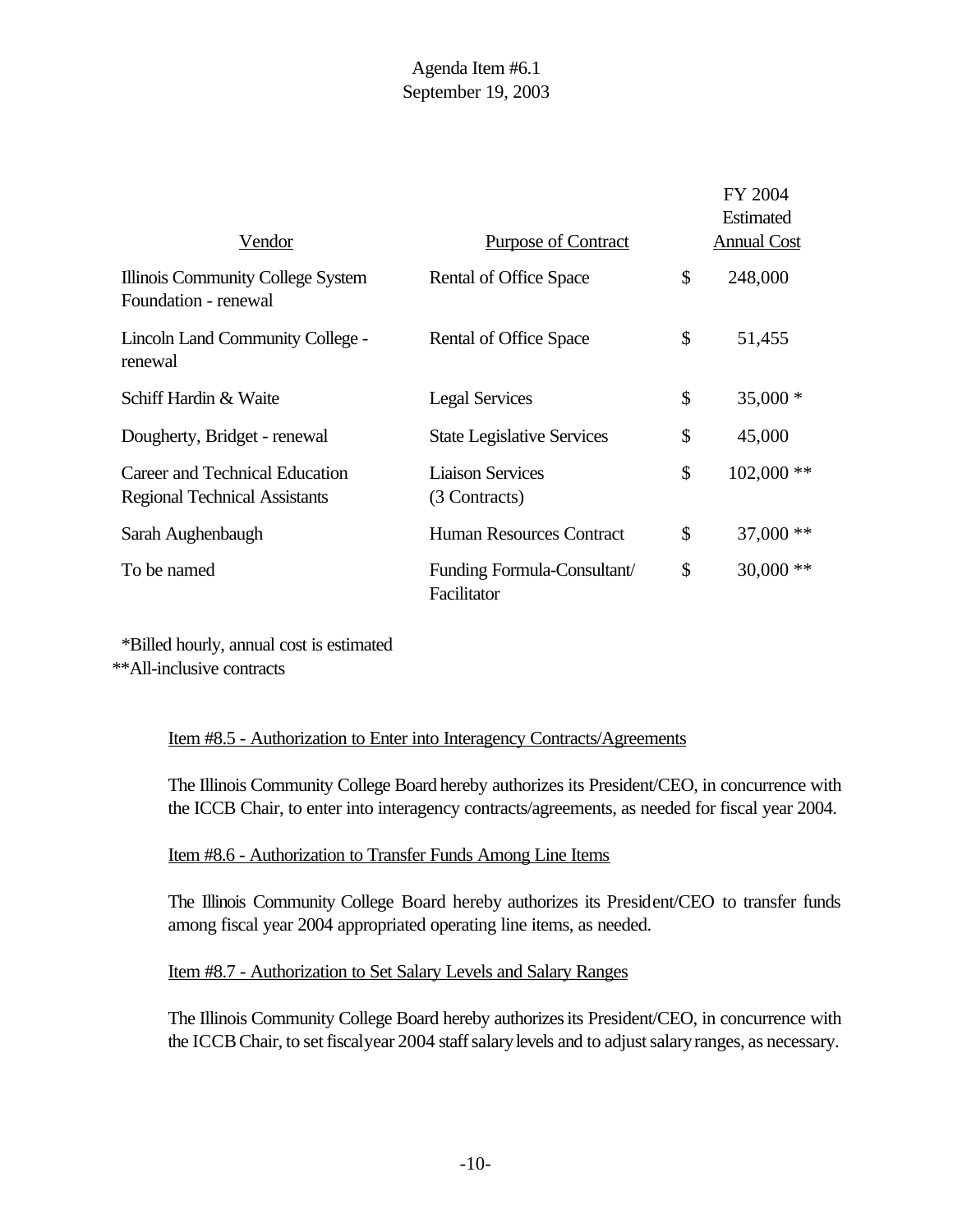## Item #8.8 - Illinois Community College Board Fiscal Year 2005 Calendar of Meetings

The Illinois Community College Board hereby adopts the following fiscal year 2005 calendar of meetings.

Fiscal Year 2004

| July 16, 2004    | (Subject to Call)                                                   |
|------------------|---------------------------------------------------------------------|
| September 17     | 9:00 a.m. - ICCB Office, Lincoln Land                               |
|                  | Community College, Springfield (Work Session)                       |
| October 15       | 9:00 a.m. - Parkland College, Champaign (Business Session)          |
| December 3       | (Subject to Call)                                                   |
| January 21, 2005 | 9:00 a.m. - ICCB Office, 401 E. Capitol,                            |
|                  | Springfield (Work Session)                                          |
| February 18      | 9:00 a.m. - Southeastern Illinois College, Ullin (Business Session) |
| May 20           | 9:00 a.m. - ICCB Office, James R. Thompson                          |
|                  | Center, Chicago (Work Session)                                      |
| *June            | 9:00 a.m. - (Day and Springfield location to be                     |
|                  | determined) (Business Session)                                      |

\* June meetings ofthe Board are held in conjunction with the ICCTA and the Presidents Council

#### Item #8.9 - Illinois Community College Board Recognition of Community Colleges

The Illinois Community College Board hereby grants a status of "recognition continued" to the following districts:

City Colleges of Chicago Harold Washington College Harry S Truman College Kennedy-King College Malcolm X College Olive-Harvey College Richard J. Daley College Wilbur Wright College Illinois Valley Community College Kishwaukee College

#### Item #8.10 - New Units of Instruction

The Illinois Community College Board hereby approves the following new units of instruction for the community colleges listed below: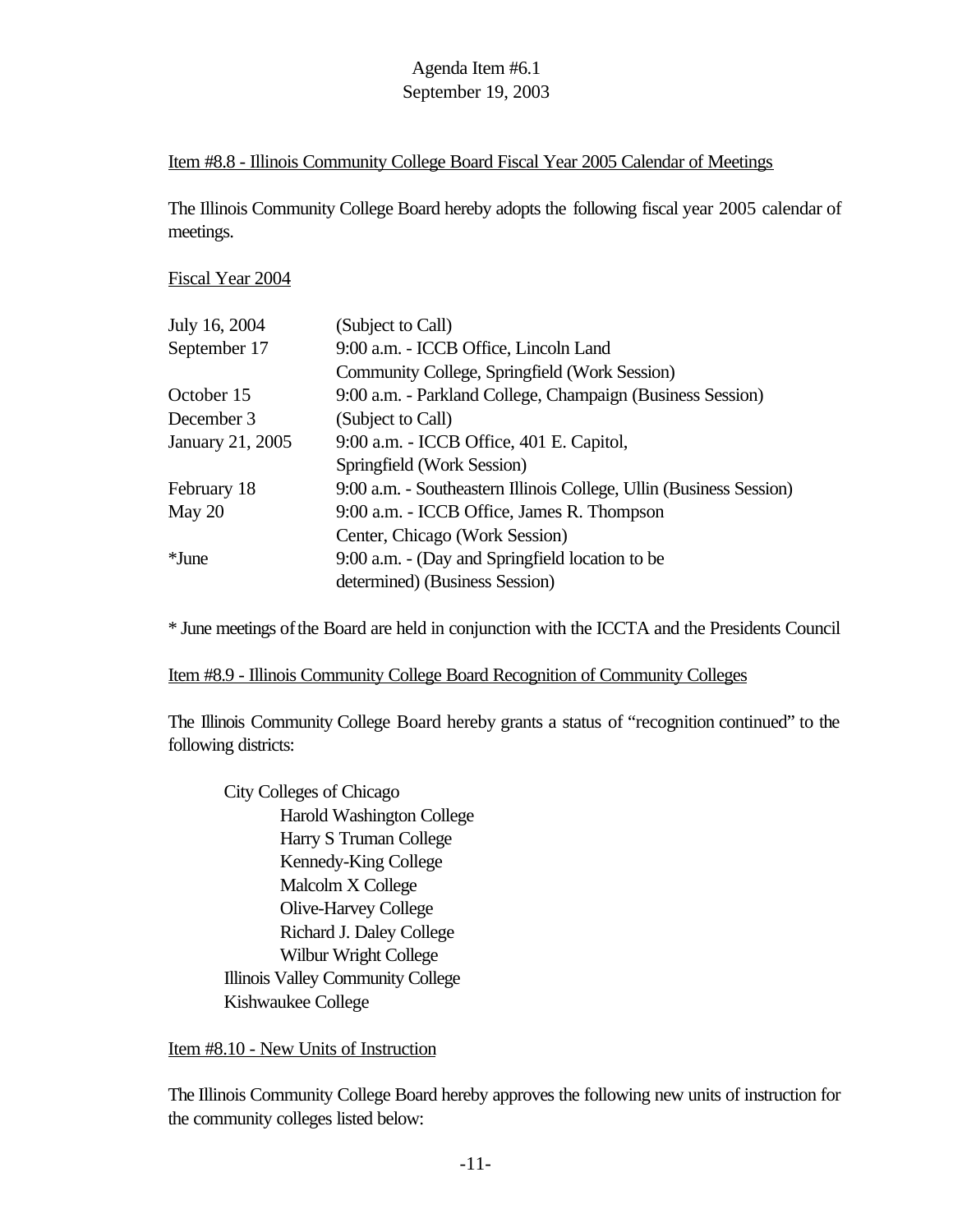# **PERMANENT PROGRAM APPROVAL**

#### Illinois Valley Community College

• Human Services A.A.S. degree (65 credit hours)

#### Joliet Junior College

• Cosmetology Certificate (49 semester credit hours)

## Lincoln Land Community College

- Computer Information Systems A.A.S. degree Networking option (64 semester credit hours)
- Computer Information Systems A.A.S. degree Programming option (64 semester credit hours)
- Graphic Design Technology A.A.S. degree (62 semester credit hours)

#### Olney Central College

• Cosmetology Teacher Certificate (35 semester credit hours)

## Richland Community College

• Paraprofessional Education/Teacher Assistant Certificate (32 semester credit hours)

## Rock Valley College

• Web Information Technology A.A.S. degree (66 semester credit hours)

#### Item #8.11 - Policy Guidelines for Restricted Grant Expenditures and Reporting

The Illinois Community College Board hereby approves the externally attached policy guidelines forrestricted grant expenditures and reporting and authorizes its President/CEO to implement the policy guidelines effective July 1, 2003.

Mark Weber reported SAC support of Agenda Item #8.10; however, students are concerned about a possible shift from full-time faculty to part-time faculty which could have an impact upon their education.

The motion was approved by unanimous voice vote. Student advisory vote. Yes.

#### Item #9 - Legislative Report

# Item #9.1 - State Legislative Report

TomRyder provided a detailed report on the Spring 2003 Legislative Session and its actions and impacts upon the Illinois Community College System.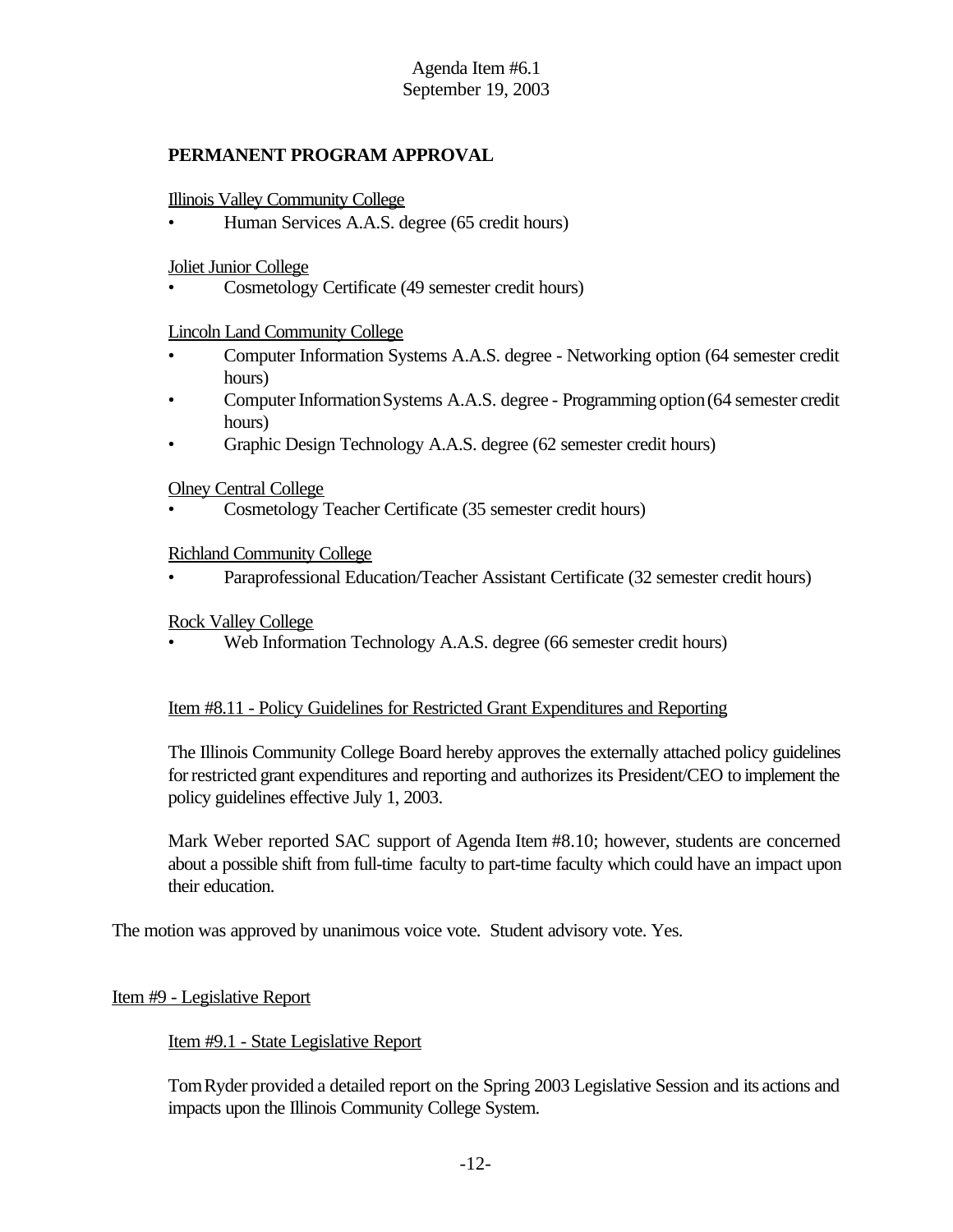# Item #9.2 - Federal Legislative Report

Tom Ryder reported on activities on the federal level that affect the Illinois Community College System which include allocation of Career and Technical Education dollars, the possible reauthorization of the Adult Education and Family Literacy Act which will expire on September 30, 2004; and the reauthorization of the Workforce Investment Act.

# Item #10 - Status Report on International Education Initiatives

Virginia McMillan, Executive Vice President, provided background comments on the Illinois Community College System's international education initiative. She commended James Berkel and Ray Hancock, a Fellow for the Center for Policy Development and former President of John A. Logan College, for their leadership in this initiative. Several presidents in the system were commended for their support as well.

Dr. Hancock is unable to be here today but he addressed the Board via an audio recording. A contract between the ICCB and Dr. Hancock has expired; therefore, Karen Anderson, Director for Career and Technical Education, will assume Dr. Hancock's role.

Dr. Anderson gave a power point presentation to the ICCB on the current international education initiative and its positive impact to the Illinois Community College System.

James Berkel reported on his personal experience with international education and stressed the importance of international education within the Illinois community college system.

Zelema Harris, President ofParkland College, addressed the Boardand highlighted internationaleducation initiatives currently underway at Parkland College.

Jon Astroth, President of Heartland Community College, addressed the Board onthe strong international education initiatives on Heartland's campus.

James Berkel made the following motion, which was seconded by Judith Rake:

The Illinois Community College Board hereby approves the externally attached policy guidelinesforrestricted grant expenditures and reporting and authorizesitsPresident/CEO to implement the policy guidelines effective July 1, 2003.

The motion was approved by unanimous voice vote. Student advisory vote: Yes.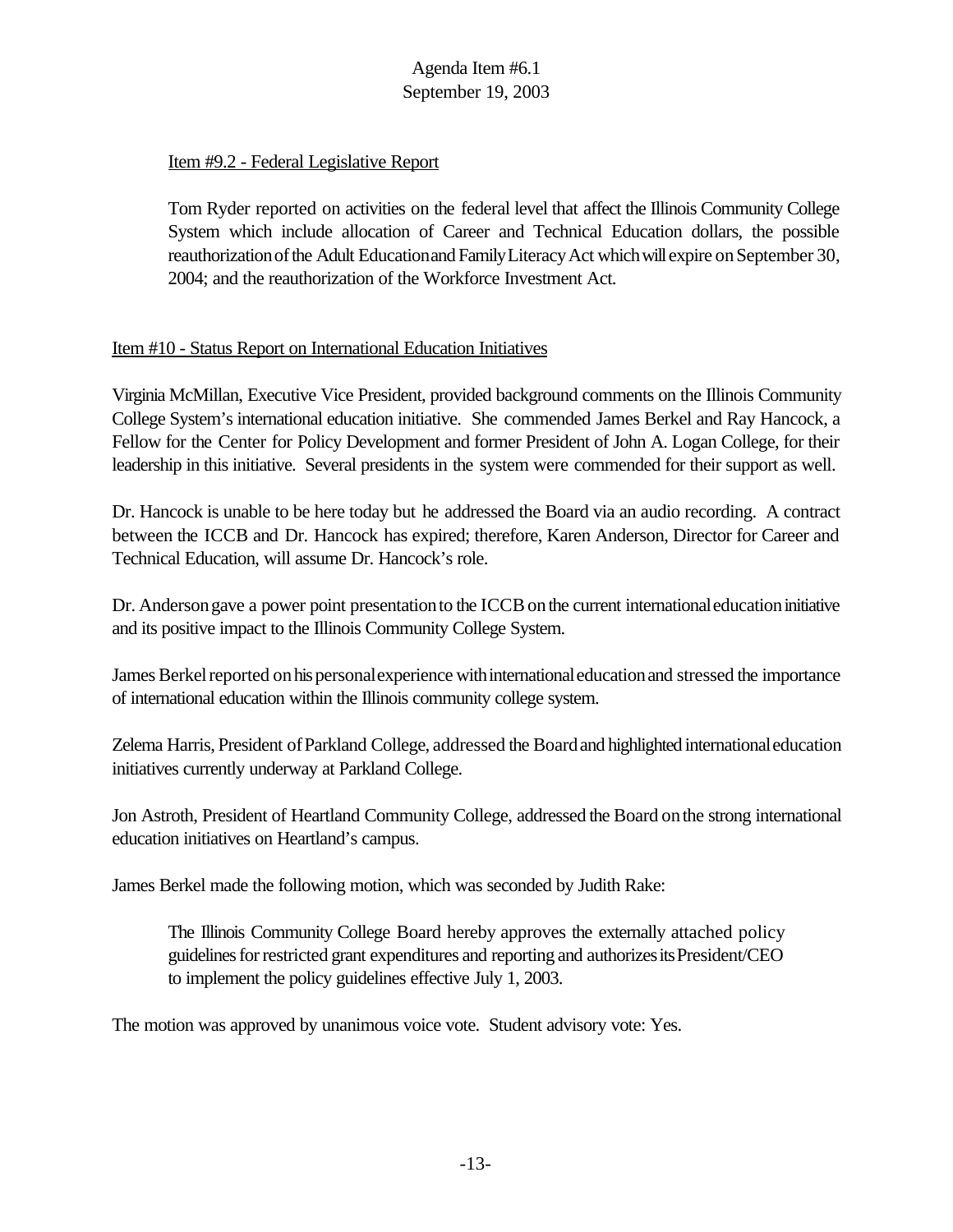## Item #11 - Status Report on Teacher Education Initiatives

Joe Cipfl reported that in March 2001, the Board encouraged staff to enhance the role of community colleges in teacher preparation. The ICCB has since received \$5 milliondollarsinfederal grants to move this initiative forward.The ICCB is administering a partnership among the ICCB, BHE and the State Board ofEducation titled *Preparing Tomorrow's Teachers to Use Technology.* The Teacher Quality Enhancement Grant is another grant whichis partnered among the three boards and is administered by the IBHE. A third grant, Preparing Tomorrows Teachers to Use Technology, entitled *Enhancing the Role of Community Collegesin Teacher Preparation* isinpartnership withthe EducationCommission of the States. Also, a three-year grant from the University of North Carolina was acquired to infuse special educationconceptsinto Early Childhood programs in community colleges. Funding for a fifth initiative to develop test preparation materials for paraprofessionals was recently acquired through a contract with the ISBE.

Virginia McMillan reported on activities that are taking place in teacher preparation and teacher education. The development of Associate of Arts in Teaching were highlighted. This initiative is working under the auspices ofthe EducationCommissionofthe States grant and we are using those funds to move the AAT forward. The AATmodelhas beendeveloped in three areas - math, science and special education. The special education area has been placed on hold due to some issues with court cases and federal cases. Faculty has played a key role in the development of the AAT. On June 25-26 a two-day work session will be held for faculty/administrators to assist in developing a course syllabus template for each of the identified education courses within the proposed degree model. The model will be presented for Board action on October 17, 2003. A committee has been established to examine the implementation of the degree program. Part of the ECS grant funds will support these activities that will look at implementation.

Paraprofessional(Teacher Aide/Teacher Assistant) Preparation is another initiative. The Board adopted the Paraprofessional program on May 16, 2003. The ICCB received a \$500,000 from the State Board ofEducationto enable communitycollegesto develop test preparationmaterials for paraprofessionals and to meet the new federal requirements.

Preparing Tomorrow's Teachers to Use Technology is another successful initiative of the ICCB. Technology is infused into the general education component of teacher education. There have been 111 modules developed.

In October, we plan to present to the Board the AAT model and the results of other initiatives.

# Item #12 - Status Report on Career and Technical Education

Joe Cipfl reported that on June 14, 2002, the ICCB and the State Board of Education entered into a Memoranda ofUnderstanding related to the administration of (1) federal and state postsecondary career and technical education funds, beginning in fiscal year 2003, and (2) federal Tech Prep funds,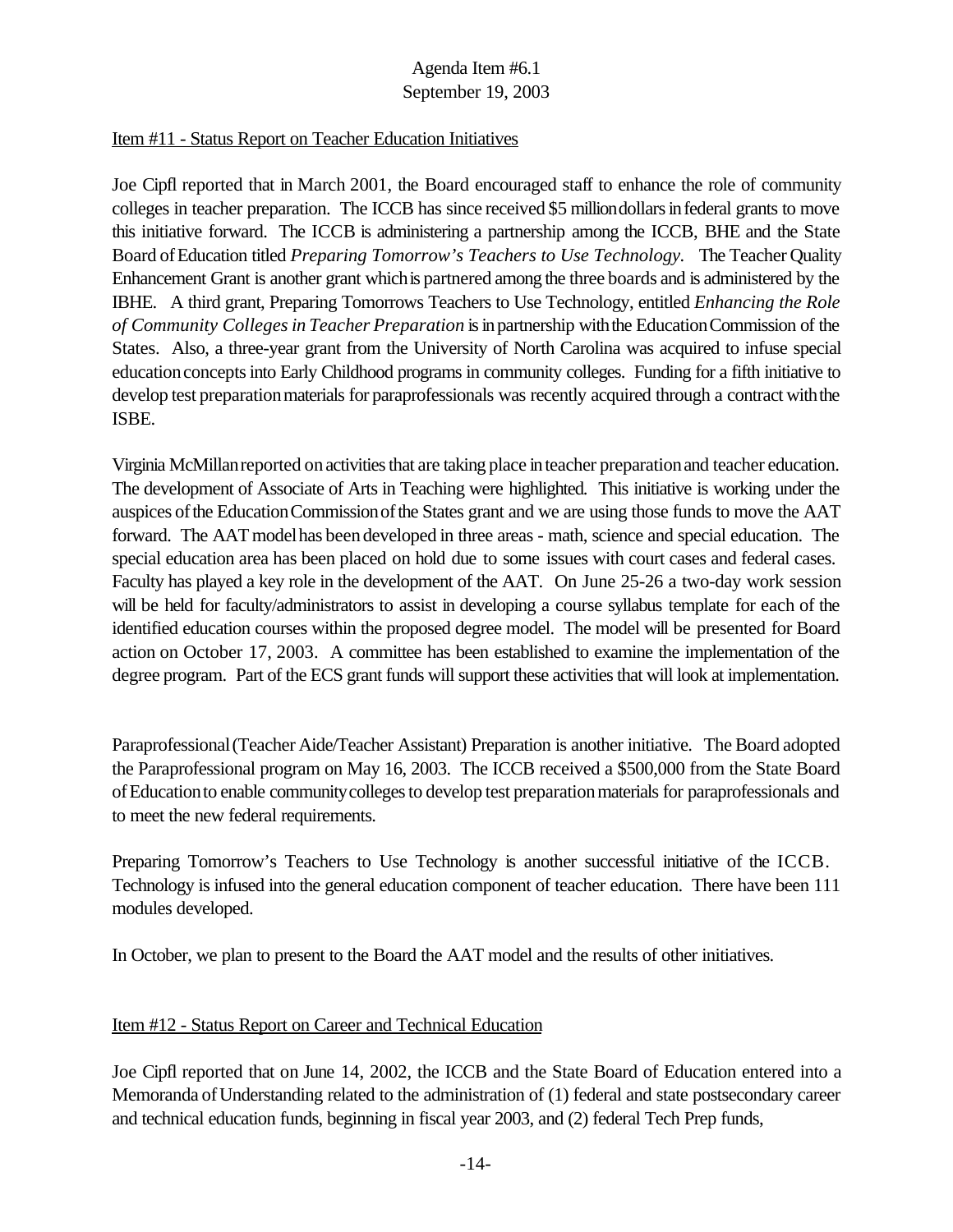beginning in fiscal year 2004. Dr. Cipfl reported on the manner in which funds are required to be distributed. Virginia McMillan acknowledged staff work of Carol Lanning and Karen Anderson in the program area, and Ellen Andres and Don Wilske in the two finance areas for the smooth transition of acquiring these grants.

Next year we will also administer the federal Tech Prep programs. Federal Perkins legislation threatens these programs and staff are monitoring closely.

## Item #13 - Information Items

Item #13.1 - Fiscal Year 2003 Financial Statements

Financial Statements are provided to the Board for information.

Item #13.2 - Proposed Illinois Community College Board Rules Concerning Reporting Requirements

These proposed rules are for information.

#### Item #14 - Other Business

Joe Cipfl read several past personal and professional accomplishments of ICCB Student Member Mark Weber.

On behalf of the ICCB Student Advisory Committee, Nick Kachiroubas made a presentation to Mark Weber for his outstanding representation of community college students during the past year.

Chairman Duffy presented a plaque to Mark Weber for his outstanding services and dedicated commitment as student member of the Illinois Community College Board during fiscal year 2002-03.

#### Item #15 - Adjournment

GwendolynRogers made a motion, whichwasseconded by Judith Rake, to adjourn the meeting at 12:00 noon. The motion was approved by unanimous voice vote. Student advisory vote: Yes.

Edward T. Duffy Joseph J . Cipfl Chair President/CEO

 $\overline{a}$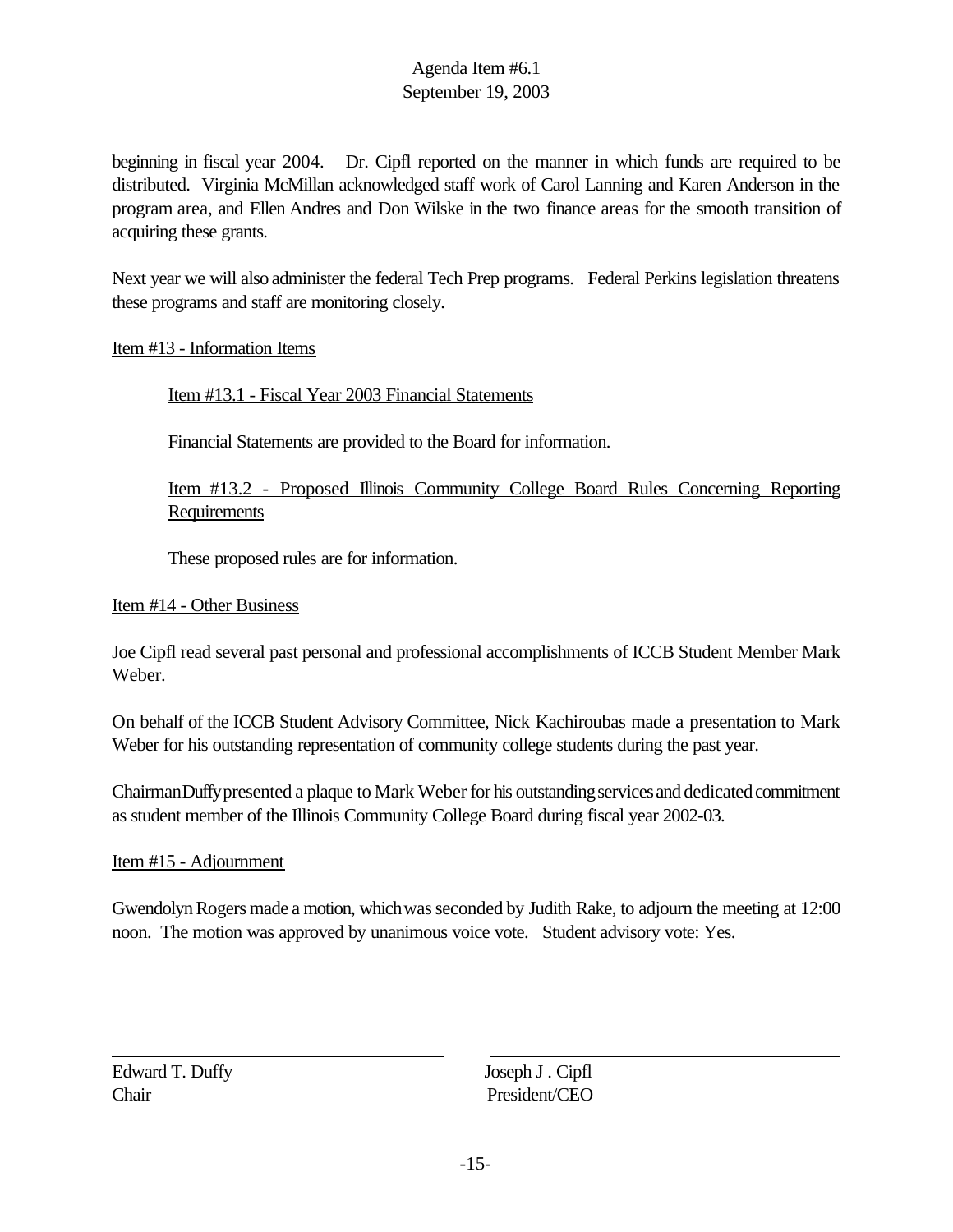## Illinois Community College Board

# **NEW UNITS OF INSTRUCTION**

The Illinois Community College Board is requested to approve new units of instruction for the following community colleges:

# **RECOMMENDED ACTION:**

It is recommended that the following motion be adopted:

 The Illinois Community College Board hereby approves the following new units of instruction for the community colleges listed below:

## **PERMANENT PROGRAM APPROVAL**

Illinois Valley Community College

- < Forensics Specialist A.A.S. degree (64 semester credit hours)
- Forensics Specialist Certificate (32 semester credit hours)
- ▶ Therapeutic Massage A.A.S. degree (66 semester credit hours)

#### Joliet Junior College

< Process Instrumentation Technology (65 semester credit hours)

#### Kankakee Community College

< Construction Craft Laborer Certificate (50 semester credit hours)

#### Kishwaukee College

- < Emergency Medical Services: EMT-Paramedic A.A.S. degree (68 semester credit hours)
- < EMT-Paramedic Certificate (50 semester credit hours)

#### McHenry County College

< Construction Applications Management A.A.S. degree (60 semester credit hours)

#### Southwestern Illinois College

< Associate in Engineering Science (A.E.S.) degree (65 semester credit hours)

#### Spoon River College

< Medical Coding Certificate (33 semester credit hours)

#### Waubonsee Community College

- **Paraprofessional Education A.A.S. degree (64 semester credit hours)**
- < Paraprofessional Education Certificate (30 semester credit hours)

#### Wm. Rainey Harper College

- < Paraprofessional Education A.A.S. degree (63 semester credit hours)
- < Paraprofessional Education Certificate (32 semester credit hours)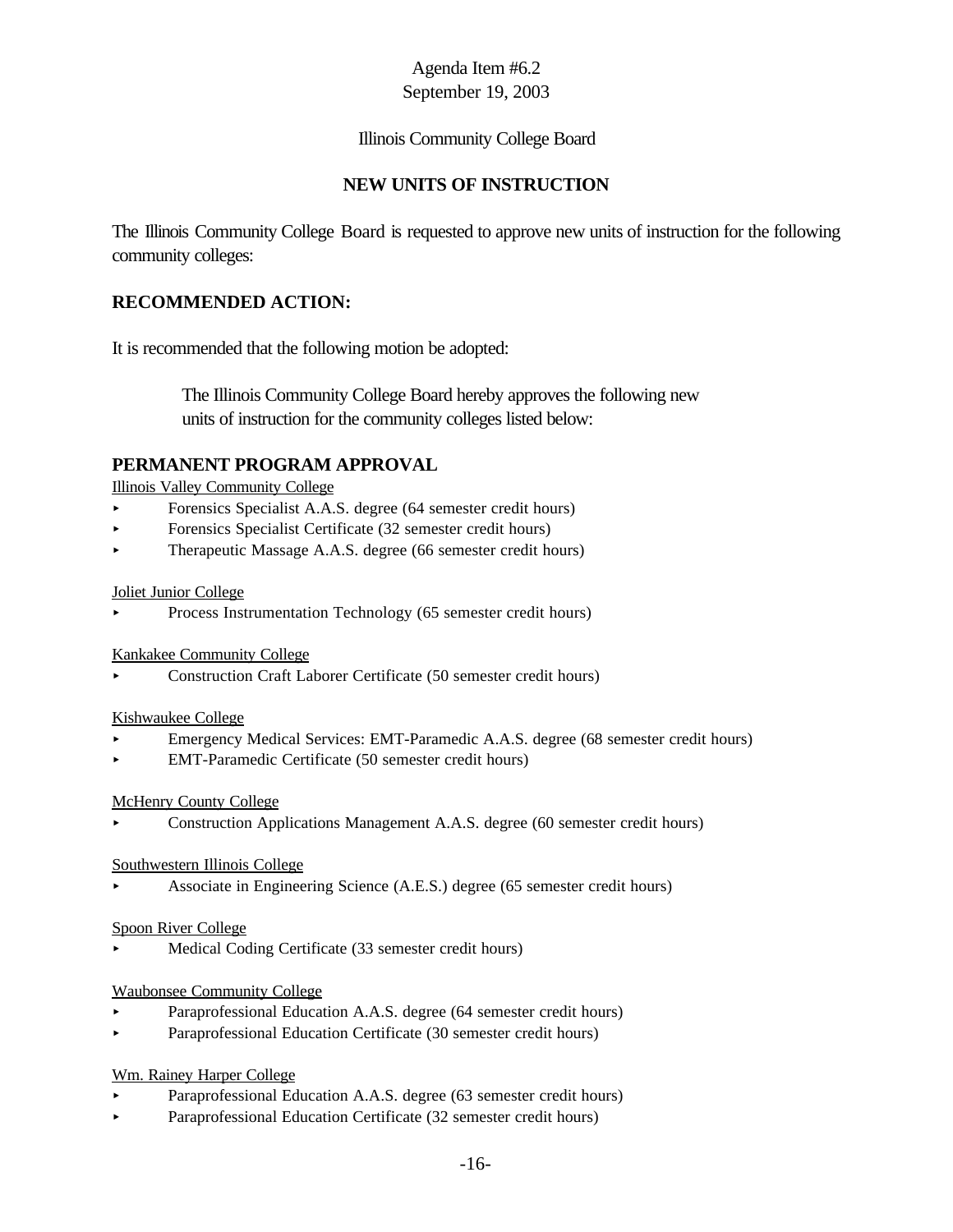# **BACKGROUND**

**Illinois Valley Community College** is seeking approval to offer a 64 semester credit hour Associate in Applied Science (A.A.S.) degree and a 32 semester credit hour certificate titled "Forensics Specialist" . These programs will prepare individuals for employment as forensics or crime scene technicians and related personnel with law enforcement agencies. The certificate curriculum consists of 27 credit hours of technical course work in introductory criminal justice, criminal investigation, evidence processing, forensics, forensics documentation and communication, forensic photography, crime scene analysis, trace evidence analysis and criminal law. In addition, five credit hours of work-based learning through a forensics internship are required. The certificate program will prepare students for entry-level employment as crime laboratory assistants and evidence custodians and provide existing law enforcement personnel a means for entering the profession of criminology.

The degree curriculum builds on the certificate to include criminology, humanbiology, psychology, six hours of criminal justice electives and general education studies. The curriculum is based on skill standards developed by the Federal Bureau of Investigation (FBI) for crime scene and evidence technicians and will prepare students for various certification exams offered through related professionalorganizations suchas the International Association for Identification (IAI). Graduates of the A.A.S. degree program will be prepared for employment as crime scene technicians, forensics lab technicians or criminalists. Course work in degree program has also been designed to allow for easy transfer to baccalaureate institutions offering four-year degree programs in law enforcement or criminal justice.

The college anticipates a combined enrollment of five full-time students and seven part-time students the first year, increasing to 10 full-time and 15 part-time students by the third year. Alternate labor market information provided by the college indicates an increased need for trained forensics and crime scene technicians and also indicates law enforcement agencies statewide are moving towards the use of nonsworn personnel for collecting evidence. The programs will require one existing full-time faculty member and two new part-time faculty the first year. Costs for implementing these programs will be approximately \$11,800 the first year, \$11,000 the second and third years.

**Illinois Valley Community College** is also seeking approval to offer a 66 semester credit hour Associate in Applied Science degree program in "Therapeutic Massage". The program will prepare students for employment as massage therapists in a variety of settings, including fitness centers, hospitals, sports medicine and rehabilitation clinics, hotels, spas and in private practice. The curriculum consists of 18 semester credit hours of general education requirements, and 42 semester credit hours of career and technical educational coursework in therapeutic massage techniques, human anatomy and physiology, pathology, professional development and ethics, therapeutic massage business, marketing and standards ofpractice. In addition, the program requires four (4) semester credit hours of therapeutic massage clinical practice and allows two (2) semester credit hours of massage-related electives.

The program is based on guidelines prescribed by the American Massage Therapy Association (AMTA) for programs in therapeutic massage and prepares students for completing the optional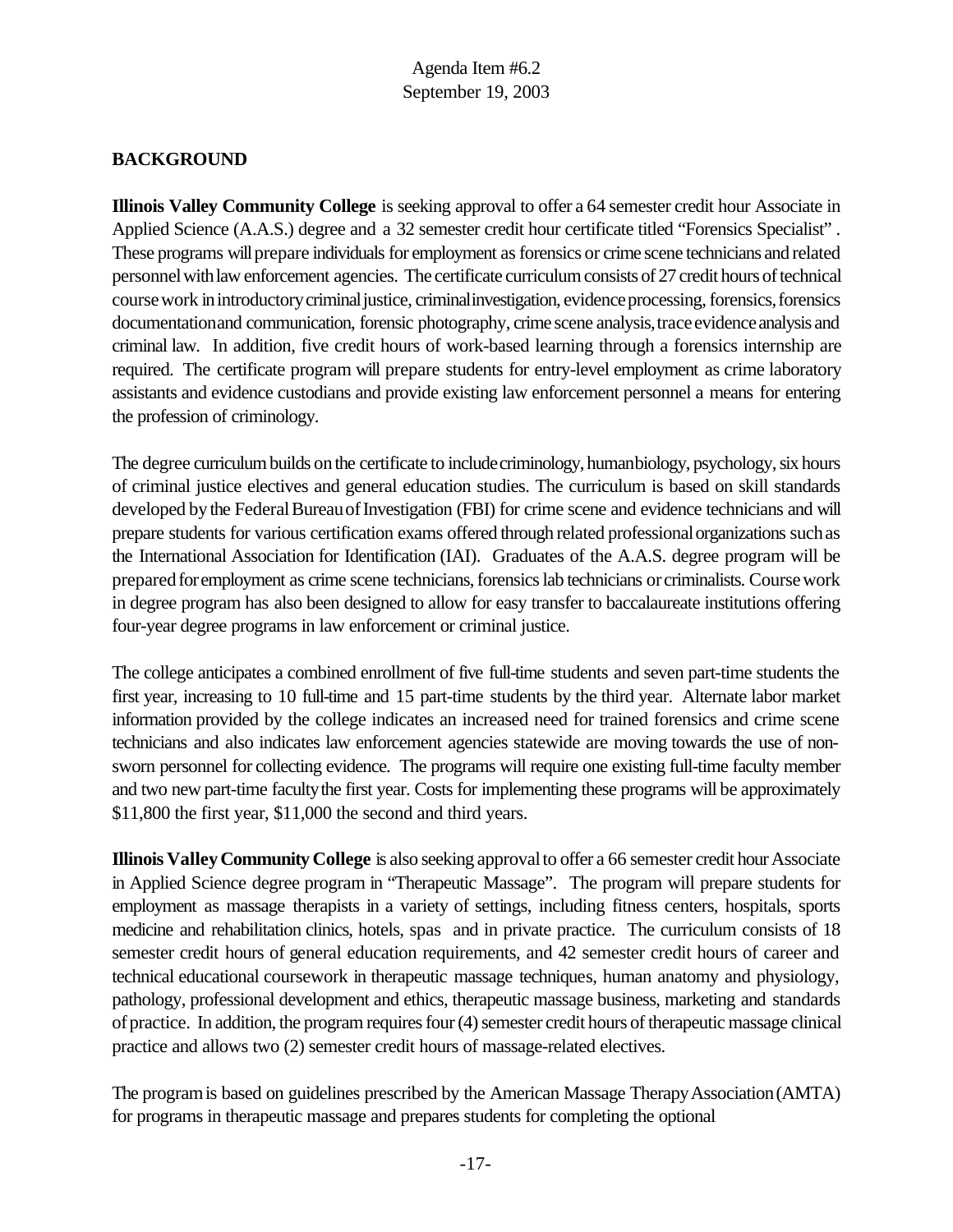National Certification Board of Therapeutic Massage and Bodywork (NCBTMB) exam. Licensure for "massage therapists" becomes a requirement in Illinois in 2004, however the Illinois Department of Professional Regulation (the regulatory agency for this occupation) will allow passage of the NCBTMB exam to qualify massage therapists for licensure until 2005. Program accreditation is available through the Commission on Massage Therapy Accreditation (COMTA) and is optional. IVCC plans to seek this accreditation once all necessary state approvals have been granted.

The college anticipates an enrollment of five full-time and 10 part-time students the first yearincreasing to nine full-time and 12 part-time students by the third year. Labor market information provided by the college indicates a strong interest both statewide and district wide in massage therapy. Local health care providers and allied health services support the college's efforts in offering the program at the two-year level. The program will require two new part-time, one full-time and four part-time existing faculty the first year. Costs of implementing this program will be approximately \$22,310 the first year, \$7.760 the second year, and \$7.120 the third year. Higher first year costs reflect the purchase of equipment and supportive material for the program.

**Joliet Junior College** is seeking approval to offer a 65 semester credit hour Associate in Applied Science (A.A.S.) degree program in "Process Instrumentation Technology". Process instrumentation technology is an occupational field covering a variety of manufacturing industries including chemical processing, petroleum refining, gas production, power generation, and food processing. Graduates of the degree program will be prepared for employment as process or electrical instrumentation services technicians. Individuals employedinprocessinstrumentationtechnologyare responsible forthe installation, maintenance, calibration and monitoring of various electronic, mechanical and pneumatic sensing devices and instrumentation that control the processes involved in industrial production.

This curricula was developed with input from numerous area process manufacturing partners through the Process Technology Alliance, and serves as the second half of a Tech Prep  $(2+2)$  initiative between Wilco Area Career Center and Joliet Junior College. The degree curriculum consists of 49 credit hours of technical coursework in basic and advanced industrial controls, digital electronics, process control instrumentation, industrial electronics and electrical circuits, pneumatic measurement and control, electronic measurement and control, control loop tuning and troubleshooting, industrialdata communications, industrial fluid power and electronic soldering. General education requirements include 16 credit hours of technical math and writing, physics, social science and humanities. Work-based learning, while not required as a separate course, is integrated into technical coursework throughout the degree program.

Labor market information provided by the college supports the need for a training program related to process instrumentation technology. This curriculum also supports the college's recent addition of programs in Process Operations Technology, and may serve as an educational ladder for students. The college anticipates a combined enrollment of 20 full-time and twelve part-time students the first year increasing to 40 full-time and 24 part-time students by the third year. The program will require three existing full-time faculty, one existing and one new part-time faculty the first year. Costs of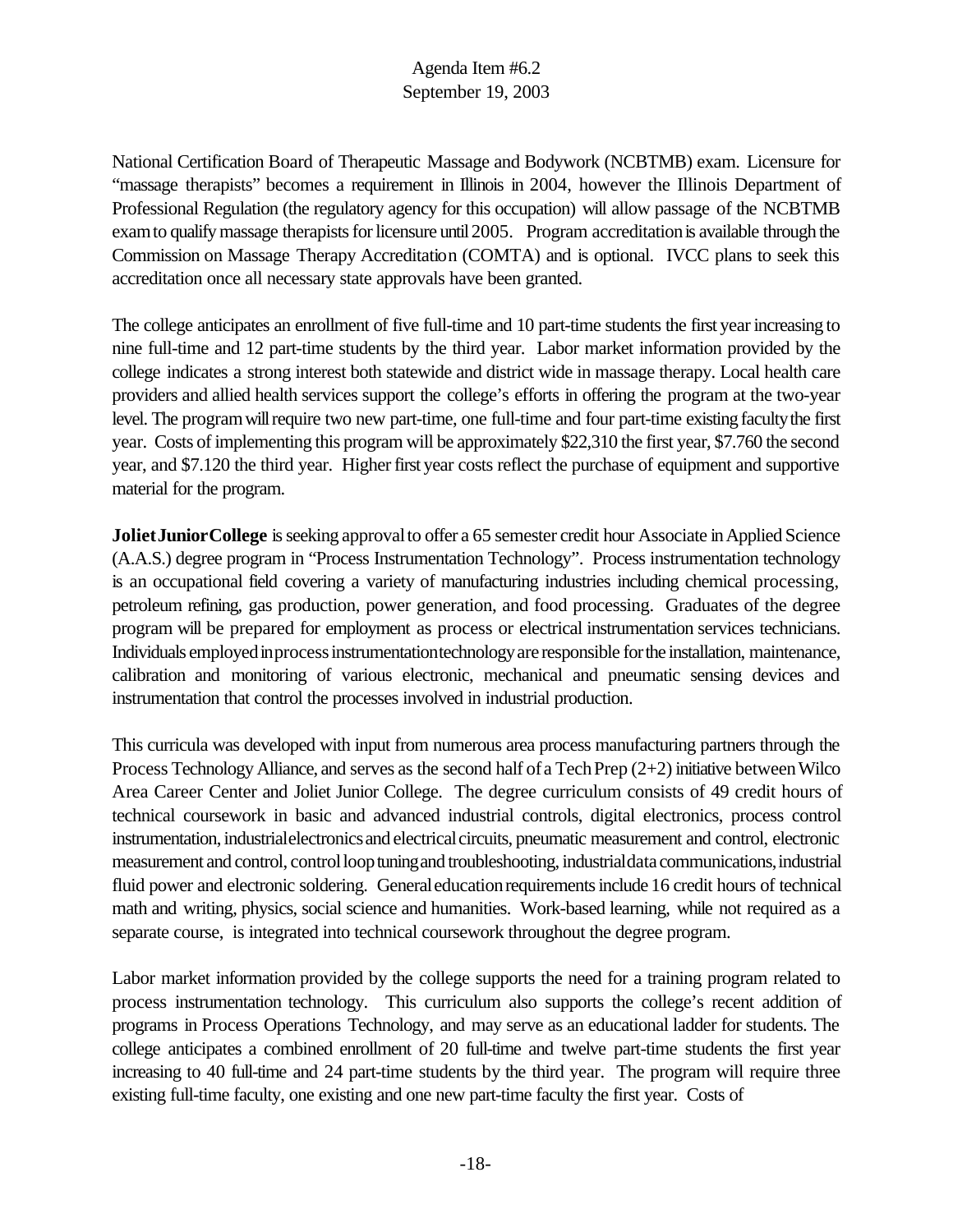implementing these programs will be approximately \$39,800 the first year, \$21,100 the second year, and \$9,100 the third year. First and second year costs reflect the purchase of equipment for the program.

**Kankakee Community College** is seeking approval to offer a 50 semester credit hour "Construction Craft Laborer" certificate program. This program will prepare students for journey-level construction craft laborer positions in commercial, industrial and residential construction. This program was developed in collaboration with the Illinois Laborers' and Contractors Joint Apprenticeship Training Program(ILCJTP). The curriculum consists of three credit hours of general education requirements and 47 credit hours of career and technical education coursework, including blueprint reading, basic construction surveying, concrete practices and procedures, masonry, asphalt technology and construction, lead base paint abatement, pipelaying, bridge construction, landscape maintenance, hazardous waste handling, craft orientation, industrial safety and a required work-based learning experience in construction.

Labor market information provided by the college supports the interest in and need for a formal education and training programwithin the college's district. The college anticipates 8-12 full-time and 5-7 part-time students the first year, increasing to 20-30 full-time and 15-20 part-time students by the third year. The program will require four new part-time faculty the first year. Costs of implementing this program will be approximately \$6,400 the first year, \$11,700 the second year, and \$20,650 the third year.

**Kishwaukee College** is seeking approval to offer a 50 semester credit hour certificate program and a 68 semester credit hour Associate in Applied Science (A.A.S.) degree program in "Emergency Medical Services-Emergency Medical Technician-Paramedic". The certificate program will prepare individuals for entry-levelemployment as emergencymedicaltechnician-paramedics(EMT-Ps),while the degree program will build on the certificate to prepare existing EMTs and those new to the profession for employment at the supervisory or management-level in emergency medical services. EMT-Ps are responsible for initial patient assessment and management of care from the pre-hospital to emergency or hospital care environment. These programs were developed in cooperation with Kishwaukee Community Hospital and address the requirements established in the National Standard Curriculum for EMT-Paramedics as outlined by the National Highway Traffic Safety Administration.

The certificate program curriculum consists of 50 credit hours of technical EMT coursework in anatomy and physiology, emergency medical technology-basic (EMT-B) preparation, general patient assessment, pre-hospital care management, pharmacology, trauma and shock assessment, medical conditions and behavioralemergencies, infectious disease, allergic reactions, developmental conditions (including obstetrics and geriatrics), and includes contact hours in clinical practice. The A.A.S. degree curriculum builds on the certificate programto include 18additionalcredit hoursofgeneraleducationrequirementsincludingmedical terminology, psychology, human relations and communications.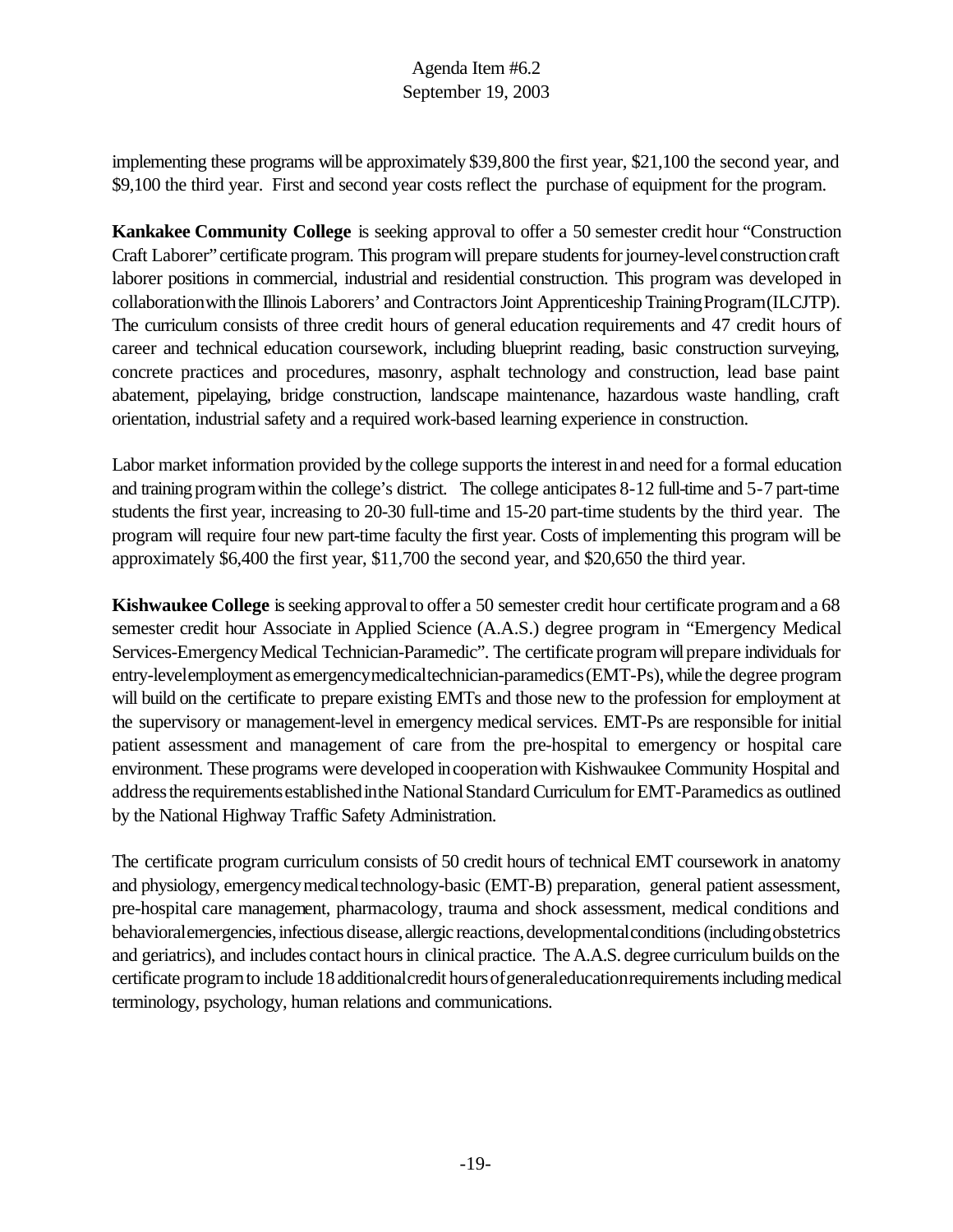Graduates of these programs will be prepared to sit for the EMT-P licensing exam offered through the Illinois Department of Public Health (IDPH). Licensure is required for entry-level employment in Illinois. Graduates are also eligible for the optional National Registry of Emergency Medical Technicians exam. The college has received preliminary approval for these programs through IDPH. Full approval for program operation is granted once the college has received all appropriate state approvals. The college currently offers EMT-Basic level courses only.

Labor market information provided by the college supports the need for and interest in both a certificate and a degree program in emergency medical services. The college anticipates a combined enrollment of seven full-time and three part-time students the first year, increasing to 10 full-time and four part-time students the third year. The programs will require one new part-time and six existing part-time faculty the first year. Costs of implementing the programs will be approximately \$14,950 the first year, \$17,770 the second year, and \$20,590 the third year.

**Kishwaukee College** was also recently approved to offer a seven (7) semester credit hour EMT-Basic certificate program by our President/CEO on behalf of the ICCB through the basic certificate program approval process. This program will prepare individuals for entry-level employment as EMT-Bs and completion of the IDPH licensure exam.

**McHenry County College** is seeking approval to offer a 60 semester credit hour Associate in Applied Science (A.A.S.) degree program in "Construction Applications Management". This program will prepare individuals for entry-level employment in building construction inspection and construction management. The curriculum consists of 39 credit hours of technical coursework in introductory building construction, survey layout and measurement, blueprint reading, technical drafting, building codes and enforcement, mechanical and electrical code, management, and business relations. General education requirements include 15 credit hours of English composition and speech, social science, applied math, and humanities. In addition, six credit hours of work-based learning in construction inspection is also required. A unique feature of this program is its format under the college's Academy of High Performance, which allows general education and technical coursework to be integrated and classes scheduled in a more flexible format. Labor market information provided by the college supports the interest in and need for qualified construction inspectors and contract managers within the college's district and surrounding areas. The college anticipates an enrollment of 25 part-time students the first year, increasing to 75 students by the third year. The program will require two new part-time and one existing part-time instructor the first year. Costs of implementing this program will be approximately \$23,400 the first year, \$24,425 the second year, and \$24,950 the third year.

**McHenry County College** was also recently approved to offer a related 29 semester credit hour "ConstructionApplications and Codes" certificate programthrough the basic certificate approvalprocess. This program may serve as an educational ladder for students into the A.A.S. degree program.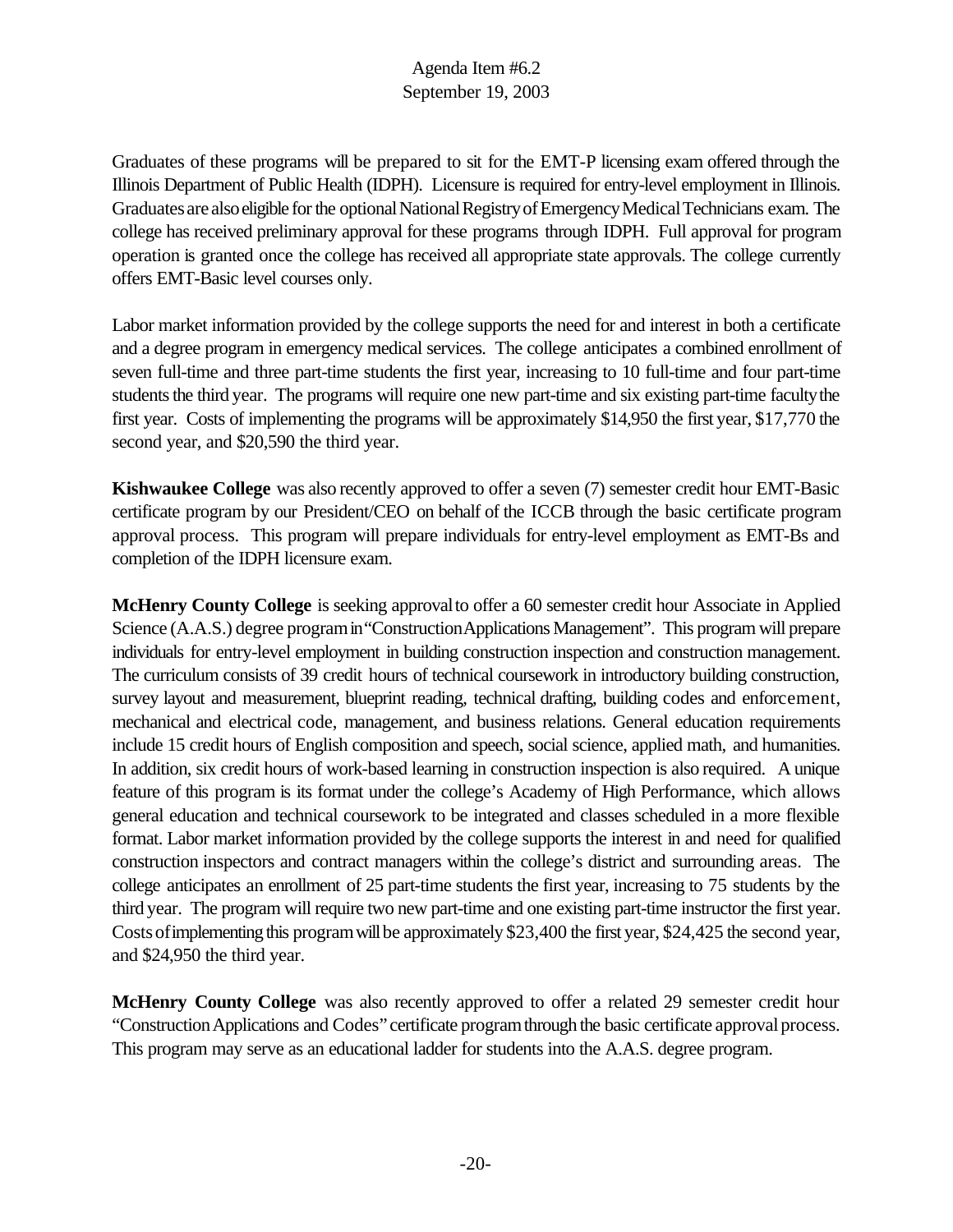**Southwestern Illinois College** is seeking approval to offer a 65 semester credit hour Associate in Engineering Science (A.E.S.) degree for students planning to obtain a baccalaureate major or enter the workforce with a basic level of competence and the possibility of seeking a baccalaureate degree at a later date. The A.E.S. degree is more closely aligned with lower division coursework at universities than the Associate in Science degree that was commonly used by engineering students in the past. The proposal satisfies ICCB rules for A.E.S. programs and meets the IAI Engineering panel's recommendations. To gain admittance to this program, students must meet the IAI Engineering panel's recommendations and the general admission standards for all transfer degrees.

Facilities, including laboratories and equipment at Southwestern Illinois College will provide students with excellent learning experiences. Facultyare well-qualified. At this time, no additional faculty or facilities are anticipated since courses have been taught as part of the Associate in Science program.

**Spoon River College** is seeking approval to offer a 33 semester credit hour certificate program in "MedicalCoding". This program will prepare individuals for entry-level employment in medical coding with local physician's offices, insurance companies, and group health practices. The curriculum was developed using standards outlined by the American Health Information Management Association (AHIMA) for medical coders and prepares graduates for completing the Certified Coding Specialist (CCS) or the Certified Coding Specialist-Physician based

(CCS-P) certification exams. The curriculum consists of coursework in anatomy and physiology, medical terminology, introductory and advanced medical coding, pharmacology, and a required work-based learning experience in medical coding, in addition to general education requirements and eight hours of related allied health electives. The college anticipates an enrollment of 10 full-time and five part-time students the first year, increasing to 14 full-time and five part-time by the third year. Labor market information provided by the college supports the interest in and need for a formal training program in medical coding within the college's district. The program will require five existing full-time and one new part-time faculty person the first year, and will cost approximately \$5000 each year for the first three years.

**William Rainey Harper College** and **Waubonsee Community College** have submitted applications to offer the Associate of Applied Science (A.A.S.) Degree and Certificate programs of the "Paraprofessional Education" Statewide Model Curriculum. The proposals meet the model guidelines endorsed by the Illinois Community College Board on May 16, 2003. The Board indicated in its action at that time that colleges meeting these guidelineswould be granted approval without further Board action required. Proposals will be recommended for action at the next available meeting ofthe Illinois Board of Higher Education.

#### **TEMPORARY PROGRAM APPROVAL**

#### College of DuPage

< Aviation Maintenance Technology: Powerplant Certificate (46 semester credit hours)

#### Lincoln Trail College

< Quality Management Certificate (31 semester credit hours)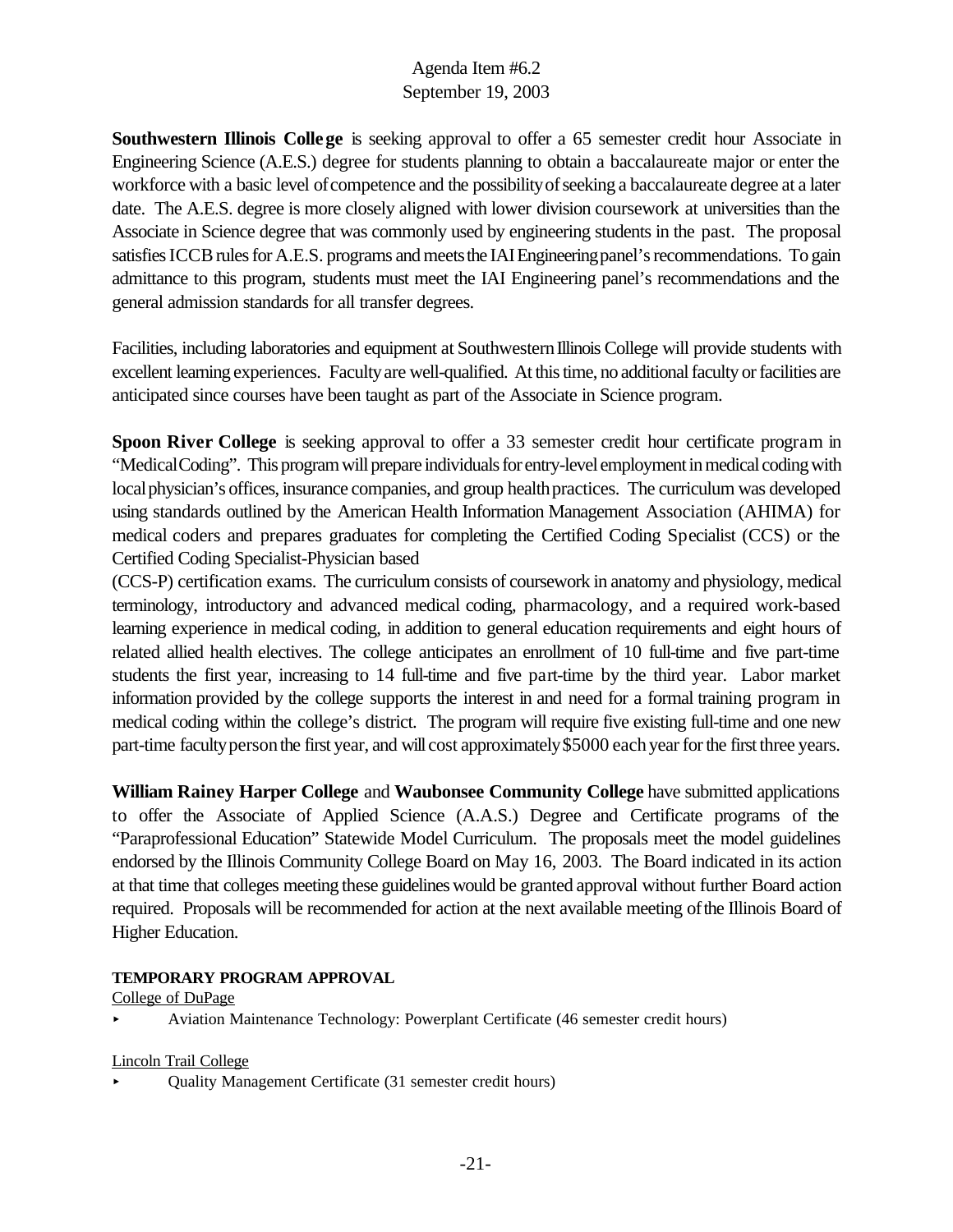#### Moraine Valley Community College

< Massage Therapy Certificate (31 semester credit hours)

#### Parkland College

< Construction: Bricklayers Certificate (35 semester credit hours)

#### **BACKGROUND**

**College of DuPage** is seeking temporary approval to offer a 46 semester credit hour "Aviation Maintenance Technology-Powerplant Certificate" program. This certificate program will prepare individuals for employment as aviation powerplant mechanic technicians. The program was developed according to the Federal Aviation Administration (FAA) Federal Aviation Regulations (FARs) Section 147 in collaboration with the Aviation Professional Education Center (APEC). This curriculum consists of over 1,900 contact hours ofinstructionand includes coursework inaviationairframe and powerplant basics and advanced fundamentals, basic aircraft electronics, aviation materials and processes, aircraft familiarization and safety, and extensive laboratory experience in powerplant maintenance. The training will prepare students for completing the FAA required examination for licensure as an aviation powerplant mechanic technician. This certificate will serve as a starting point for an education ladder into an Aviation Maintenance Technology A.A.S. degree the college and APEC are currently developing, or compliment completion of the college's existing certificate program in Airframe Maintenance.

The college and APEC have worked closely with local airports, including the DuPage International Airport, and airline service providers, such as American Eagle and American Airlines, to secure the required facilities and equipment necessary to meet FAA certification standards for this program. The college projects an enrollment of 30 full- and part-time students the first year, with approximately 25 students completing the certificate by the end of the third year. Labor market information provided by the college supports the need for aviation mechanics both statewide and within the district. Several airline service providers based inthe Chicago-metropolitan area are anticipating large numbers of employee retirements over the next three years. This certificate program is an entry-point for training individuals to fill those open positions left inthe aviationmaintenancefield. In addition, the college received temporary approval to offer a related "AviationMaintenance Technology-Airframe"Certificate last October. The Airframe Certificate prepares students for their FAA Aviation Maintenance Technician-Airframe licensure.

Inthe event the college would not seek or attain permanent approval for this program, APEC is prepared to assist any students currently enrolled through the college in completing the program. *Temporary approval is recommended for a period of three years, after which permanent approval will be considered, based on program outcomes.*

**Lincoln Trail College**, one of the Illinois Eastern Community Colleges, is seeking temporary approval to offer a 31 semester credit hour "Quality Management" certificate program. This program will prepare individuals currently working in a variety of fields with the basic principles and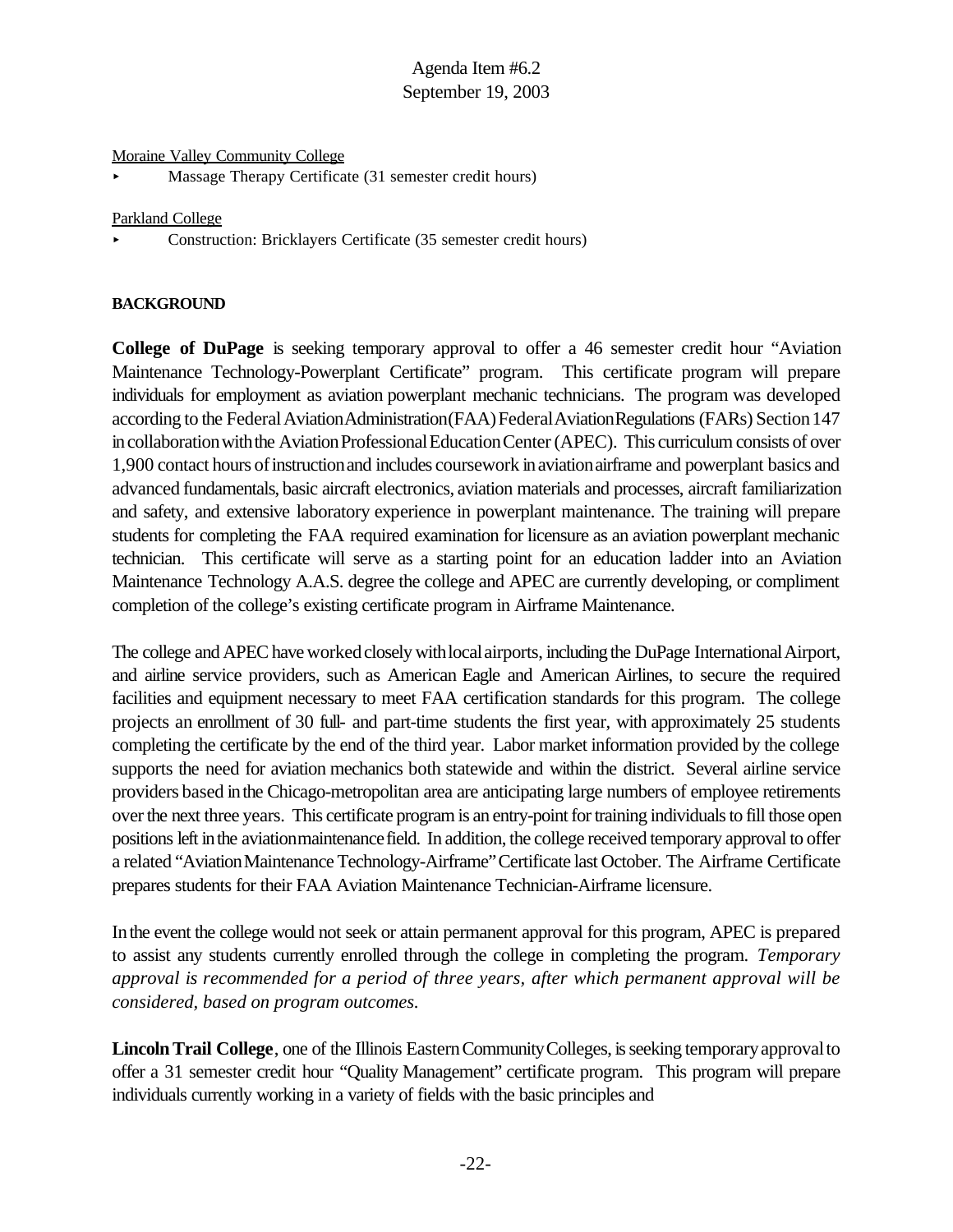technicalskills ofqualitymanagement.The curriculumconsists of coursework inprinciples ofmanagement, introductory statistics and business practices, team building, effective quality management principles, customer service management, project management and business computer applications. Based on a review of existing degree and certificate curricula, the college has developed a more "value-added" programfor graduates of existing degree and certificate programs fromallfields.The college plansto phase out existing programs over the next several semesters. The college anticipates an enrollment of five to ten students per year and expect five completers of the program the first year. *Temporary approval is recommended for a period of three years, after which permanent approvalwillbe considered,based on program outcomes.*

**Moraine** Valley Community College is requesting temporary approval to offer a 31 semester credit hour certificate programin"Massage Therapy". The program will prepare students for employment as massage therapists in a variety of settings, including fitness centers, hospitals, sports medicine clinics, hotels and in private practice. The curriculum consists of coursework in therapeutic massage techniques, anatomy and physiology, CPR and first aide, business practices and ethics, and clinical practices. Coursework will prepare students for completion of the National Certification Exam in Therapeutic Massage and Bodywork. The college anticipates an enrollment of 14 students the over the first three years. Labor market information provided by the college indicates a strong interest both statewide and district wide in massage therapy. Temporaryapprovalis being requestedinorderforthe district to continue to evaluate the communityneeds for the program. *Temporary approval is recommended for a period of three years, after which permanent approval will be considered, based on program outcomes.*

**Parkland College** is seeking temporary approval to offer a 35 semester credit hour "Construction" Bricklayers" certificate program for a period of three years. This program will prepare students for journey-level bricklaying in commercial, industrial and residential construction. The program was developed in collaboration with the International Union of Bricklayers and Allied Craftworkers Local #8 -Champaign and Effingham chapters. The curriculum consists of three credit hours of general education requirements and 32 credit hours of career and technical education coursework. In total, students are required to complete 360 contact hours of class work and 240 contact hours of on-the-job training. The college anticipates 28 full-time students the first year. Temporary approval is being requested to meet the immediate need for skilled bricklayers locally and across the 11 county regional area represented by Union Local#8. *Temporary approval isrecommended for a period of three years, after which permanent approval will be considered, based on program outcomes.*

# **INFORMATION ITEM - BASIC CERTIFICATE APPROVAL**

Following is a list of basic certificates that have been approved on behalf of the Illinois Community College Board by the President/CEO since the last Board meeting:

# **PERMANENT PROGRAM APPROVAL**

Joliet Junior College

< Power Equipment Technology Certificate (19 semester credit hours)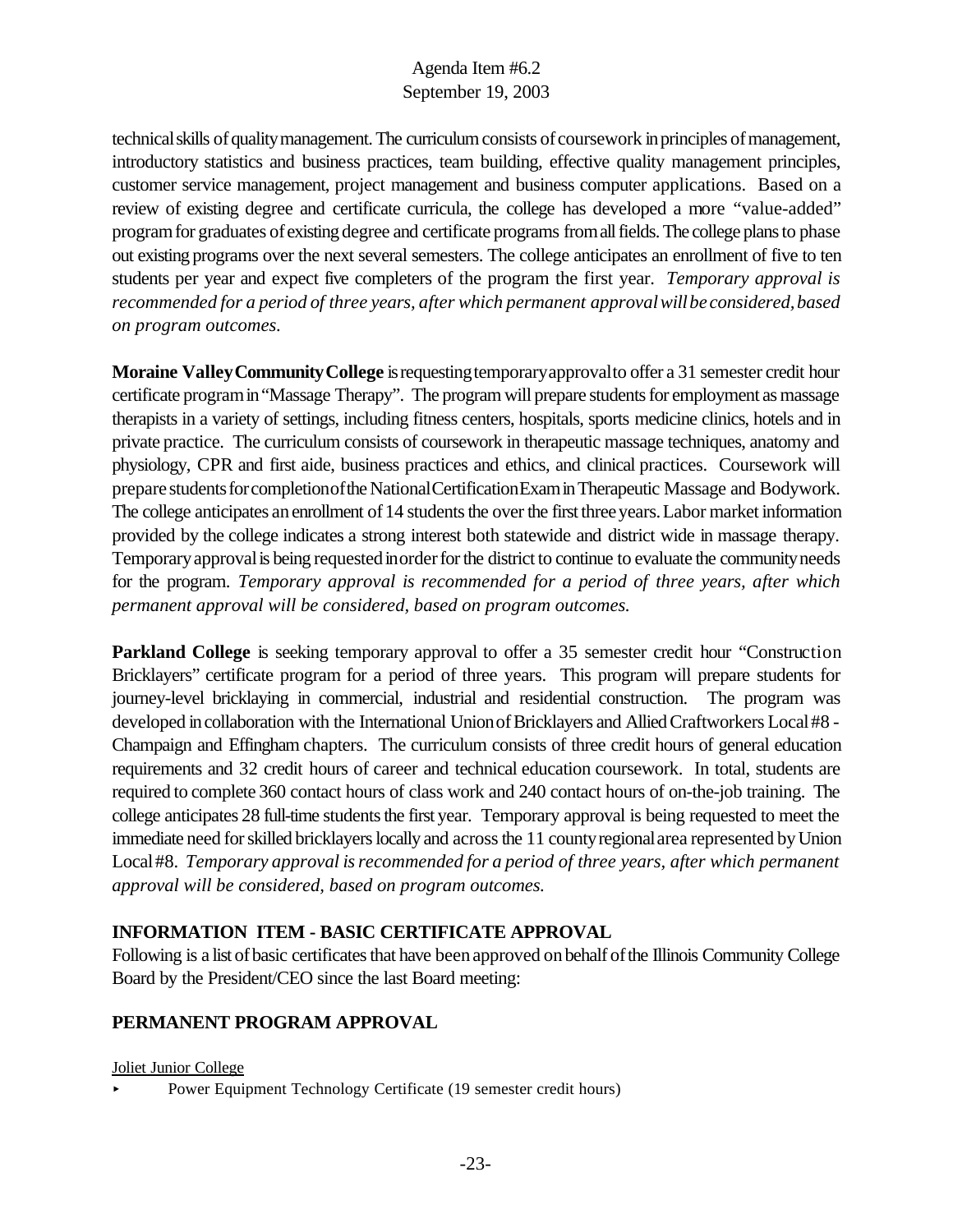#### Kennedy-King College

< Automotive Parts Specialist Certificate (21 semester credit hours)

#### Kishwaukee College

< EMT-Basic Certificate (7 semester credit hours)

#### McHenry County College

< Construction Applications & Codes Certificate (29 semester credit hours)

#### Southeastern Illinois College

< EMT-Intermediate Certificate (20 semester credit hours)

#### **TEMPORARY PROGRAM APPROVAL**

#### Lincoln Trail College

< Microsoft Computer Systems Engineer (MCSE) Certificate (27 semester credit hours)

#### Parkland College

< Construction: Glaziers Certificate (27 semester credit hours)

#### Rend Lake College

< CISCO Networking Professional Certificate (16 semester credit hours)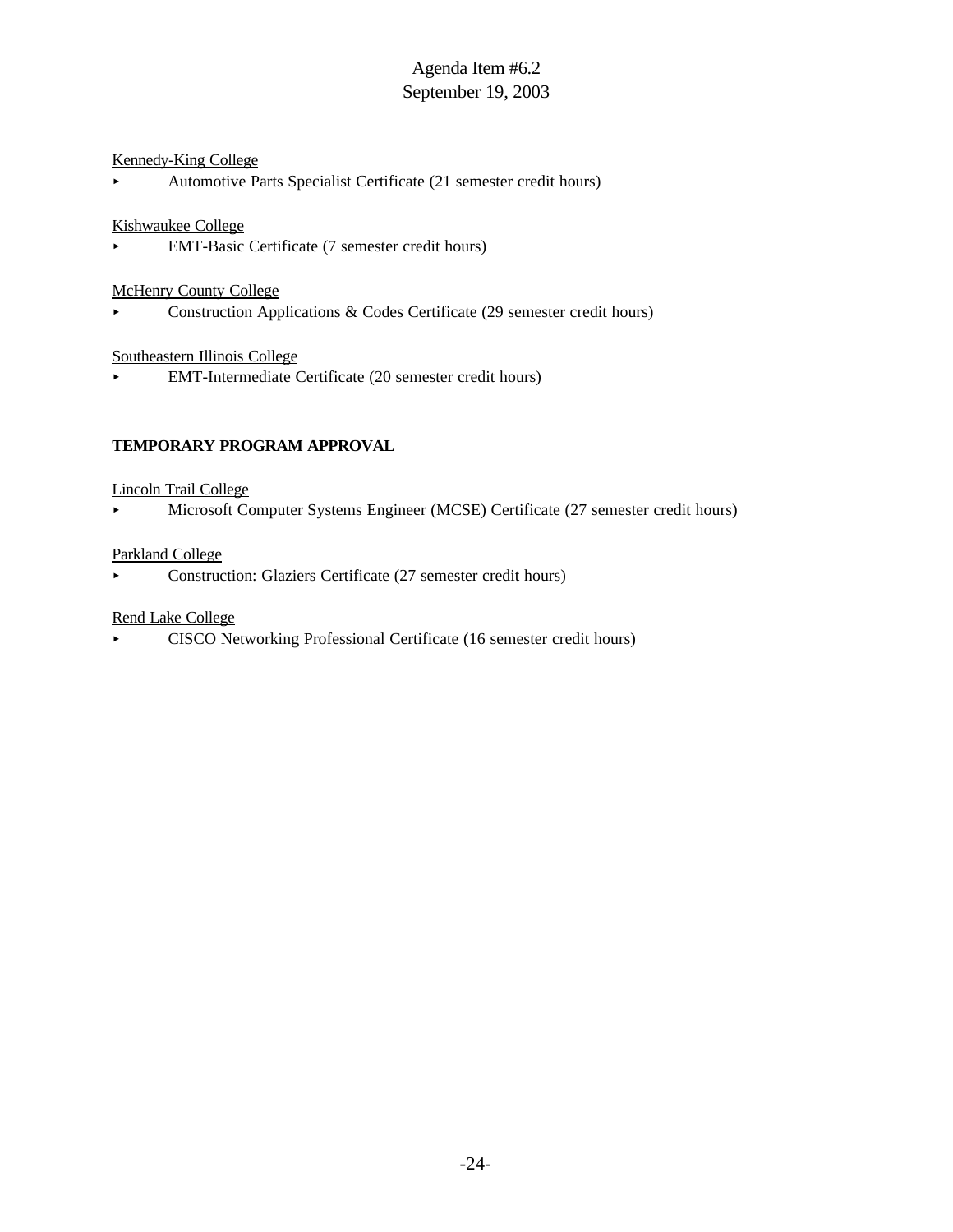#### Illinois Community College Board

# **EXTENSION OF COURSES AND CURRICULA OUT-OF-STATE**

## **RECOMMENDED ACTION**

It is recommended that the following motion be adopted:

The Illinois Community College Board hereby approves the out-of-state extension of Lake Land College courses in accounting, e-commerce, computer information systems, management, network administration, office technology skills, professional sales, marketing, office management, and telecommunications to be offered to students of the Learning Exchange Organisation Hong Kong LTD and its subsidiaries and affiliates in China, Hong Kong, Taiwan, India, Malaysia, and Indonesia.

**BACKGROUND.** Lake Land College is requesting approval to offer courses in accounting, ecommerce, computer information systems, management, network administration, office technology skills, professional sales, marketing, office management, and telecommunications to students of the Learning Exchange Organisation Hong Kong LTD (LEO) and its subsidiaries and affiliates in China, Hong Kong, Taiwan, India, Malaysia, and Indonesia. The courses will be taught by Lake Land College adjunct faculty through online delivery. These course offerings are part of anagreement betweenLake Land College and LEO to jointly offer degree and nondegree coursework to LEO students that will lead to certificates in Accounting, E-Commerce, Computer Information Systems, Management, Network Administration, Office Technology Skills, and Professional Sales or Associate in Science degrees in Accounting, Management, Marketing, Network Administration, Office Management, and Telecommunications to be awarded by Lake Land College. The intended purpose of this initiative is for the two institutions to collaborate to provide students in Asia with the skills and knowledge necessary for coping with economic globalization. A minimum of 12.5 contact hours of support instruction will be required for each credit course offered in addition to the normal required distance learning coursework requirements.

Adjunct faculty members will be hired to teach in this program, using hiring practices that mirror those currently inplace at Lake Land College and that will be approved according to the practices and policies ofLake LandCollege. LEO will identify an on-site administrator for the program and will also provide staff support.

It is anticipated that this initiative will enroll 140 students. The program will be completely funded through the tuition and fees derived from students who participate in the program, and no state or local tax funds will be used to support the program.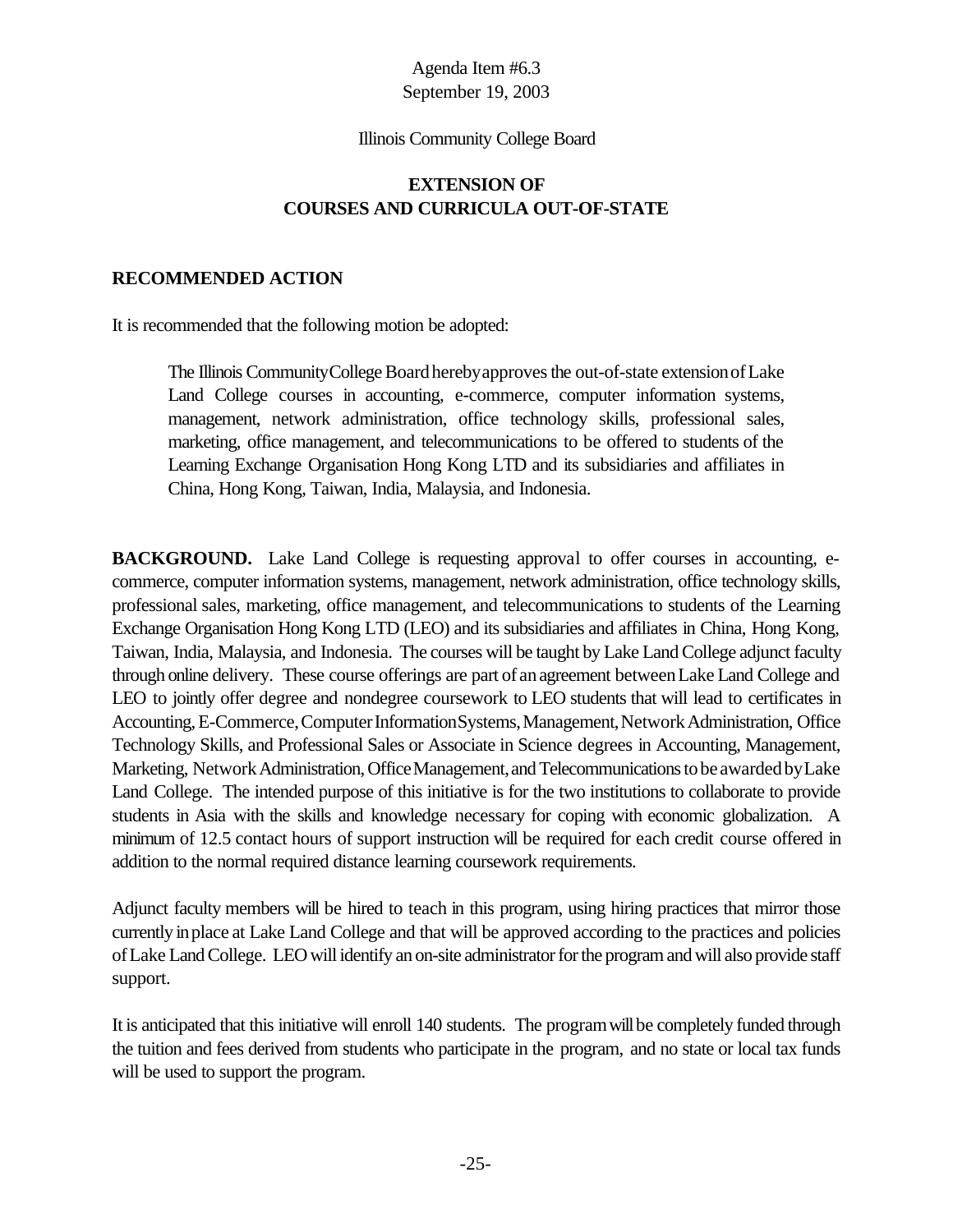#### Illinois Community College Board

# **EXTENSION OF CREDIT COURSES INTO ANOTHER COMMUNITY COLLEGE DISTRICT**

# **RECOMMENDED ACTION**

It is recommended that the following motion be adopted:

The Illinois CommunityCollege Board hereby approves extension of credit courses from Richland Community College to Logan and Lincoln Correctional Centers located in the Heartland Community College District.

**BACKGROUND.** Richland Community College is requesting approval to offer transfer, career and technical, and developmental courses as needed at Lincoln and Logan Correctional Centers, both of which are located inthe Heartland CommunityCollege District. MacMurray College offered baccalaureate and career and technical courses at Lincoln and Logan Correctional Centers, but recently discontinued the baccalaureate courses due to funding issues. Heartland Community College has verified by letter that the college does not currently have any intention of offering courses at any of the correctional facilities located in Logan County. Therefore, Richland Community College requests approval to offer courses at the two corrections facilities to fill the void left by the discontinuation of courses from MacMurray College.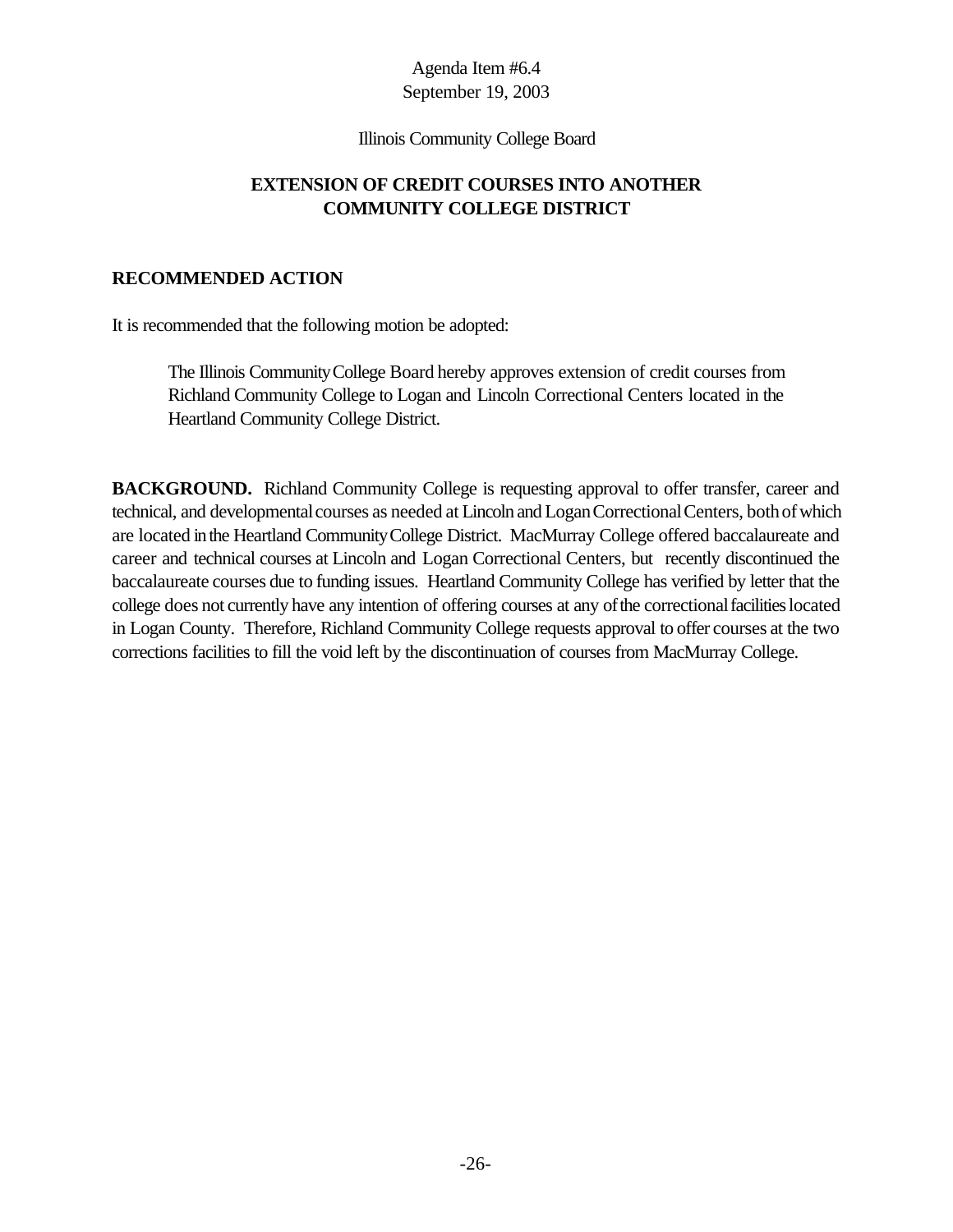#### Illinois Community College Board

# **PROPOSED ILLINOIS COMMUNITY COLLEGE BOARD RULES CONCERNING REPORTING REQUIREMENTS**

*(Initial Approval)*

Reporting requirements have changed since this section of the *Administrative Rules of the Illinois Community College Board* was last reviewed by the Board. The proposal is being submitted for initial review by the Board and the System. No new reporting requirements are being proposed. The *Administrative Rules* are being modified to reflect recent changes that have already been implemented to help meet external reporting needs and limit the reporting burden on college officials.

In response to systemwide interest in gathering additional detail about students served through noncredit coursework a noncredit course enrollment individual student record submission (N1) was created. Previously, only summary information had been gathered about noncredit students. While the N1 data system was maturing the summary submission of noncredit student activities continued to be gathered. Beginning infiscalyear 2002 and continuing into the future reporting onnoncredit student activities will rely exclusively on the N1 individual noncredit student records. Hence, the summary submission of noncredit student activities will be eliminated and replaced in the *Administrative Rules* by the noncredit course enrollment submission (N1).

The Underrepresented Groups Report has be redesigned to focus on major topics and requests more outcomesinformationthaninthe past. Focus topics for the report that are being used on an annual rotating basis include Academic Achievement, Campus Climate and Recruitment and Preparation. The Underrepresented Groups reporting deadline was extended from September 1 to December 1 to allow college officials additional time to complete their reports.

The Annual Student Identification (ID) file was added to allow for additional external administrative database matching. Administrative data matching, whichonly takes place whenthe proper safeguards are in place, allows the system to more fully report student outcomes information to state and federal officials. By adding items upon which systemwide data can be administratively matched the overall surveying and reporting burden on college officials can be reduced.

The annual report on summer graduate data for the Integrated Postsecondary Educational Data System (IPEDS) Graduation Rate Survey (GRS) was implemented to meet federal reporting requirements. A technicalamendment to the GRS reporting requirements extended the time frame to August 31 inthe third year for a student to be counted as a graduate within the three-year time frame -- previously the date was June 30 of the third year which corresponds with the fiscal year. Since the Annual Enrollment and Completion (A1) submission reporting period ends on June 30 an additional data collection effort has become necessary to capture summer graduates from the latest fiscal year. This submission allows college officials to report additional student successes to federal officials.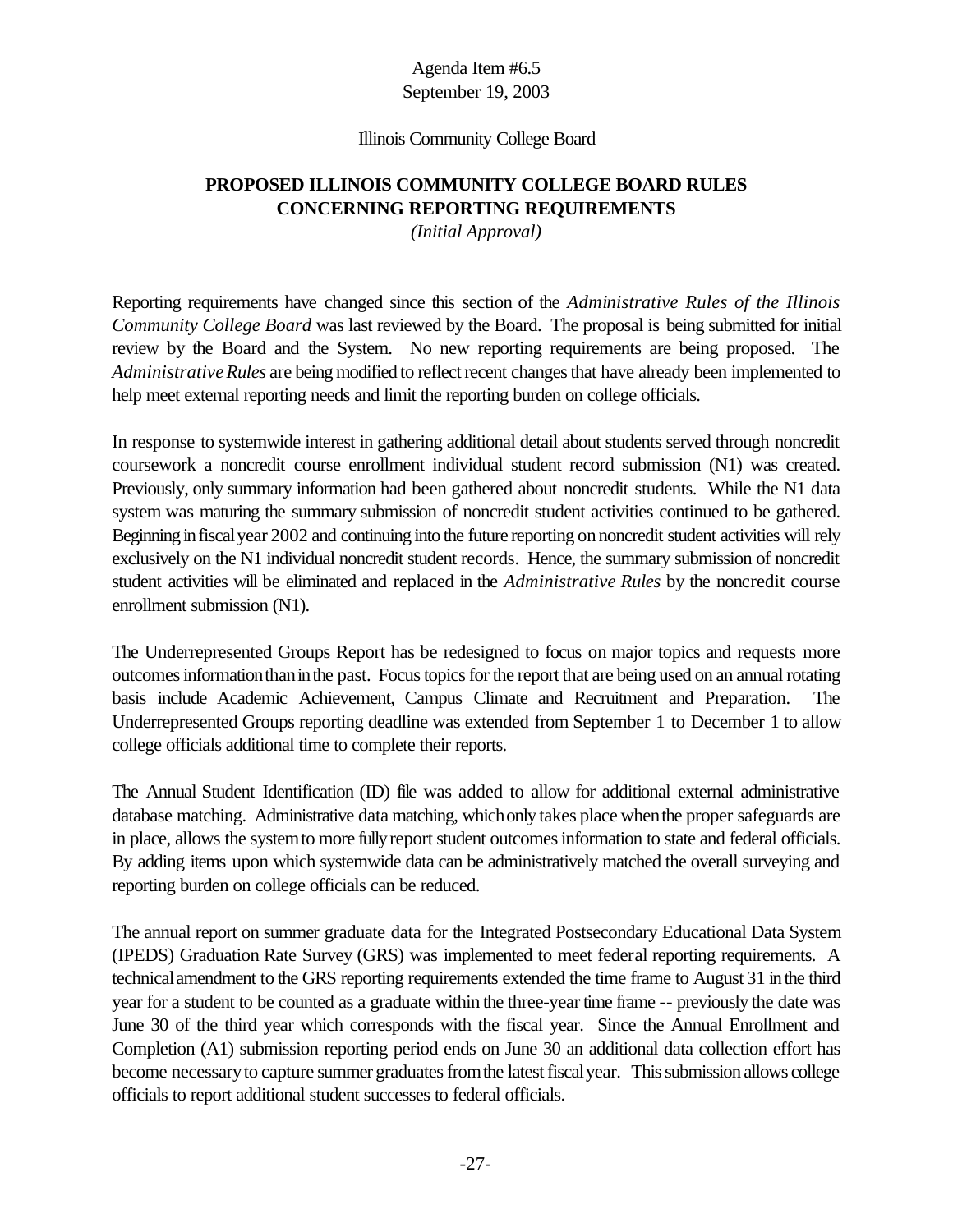Several years ago, the UniformFinancialReporting System (UFRS) was developed to provide the colleges and ICCB with better and more detailed information on the system's revenues and expenditures. To help ensure the accuracy of the UFRS and to signify that the data are finalized for entry into the computerized report system, the ICCB has requested that the college's submit an audit/UFRS reconciliation form which serves to notify the ICCB that the data are ready for public use. While the submission of this form has been due on October 15 for several years, it had not been incorporated into the list of administrative reporting rules.

Certain facility data reporting requirements are being updated to reflect the ICCB's continued emphasis on converting data submissions to electronic format wherever possible. In addition, increasing emphasis is being placed on the use and analysis of facility data submitted to the ICCB by the colleges.

The proposed changes are needed to clarify the reporting requirements for colleges. The following proposed rule modifications were presented to the Board and the systeminthe June 20, 2003 agenda for review and comment. No opposition to the proposed changes was received; however, Capital Development Board staff requested that references to its *Design and Construction Manual* and the Illinois BuildingCommission's *Directory forIllinois Building Related Requirements* be added to the proposed changes and those suggestions have been incorporated. The item is, therefore, presented forthe Board's initial approval to be forwarded to the Joint Committee on Administrative Rules.

# **RECOMMENDED ACTION**

It is recommended that the following motion be adopted:

The Illinois Community College Board hereby adopts and initially approves the following amendments to the *Administrative Rules of the Illinois Community College Board* and authorizes its President/CEO to process these amendments in accordance with the Illinois Administrative Procedures Act.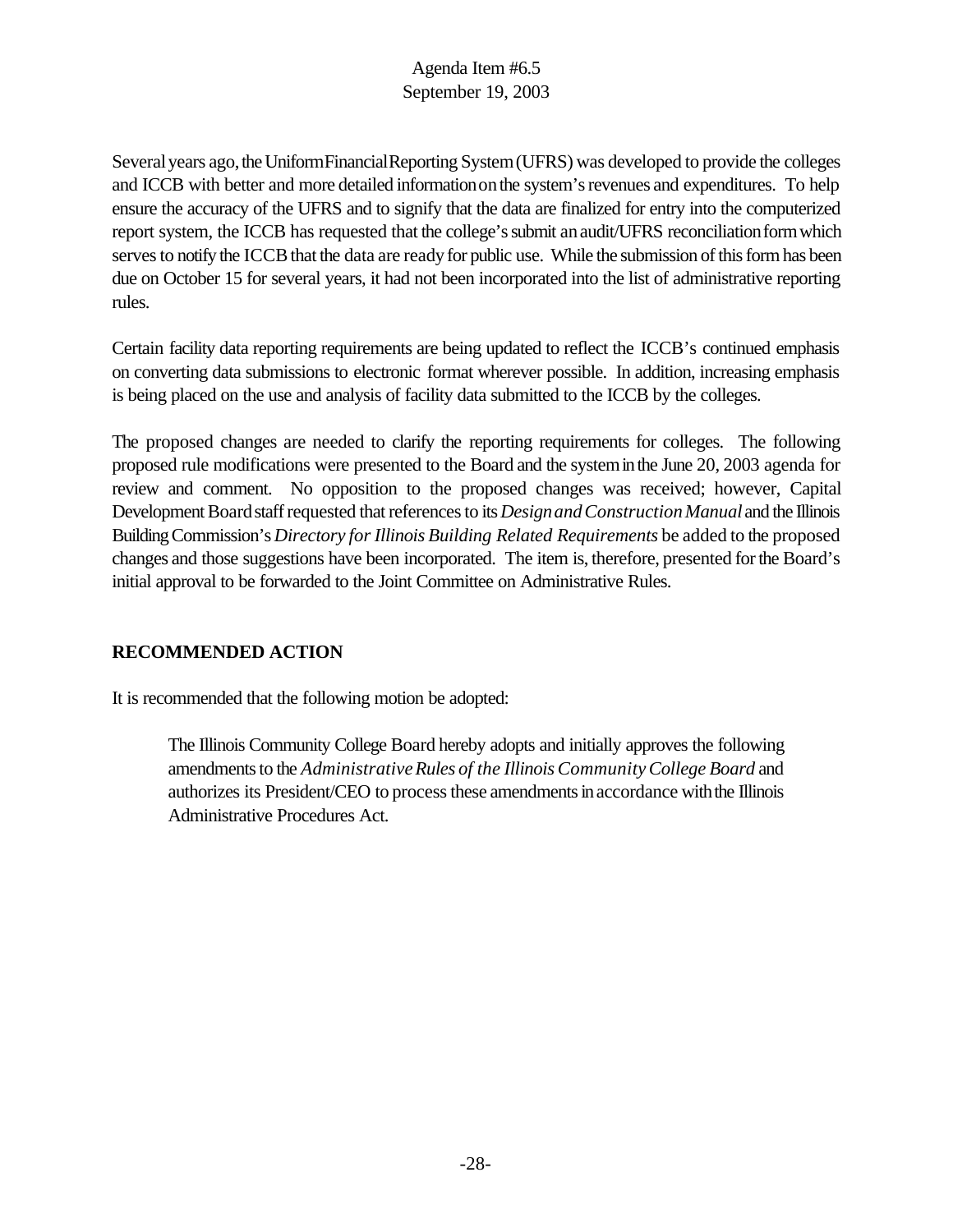# **SUBPART B: LOCAL DISTRICT ADMINISTRATION**

# **Section 1501.201 Reporting Requirements**

Complete and accurate reports shall be submitted by the district/college to the ICCB in accordance with ICCB requirements and on forms provided by the ICCB, where applicable.

Listed below is the schedule of due dates indicating when items from the community colleges are due at the Illinois Community College Board office.

| <del>January 1</del> | construction project status reports [see Section 1501.607(a)]                                                                                                                                                                                                                                                                                                                                                  |
|----------------------|----------------------------------------------------------------------------------------------------------------------------------------------------------------------------------------------------------------------------------------------------------------------------------------------------------------------------------------------------------------------------------------------------------------|
| January 31           | certificate of tax levy [see Section 1501.510(I)]<br>$\qquad \qquad -$<br>construction project status reports [see Section 1501.607(a)]<br>$\equiv$<br>fiscal year-to-date unaudited uniform financial reporting system data [see<br>Section 1501.510(h)]                                                                                                                                                      |
| February 15          | spring semester enrollment survey [see Section 1501.406(a)]<br>$\overline{\phantom{0}}$                                                                                                                                                                                                                                                                                                                        |
| May 30               | occupational follow-up study data for specified curricula [see Section<br>1501.406 <sup>(0)</sup> ]                                                                                                                                                                                                                                                                                                            |
| July 1               | annual noncredit course enrollment survey [see Section 1501.406(e)]<br>Resource Allocation and Management Plan (RAMP/CC) [see Section<br>$1501.510(b)$ ]<br>application for recognition for specified colleges [see Section 1501.202(d)]                                                                                                                                                                       |
| July 31 -            | fiscal year-to-date unaudited uniform financial reporting system data [see Section<br>$1501.510(a)$ ]                                                                                                                                                                                                                                                                                                          |
| August 1             | program review report [see Section 1501.303(d)]<br>program review listing [see Section 1501.303(d)]<br>annual student enrollment and completion data [see Section 1501.406(a)]<br>square footage and acreage (facility information) [see Section 1501.510©)]<br>special initiatives grants report [see Section 1501.519(d)]<br>annual report of Student Identification information [see Section<br>1501.406(g) |
| September 1          | application for recognition for specified colleges [see Section 1501.202(d)]<br>$\qquad \qquad \blacksquare$<br>underrepresented groups report [see Section 1501.406(d)]                                                                                                                                                                                                                                       |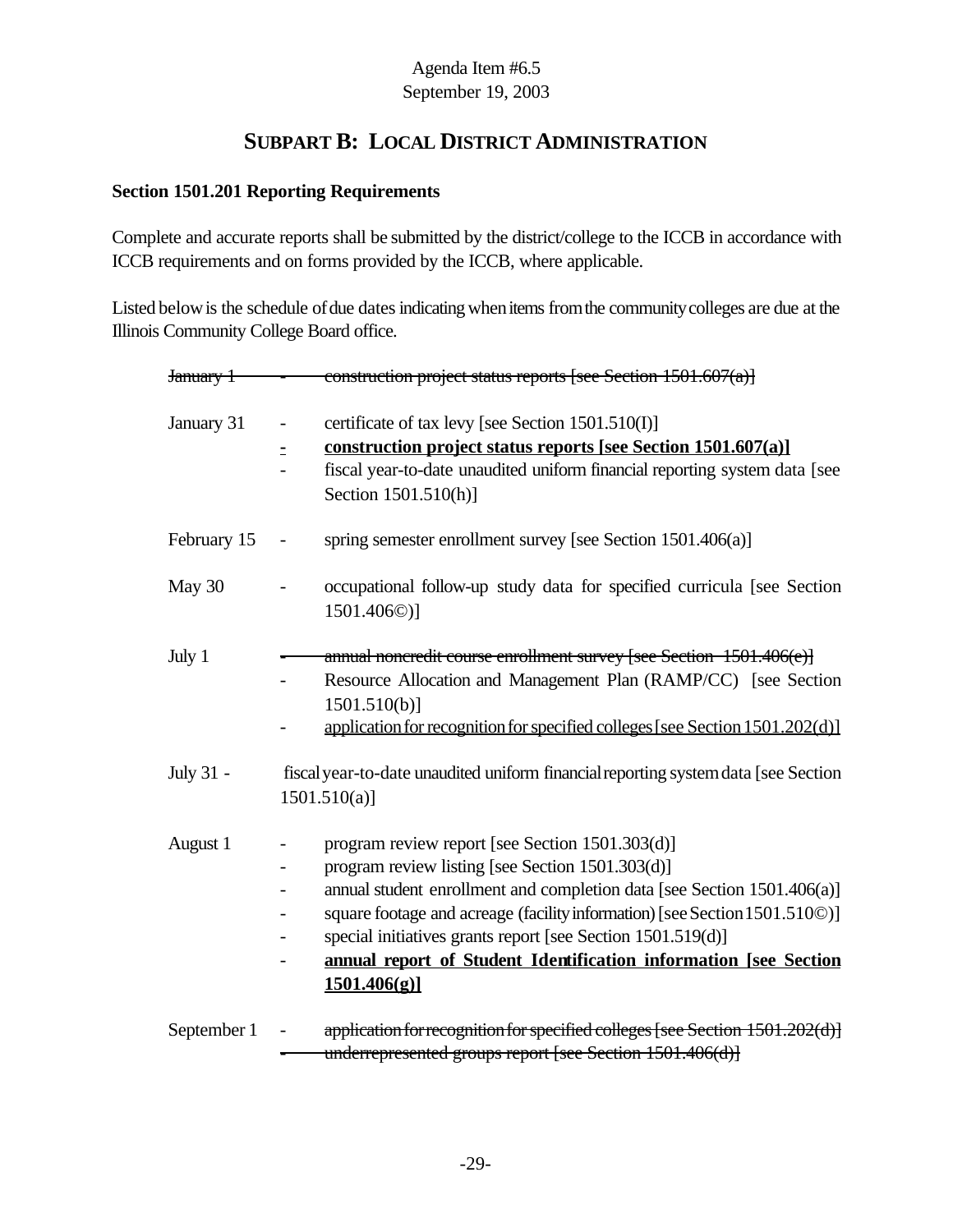- unit cost data [see Section 1501.510(d)] - budget survey [see Section 1501.510(e)] - **facilities data [see Section 1501.510(f) and 1501.607©)]** October 1 - fall enrollment data [see Section 1501.406(a)] fall enrollment survey [see Section  $1501.406(b)$ ] October 15 - faculty, staff and salary data [see Section 1501.308(a)] - external audit [see Section 1501.503(a)] - special initiative grants audit [see Section 1501.503(a)] - fiscal year budget [see Section 1501.504] - certificate of chargeback [see Section 1501.503(a)] - annual fiscal year audited uniform financial reporting system data [see Section 1501.510(f)] - **audit/ fiscal year audited uniform financial reporting system data reconciliation statement [see Section 1501.510(f)]** - audit/unit cost reconciliation statement [see Section**s 1501.503©) and**  $1501.510(g)$ ] - unexpended special initiative grant funds [see Section 1501.519(e)] **November 1** - **annual report on summer graduates (for IPEDS GRS) [see Section 1501.406(f)]** December 1 - annual financial statements and notice of publication [see Section 1501.506] - **underrepresented groups/special populations grant report [see Sections 1501.406(d) and 1501.508(d)]**

30 days after the end of each term - course resource data and credit hour claims [see Sections] 1501.406(b) and Section 1501.507(a)]

# 60 days after the end of the fall term - inventory of facilities [see Section 1501.607©)]

30 days afterthe end ofthe fallterm- course resource (S6 & S7) data [see Sections **1501.607(b)**  $1501.406(b)$  and Section  $1501.507(a)$ ]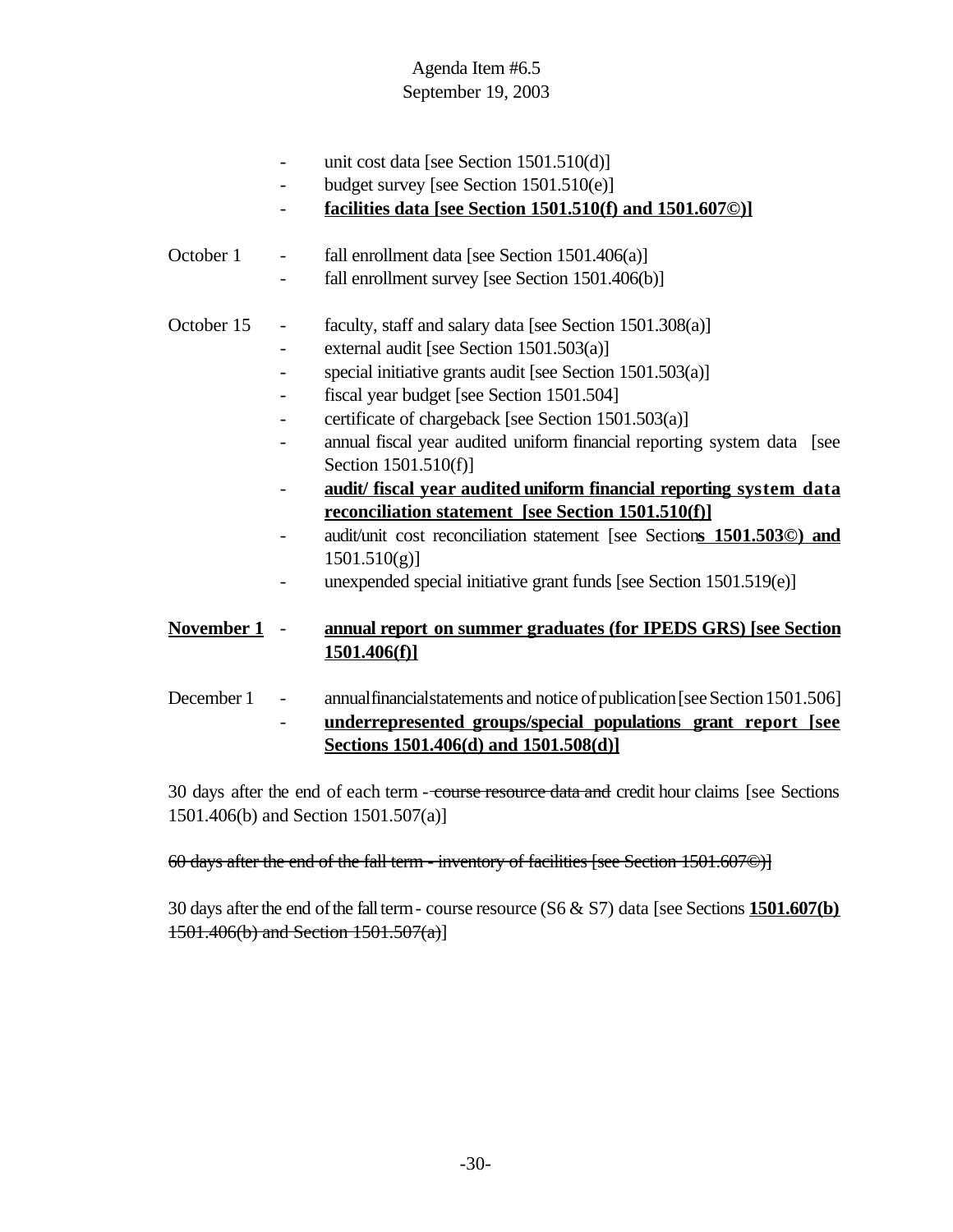# **SUBPART D: STUDENTS**

## **Section 1501.406 Reporting Requirements**

Each college shall submit the items listed below in a format prescribed by the ICCB and according to the schedules indicated.

- a) Basic characteristics, includingsex, dateofbirth, ethnic classification, and instructionalarea of enrollment, of each student enrolled in all courses offered for credit during each term within the following schedule:
	- 1) Students enrolled as of the end of regular registration during the fall term shall be reported on or before October 1 of that year.
	- 2) Students enrolled and/or completing a certificate or degree program during the fiscal year shall be reported on or before August 1.
- b) Student headcount and full-time equivalent enrollments as of the end of regular registration for fall and spring/winter term within the following schedule:

| 1) | Fall Term:      | On or before October 1   |  |  |
|----|-----------------|--------------------------|--|--|
| 2) | Winter Quarter: | On or before February 15 |  |  |

- 3) Spring Semester: On or before February 15
- c) Colleges shall conduct a follow-up study of all students who completed specified occupational/career curricula during the previous fiscal year and shall report the results of this study onor before May30 ofthat yearina format prescribed bythe ICCB. Curricula to be included in the study will be specified in the ICCB Occupational Follow-up Study Manual.
- d) An annual report on underrepresented groups submitted on or before September 1 **December 1**.
- e) An annual report on noncredit course enrollment activities submitted **data submission (N1)** on or before July **15**.
- **f) An annual report on summer graduates (for the Integrated Postsecondary Educational Data System Graduation Rate Survey) submitted on or before November 1.**
- **g) An annual report of Student Identification information submitted on or before September 1.**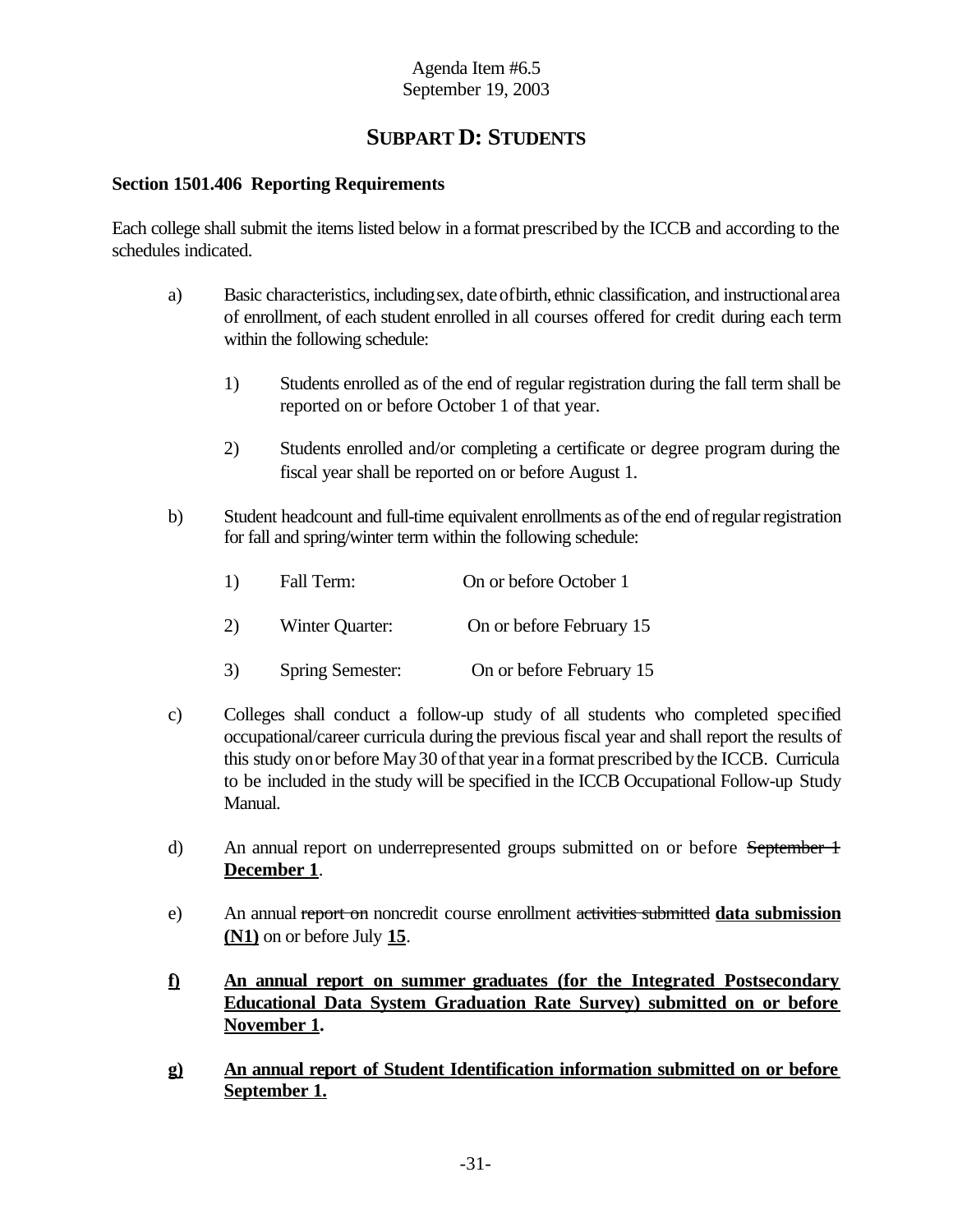# **SUBPART E: FINANCE**

## **Section 1501.501 Definition of Terms**

Annual Financial Statement. The "annual financial statement," which is required to be published by a district, consists of two parts:

an annual financial report, which includes a statement ofrevenues and expenditures along with other basic financial data; and an annual program report, which provides a narrative description of programs offered, goals of the district, and student and staff data.

Attendance at Midterm. A student is "in attendance at midterm" in a course if the student is currently enrolled in and actively pursuing completion of the course.

Auditor. An auditor is a person who enrolls in a class without intent to obtain academic credit and whose status as an auditor is declared by the student, approved by college officials, and identified on college records prior to the end-of-registration date of the college for that particular term.

Capital Renewal Grants. Capital renewal grants are State grants allocated proportionally to each community college district based on the latest fall on-campus nonresidential gross square feet of facilities as reported to the ICCB. Such grants are to be utilized for miscellaneous capital improvements such as rehabilitation, remodeling, improvement, and repair; architect/engineer services; supplies, fixed equipment, and materials; and all other expenses required to complete the work.

Lincoln's Challenge Scholarship Grants. The Lincoln's Challenge Program is administered by the Illinois Department of Military Affairs. Upon successful completion of that program, students qualify for a scholarship to a community college. The Lincoln's Challenge Scholarship Grant is a special appropriation received by the ICCB from the Governor and the General Assembly. These scholarships provide an opportunity for graduates of Lincoln's Challenge to transition easily into higher education by enrolling in one of the **39** 40 public community college districts in which the student resides . The scholarship grants can be used to cover the cost of education that includes tuition, books, fees, and required educational supplies.

Residency - Applicability-Verification of Status. As part of verification that its credit hours are eligible to receive ICCB grants, each community college district shall **submit its** adopt a process for verifying the residency status of its students and shall file a description of this process with **to** the ICCB **each year with its certification of credit hours in accordance with 110 ILCS 805/2-16.02 as part of the annual external audit** by July 1, 1990. The process shall include the methods for verifying residency as defined in the general provisions, special State provisions, and district provisions of this subsection. Each district shall file descriptions of any revisions to its process with the ICCB prior to their implementation.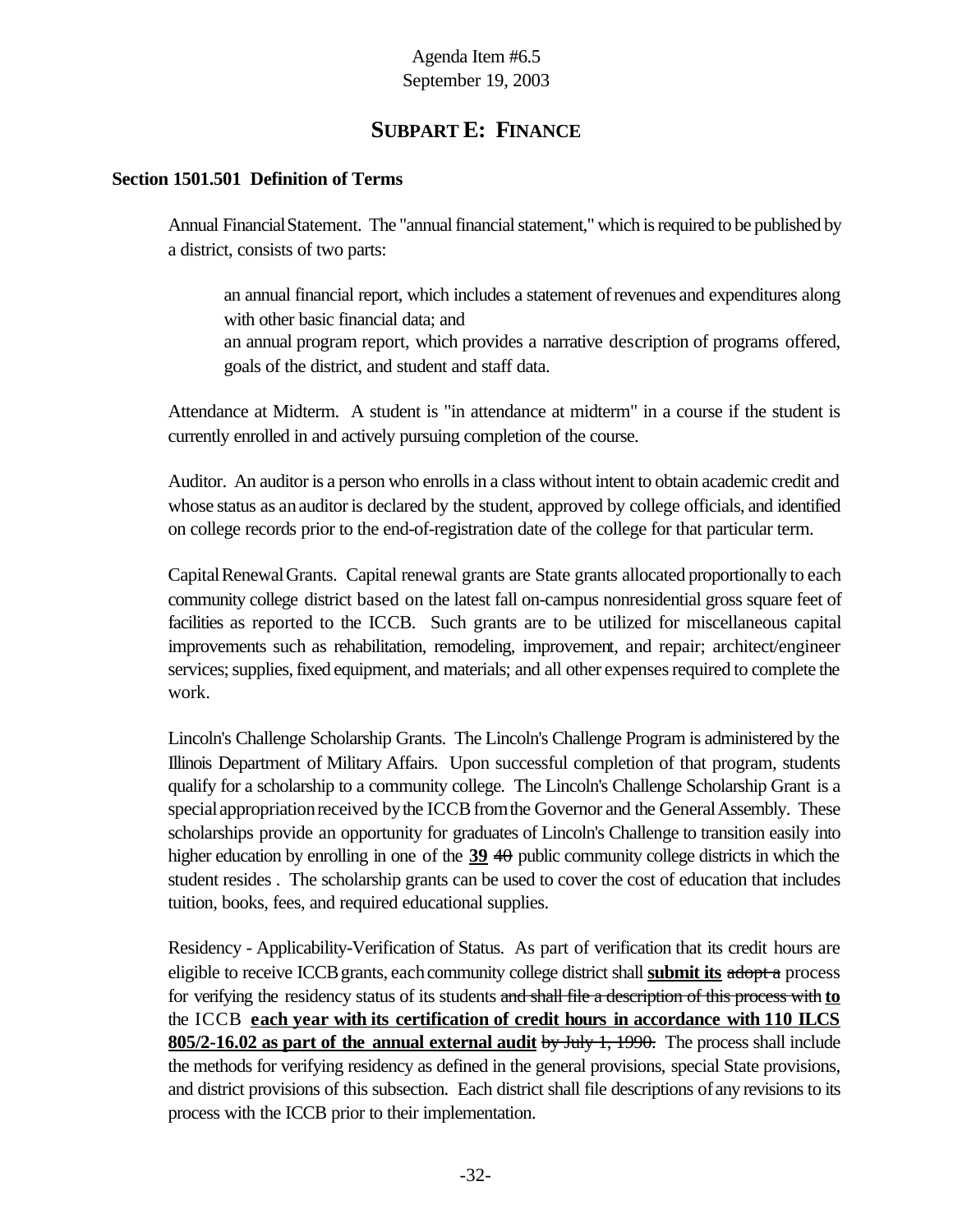Residency - General Provisions. The following provisions apply both to State and district residency definitions:

To be classified as a resident of the State of Illinois or of the community college district, each student shall have occupied a dwelling within the State or district for at least 30 days immediately prior to the date established by the district for classes to begin.

The district shall maintain documentation verifying State or district residency of students.

Students occupying a dwelling in the State or district who fail to meet the 30-day residency requirement maynot become residentssimply by attending classes at a communitycollege for 30 days or more.

Students who move fromoutside the State or district and who obtain residence inthe state or district for reasons other than attending the community college shall be exempt from the 30-day requirement if they demonstrate through documentation a verifiable interest in establishing permanent residency.

Residency - District Provisions. Students shall not be classified as residents of the district where attending even though they may have met the general 30-day residency provision if they are:

federal job corps workers stationed in the district;

inmates of state or federal correctional/rehabilitation institutions located in the district;

full-time students attending a postsecondaryeducationalinstitutioninthe district who have not demonstrated through documentation a verifiable interest in establishing permanent residency; and

students attending under the provisions of a chargeback or contractual agreement with another community college.

Residency- SpecialState Provisions. Students shall be classified as residents of the State without meeting the general 30-day residency provision if they are:

federal job corps workers stationed in Illinois;

members of the armed services stationed in Illinois;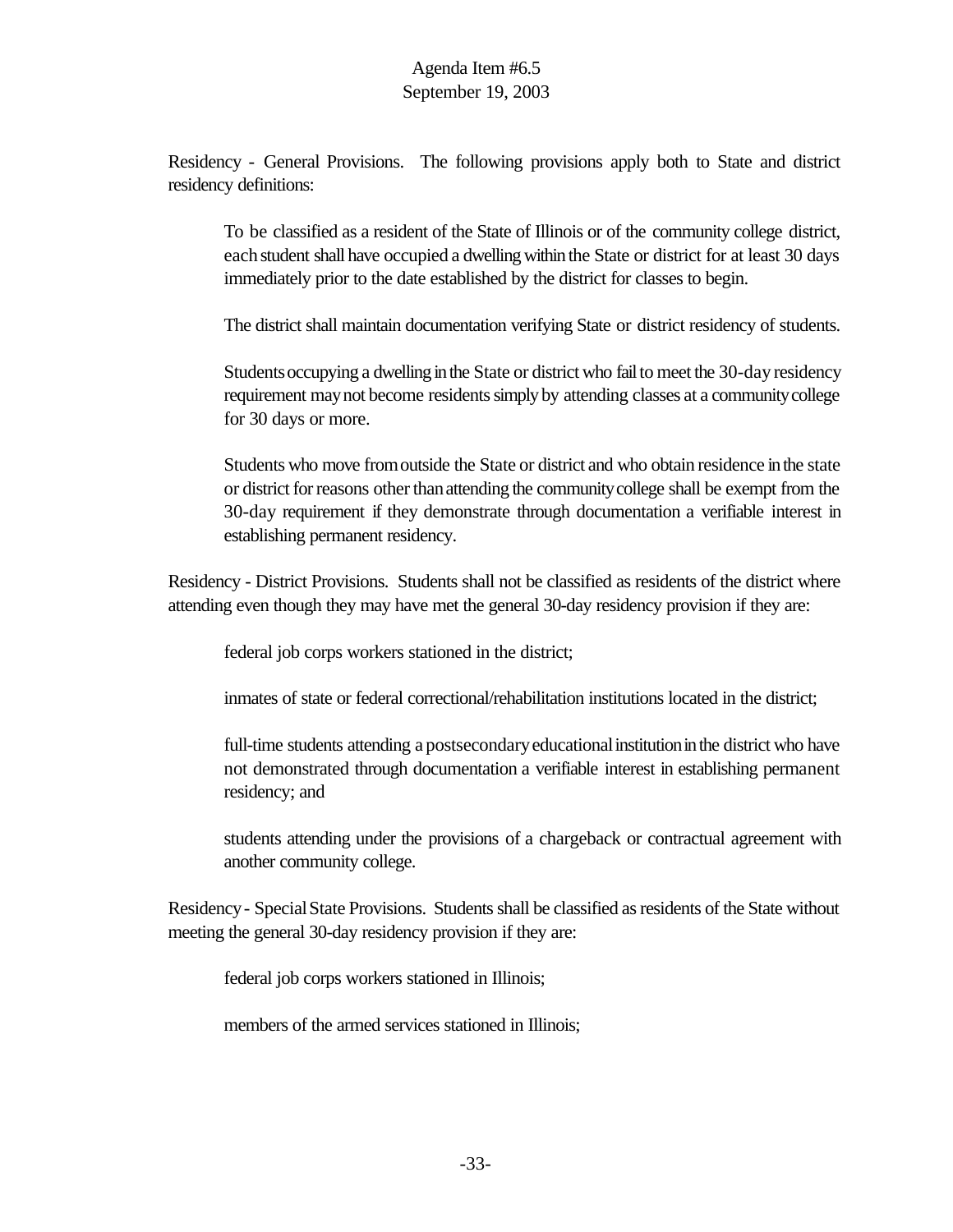inmates of State correctional/rehabilitation institutions located in Illinois; or

employed full time in Illinois.

Special Initiatives Grants. Special initiatives grants provide funds for conducting special initiatives activities.

Special Initiatives Activities. Special initiatives activities are defined each year in a request for proposal process. All colleges will have the opportunity to apply for funds to conduct such approved special initiatives activities. Special initiatives activities are based upon criteria as specified in terms outlined in a grant agreement between the college and the ICCB.

## **Section 1501.503 Audits**

- a) External Audits.
	- 1) **Two** Three copies of the annual externalaudit shall be submitted to the ICCB on or before October 15, following the close of the fiscalyear. If the audit cannot be completed by this date, the district may submit a request for extension of time to the President/CEO before October 1, following the close of the fiscal year. This request shall be accompanied by an explanation of the circumstances which cause the report to be delayed along with an estimated date for submission.
	- 2) Each audit report shall contain financial statements composed of the funds established in Section 1501.511, a comment on internal control, a comment on basis of accounting, uniform financial statements prepared using the modified accrual basis of accounting, a certificate of chargeback verification and a state grant compliance section which shall include a schedule of enrollment data, a verification of enrollment data, a description of the process for verifying residency status, a schedule of the district equalized assessed valuation, schedules for the restricted/special initiative grants distributed by the ICCB and received by the district in the manner and format established by the ICCB, and a schedule of federal financial assistance and related reports as prescribed by the federal Office of Management and Budget.

Each ICCB restricted or special initiatives grant shall verify that grant funds received by the district were expended in the manner designated by the ICCB. The ICCB shall designate allowable expenditures for each of the restricted or special initiatives grants to include, but not be limited to, salary and benefits, contractual services, materials, instructional and office equipment, staff development, and travel. The external audit shall include an auditor's report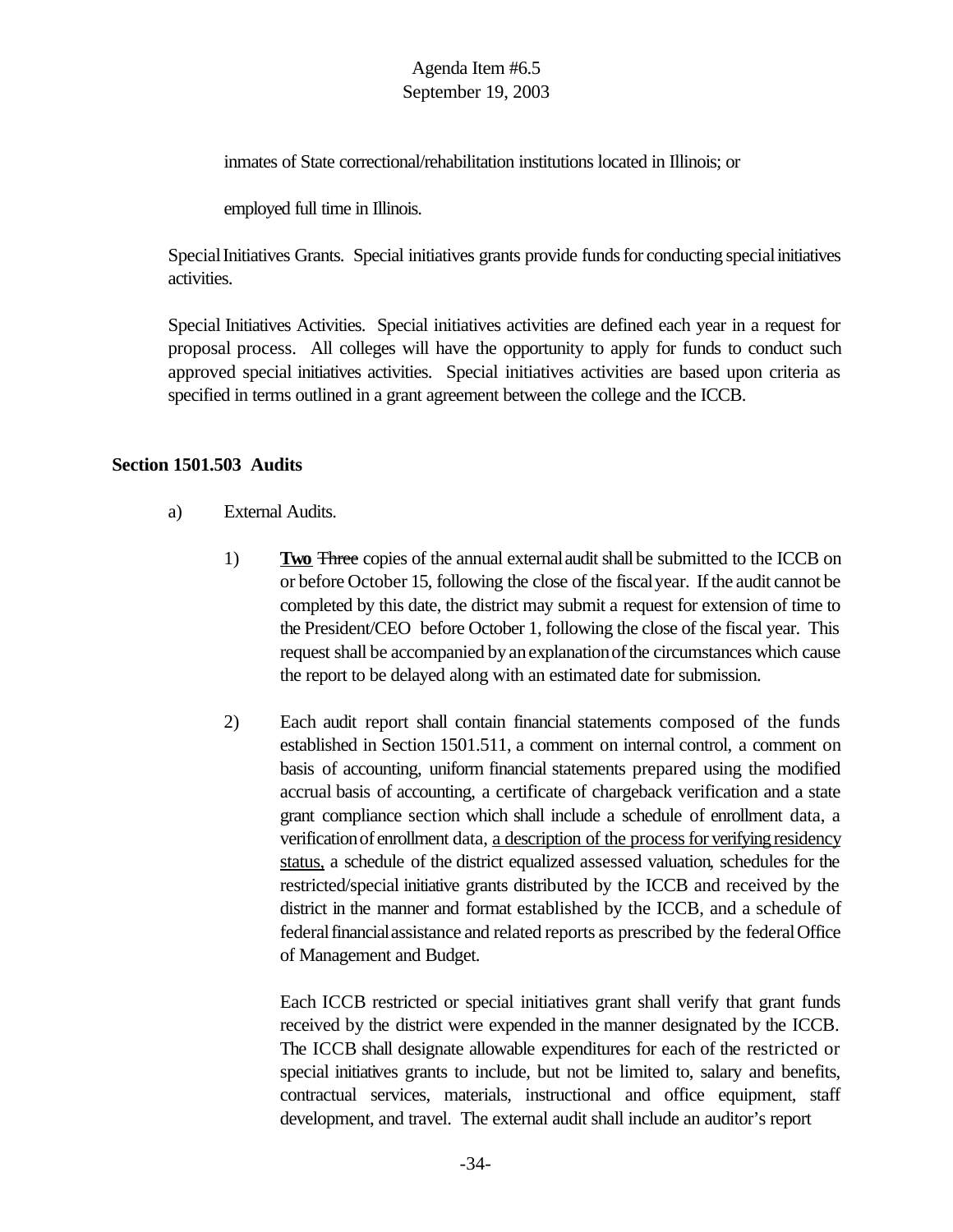on compliance with State requirements, along with a balance sheet and a statement of revenues and expenditures based upon an understanding ofthe (1) purpose of the grant, (2) allowable expenditures, (3) expenditure limitations, (4) grant administrative standards, and (5) transfer of funds, if applicable.

- b) Confirmation of ICCB Grants. For the purposes of confirming district records, each district shall **provide a copy of the ICCB allocation of grants to its** request that its external auditor request from the ICCB a report of grants received by the district during the fiscal year. Each district shall notify its independent external auditing firm of this **information and** requirement and will instruct that firm to make the **any** request**s for confirmation directly to the ICCB.** using the format prescribed by the Board.
- c) Uponcompletion of the external audit, the district shall reconcile its audited expenditures to previously submitted unit cost data. The reconciliation shall be submitted on forms provided by the ICCB.

# **d) Upon completion of the external audit, the district shall reconcile its audited expenditures to the fiscal year audited uniform financial reporting system data. The reconciliation shall be submitted on forms provided by the ICCB.**

# **Section 1501.510 Reporting Requirements**

Each college shall submit the items listed below in a format prescribed by the ICCB and according to the schedules indicated**:**

- a) Fiscal year-to date unaudited uniformfinancialreporting systemdata byJuly 31 forthe period July 1 - June 30 of the previous fiscal year.
- b) Resource allocation and management planning (RAMP) data by July 1 of each year.
- c) **Construction in progress** Square footage and acreage (facility information) by are due August 1 of each fiscal year.
- d) Unit cost data **in a format prescribed by the ICCB** for the previous fiscal year by September 1 following the end of that fiscal year.
- e) A survey of local budget and tax extensions and collections by September 1 of each year.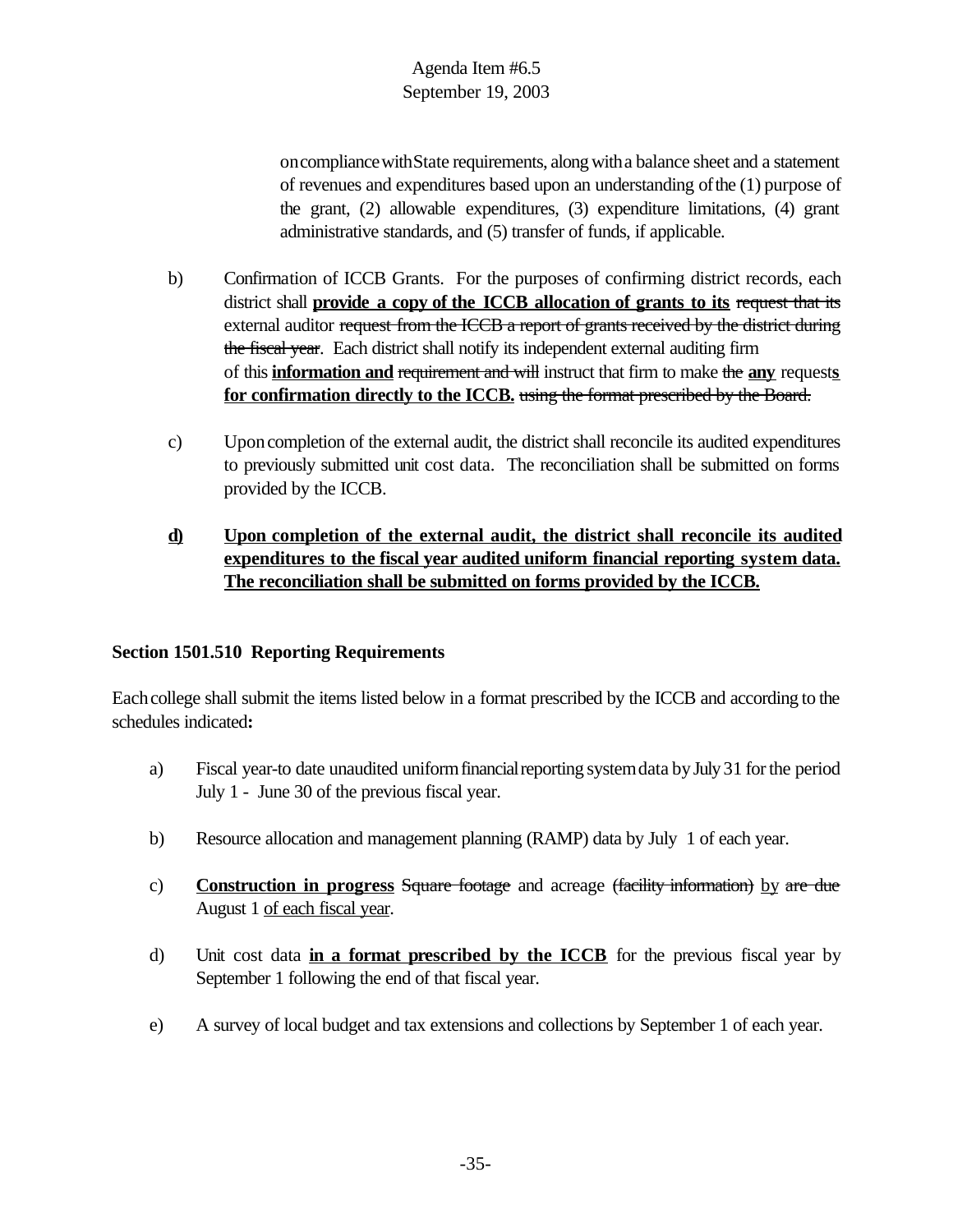- ef) **F3, F6, B3, and R3 facilities data submission to report existing space in use for educational purposes at the end of the fiscal year (June 30) by September1 following the end of the fiscal year.**
- fg) Annual fiscal year audited uniform financial reporting system data **and an audit/ fiscal year audited uniform financial reporting system data reconciliation statement** by October 15 following the end of the previous fiscal year.
- gh) An Audit/Unit Cost Reconciliation Statement(**s)** by October 15 of each year.
- hi) Fiscal year-to-date unaudited uniform financial reporting system data by January 31 for the period July 1 - December 31.
- ij) Certificate of Tax Levy by January 31 of each year.

# **SUBPART F: CAPITAL PROJECTS**

# **Section 1501.602 Approval of Capital Projects**

- a) Notwithstanding any provision to the contrary [see subsection b and Section 1501.604(b)], requests for approval of capital projects shall be submitted to the ICCB on the forms prescribed by the ICCB.
- b) A project requiring the expenditure of state or local funds for purchase, construction, remodeling, or rehabilitation of physical facilities at a primary or secondary site shall have prior ICCB approval, except the following:
	- 1) locally funded projects that meet the definition of a maintenance project as defined in ICCB Rule 1501.601, or
	- 2) locally funded projects that result in no change in room use, or
	- 3) locally funded projects for which the total estimated cost is less than \$250,000.
- c) A**n updated** District Site and Construction Master Plan shall be filed with the ICCB by July 1 of the year in which the district undergoes its recognition evaluation January 1, 1991. The purpose of the plan is to apprize the ICCB of possible primary site new construction and secondary site acquisition/constructionplans for the next five three years throughout the district. The plan should be updated, as needed, to ensure that any project submitted for approval has been reflected in the district plan on file with the ICCB at least two months prior to submission of the project. Any primary site new construction or secondary site acquisition/construction projects must be reflected in the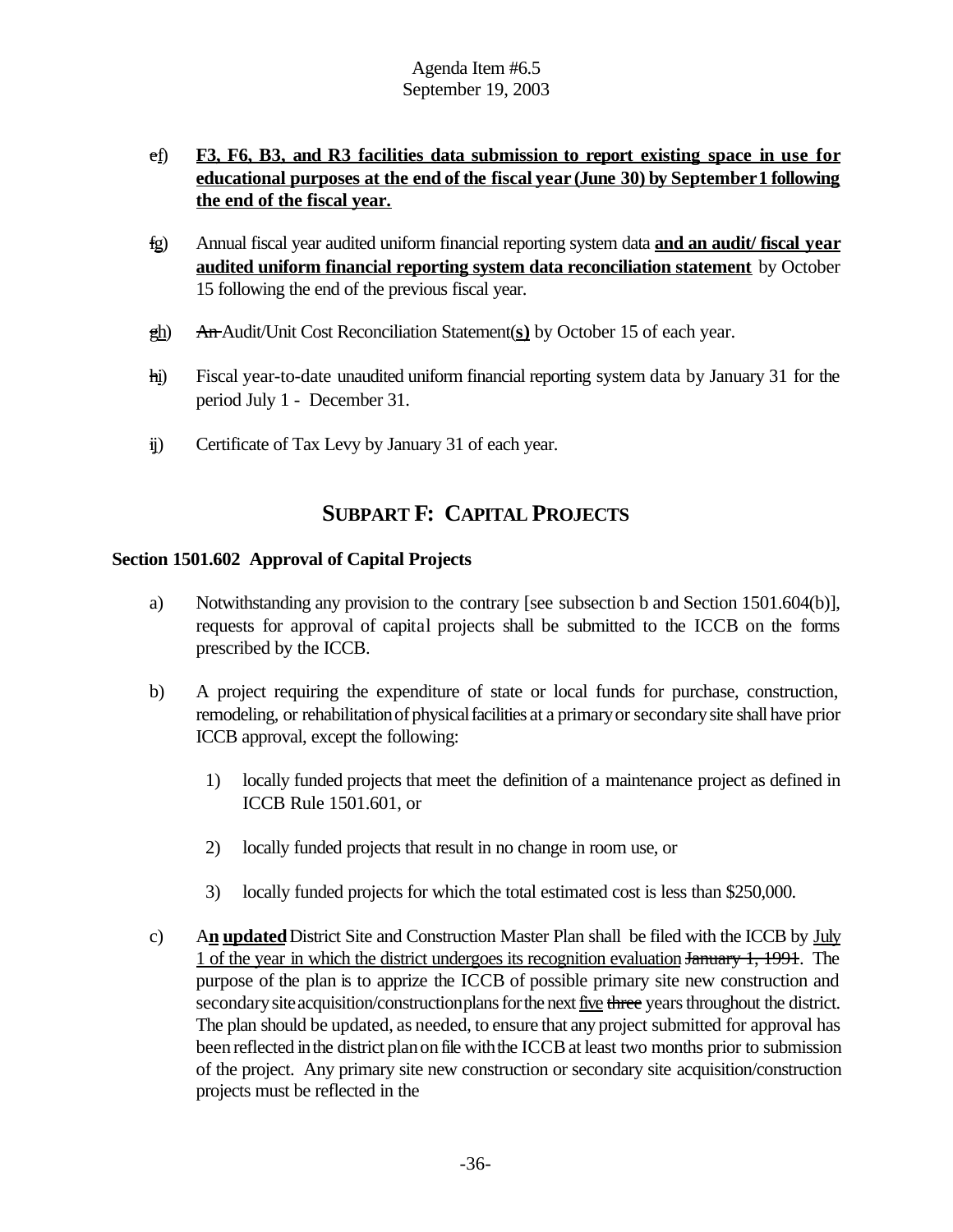plan in order to receive consideration for approval. The plan, at a minimum, shall consist of a map of the district showing the location of all facilities owned by the district or leased for a period exceeding five years and a narrative describing the district's:

- 1) Current permanent facilities where additions are planned.
- 2) General plans for future site acquisition or acquisition/construction of permanent facilities either onthe primarysite orsecondarysites. The location may be identified in terms of the general geographic area within the district.
- 3) Proposed schedule for acquiring additional sites, constructing additions to existing facilities, or acquiring/constructing new permanent facilities.
- 4) The intended use of all proposed site acquisitions and facility acquisition/ construction.
- d) The authority to approve locally funded projects is delegated to the President/CEO of the ICCB, who shall in turn report such actions to the ICCB.

# **Section 1501.603 State-Funded Capital Projects**

- f) Construction Standards. The following standards shall be applied in the design and construction of facilities. : Where capital projects involve the Capital Development Board (CDB), then the CDB *Design and Construction Manual* shall be applied in the design and construction of facilities.
	- 1) Building Efficiency. Campus wide building efficiency should be at least 70 percent. However, individualbuildings maybe belowthislevel if they are high-rise (four or more floors), include a large number of small classrooms and/or labs, or if a large portion of the building is designed for custodialormechanicalpurposesto serve the entire campus.
	- 2) Facilities Codes. All construction, remodeling, and rehabilitation of facilities shall be in compliance with the most current version of the following standards:
		- A) Uniform Building Code (International Conference of Building Officials, Whittier, California, 1988) or BOCA Basic/National Building Code, 1987 Edition (Building Officials and Code Administrators International, Inc., Country Club Hills, Illinois).
		- B) BOCA Basic/National Mechanical Code, 1987 Edition (Building Officials and Code Administrators International, Inc., Country Club Hills, Illinois).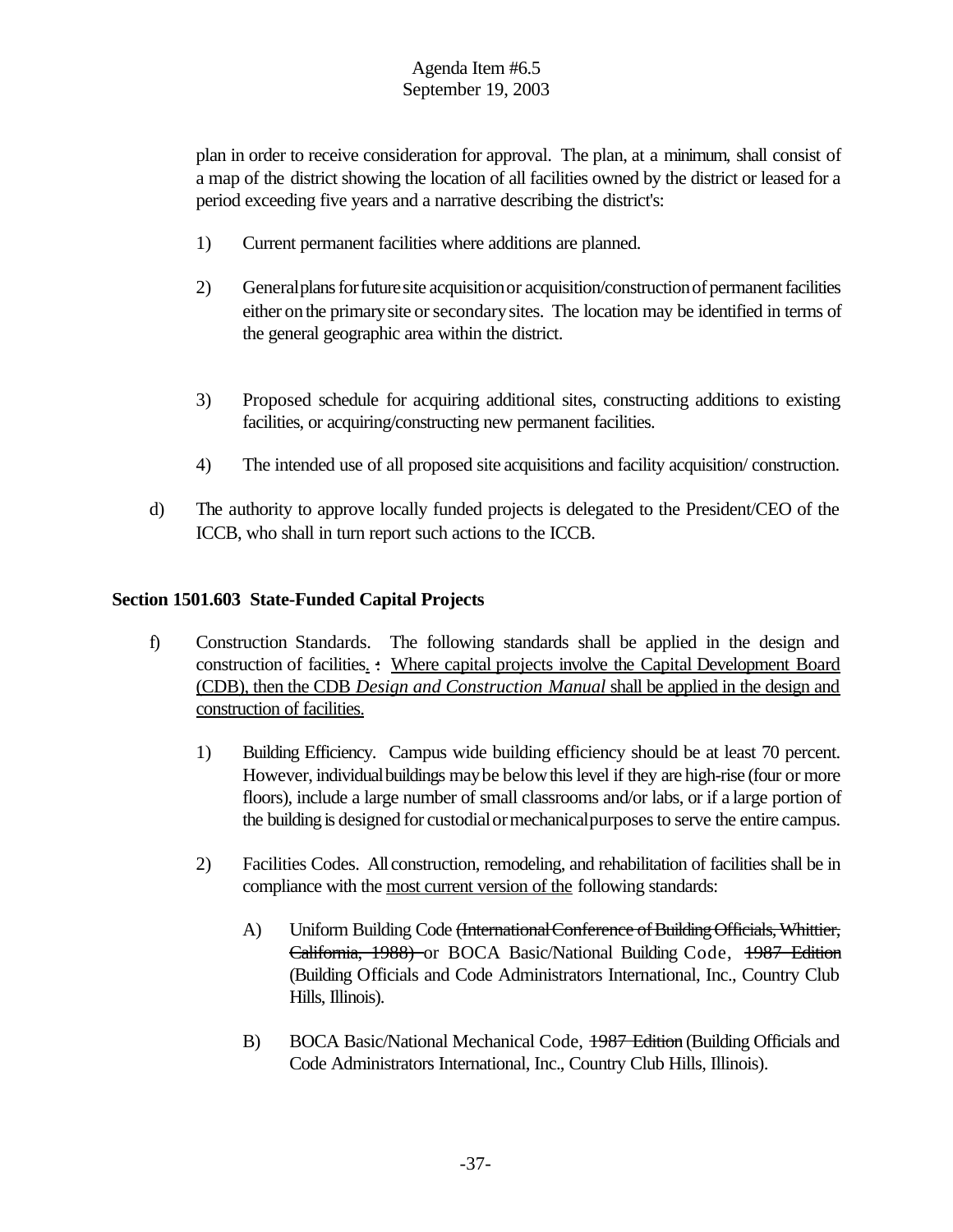- C) National Electrical Code (National Fire Protection Association , Quincy, Massachusetts, 1988).
- D) Illinois Plumbing Code (77 Ill. Adm. Code 890).
- E) Illinois Accessibility Code (71 Ill. Adm. Code 400).
- F) Fire Prevention and Safety (41 Ill. Adm. Code 100).
- G) National Fire Protection Association 101 Life Safety Code (National Fire Protection Association <del>, Quincy, Massachusetts, 1988</del>).
- H) ASHRAE  $90-80$  Energy Conservation in New Building Design (American Society of Heating, Refrigeration, Air Conditioning Engineers, Atlanta, Georgia, 1980).
- I) Any localbuilding codesthat maybe more restrictive thanthe code listed above.
- 3) Illinois Building Related Requirements. To assist the architect in determining which codes might be applicable to a project, the Illinois Building Commission has assembled a *Directory of Illinois Building Related Requirements* that lists all the statutory requirements relative to State construction. It also includes a table of primary codes/standards/specifications for State of Illinois building requirements. This directory is available from the Illinois Building Commission website (www.ibe.state.il.us) or by calling (217) 557-7500.

#### **Section 1501.607 Reporting Requirements**

Each college shall submit the itemslisted below in a format prescribed by the ICCB and according to the schedules indicated;

- a) Progress reports (as of December 31) of all construction projects by January **3**1 of each year.
- b) Course resource data **(S6 and S7 data)** showing the facilities used by each course offered for credit during the fall term within thirty (30) days after the end of the term. **Facility identifiers,building identifiers, and room identifiers reportedin the course resource data should match identifiers that will be reported in the F3, F6, B3, and R3 records at the end of the current fiscal year.**
- c) An inventory of its facilities and an update of this inventory annually **by September 1 immediately following the end of the fiscal year** as of the fall term within sixty(60) days after the end of the fall term. **Such facilities data (F3, F6, B3, and R3 records) shall be submitted in the format designated by the ICCB and shall represent existing facilities in service at June 30 of the fiscal year just ended.**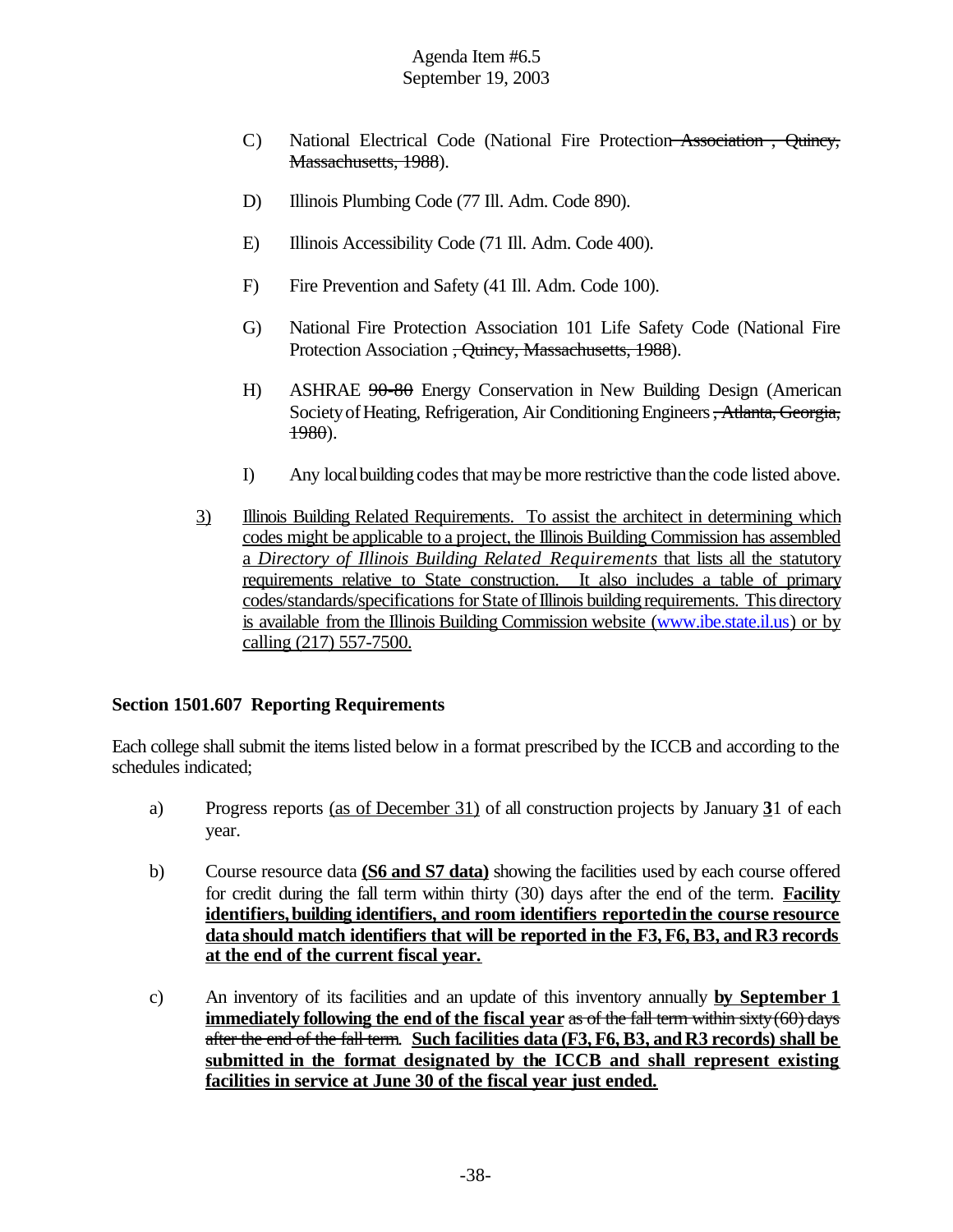#### Illinois Community College Board

# **PROPOSED AMENDMENTS TO ILLINOIS COMMUNITY COLLEGE BOARD RULES CONCERNING FOUNDATION MATCHING GRANTS AND LINCOLN'S CHALLENGE SCHOLARSHIP GRANTS**

*(Final Approval)*

**Lincoln's Challenge Scholarship Grants**. The Lincoln's Challenge Scholarship Program helps students who have dropped out of high school to improve their likelihood of success by providing financial support for them to attend an Illinois community college after graduation from the Lincoln's Challenge program operated by the Illinois National Guard since July 1993. This program offers 16-18 year old young men and womenthe socialand employment skills necessary to be contributing members of society and moves many of themto complete the GED. The Illinois Community College Board is a partner with the Lincoln's Challenge program through an annual appropriation that provides scholarships to its graduates. These scholarships provide an opportunity for graduates of Lincoln's Challenge to transition easily into higher education by attending one of the 48 public community colleges in the state.

The proposed changes are needed to:  $(1)$  identify the requirements that students must meet for scholarship eligibility and (2) more clearly define the roles and responsibilities of the colleges to receive reimbursements .These rule changes were presented to address a shortfall in funding for this program and to facilitate decisions regarding student scholarships.

The proposed rules modifications were presented to the Board and the system in June 2002 for review and comment and again in September 2002 for initial approval. No opposition has been received. The item is, therefore, presented for the Board's final approval to be forwarded to the Joint Committee on Administrative Rules.

**Foundation Matching Grants**. Legislation was passed in the spring of 1999 that allows community college foundations to request a state matching grant of \$2 for every \$3 received in local funds if appropriated funds become available. Emergency rules were filed with the Secretary of State's office in September 2001 and no comments were received regarding those rules. The Emergency rules now have lapsed and the Illinois Administrative Code requires the ICCB to proceed to make them permanent.

The Illinois Community College Board received an appropriation to disburse challenge grants to Illinois Community College Foundations during fiscal year 2002. However, the appropriation was subsequently reduced to zero inthe November 2001 appropriation reductions. No funds are currently available and no funds included in the Governor's proposed FY 2003 Illinois Community College System appropriation request. However, the ICCB must have rules in place, should funds become available, before applications may be received and funds distributed.

The proposed rules modifications were presented to the Board and the system for initial approval in June 2002. The item is, therefore, presented for the Board final approval to be forwarded to the Joint Committee on Administrative Rules.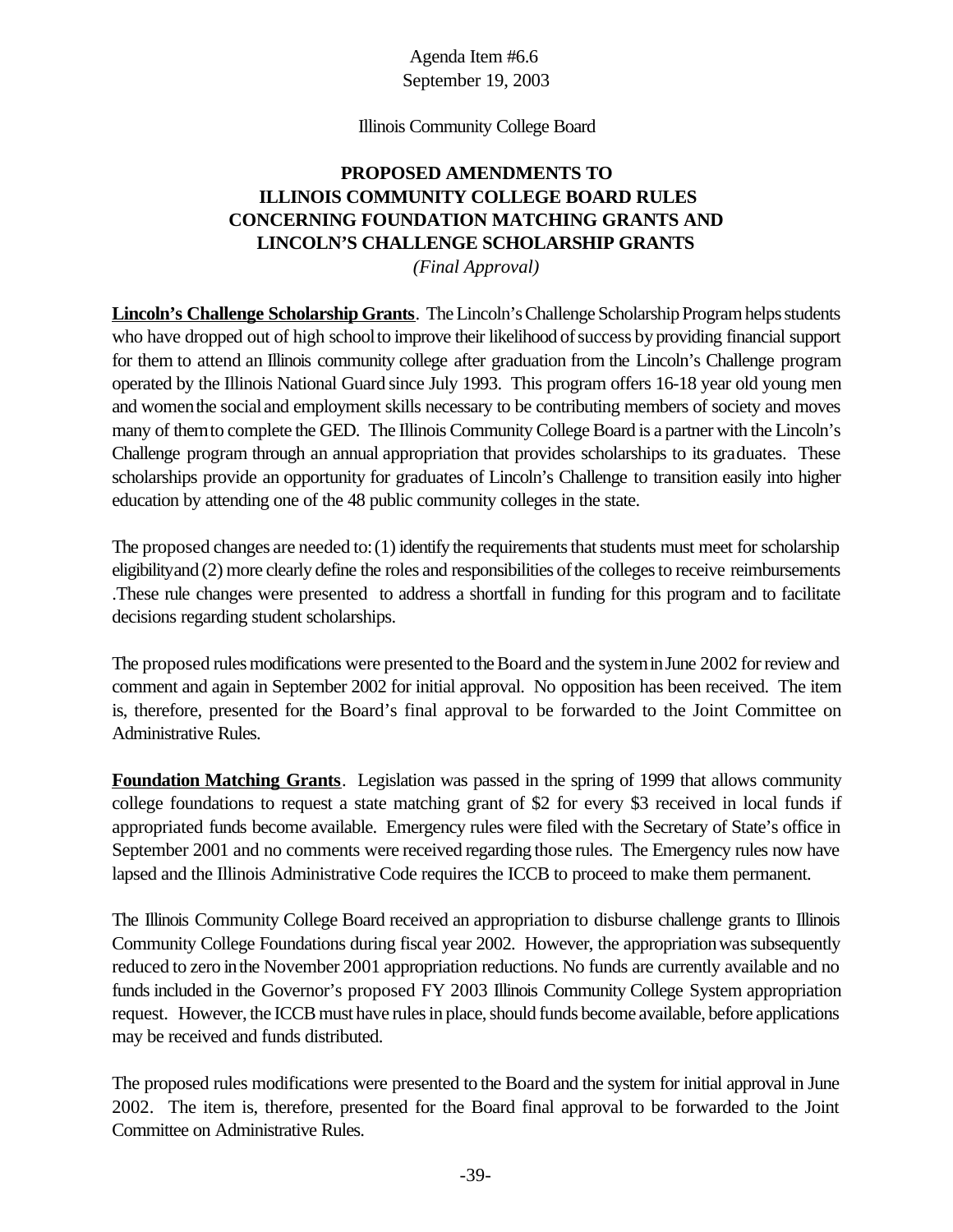## **RECOMMENDED ACTION**

The Illinois Community College Board hereby adopts and approvesthe following amendments to the *Administrative Rules of the Illinois Community College Board* and authorizes its President/CEO to process these amendments in accordance with the Illinois Administrative Procedures Act.

# SUBPART E: FINANCE

#### **Section 1501.501 Definition of Terms**

Annual Financial Statement. The "annual financial statement," which is required to be published by a district, consists of two parts:

an annual financial report, which includes a statement of revenues and expenditures along with other basic financial data; and

an annual program report, which provides a narrative description of programs offered, goals of the district, and student and staff data.

Attendance at Midterm. A student is "in attendance at midterm" in a course if the student is currently enrolled in and actively pursuing completion of the course.

Auditor. An auditor is a person who enrolls in a class without intent to obtain academic credit and whose status as an auditor is declared by the student, approved by college officials, and identified on college records prior to the end-of-registration date of the college for that particular term.

Capital Renewal Grants. Capital renewal grants are State grants allocated proportionally to each community college district based on the latest fall on-campus nonresidential gross square feet of facilities as reported to the ICCB. Such grants are to be utilized for miscellaneous capital improvements such as rehabilitation, remodeling, improvement, and repair; architect/engineer services; supplies, fixed equipment, and materials; and all other expenses required to complete the work.

Lincoln's Challenge Scholarship Grants. The Lincoln's Challenge Program is administered by the Illinois Department of Military Affairs. Upon successful completion of that program, students qualify for a scholarship to a community college. The Lincoln's Challenge Scholarship Grant is a special appropriation received by the ICCB from the Governor and the General Assembly. These scholarships provide an opportunity for graduates of Lincoln's Challenge to transitioneasily into higher education by enrolling in one of the  $48$  40 public community colleges in the State districts in which the student resides. The scholarship grants can be used to cover the cost of education which that includes tuition, books, fees and required educational supplies.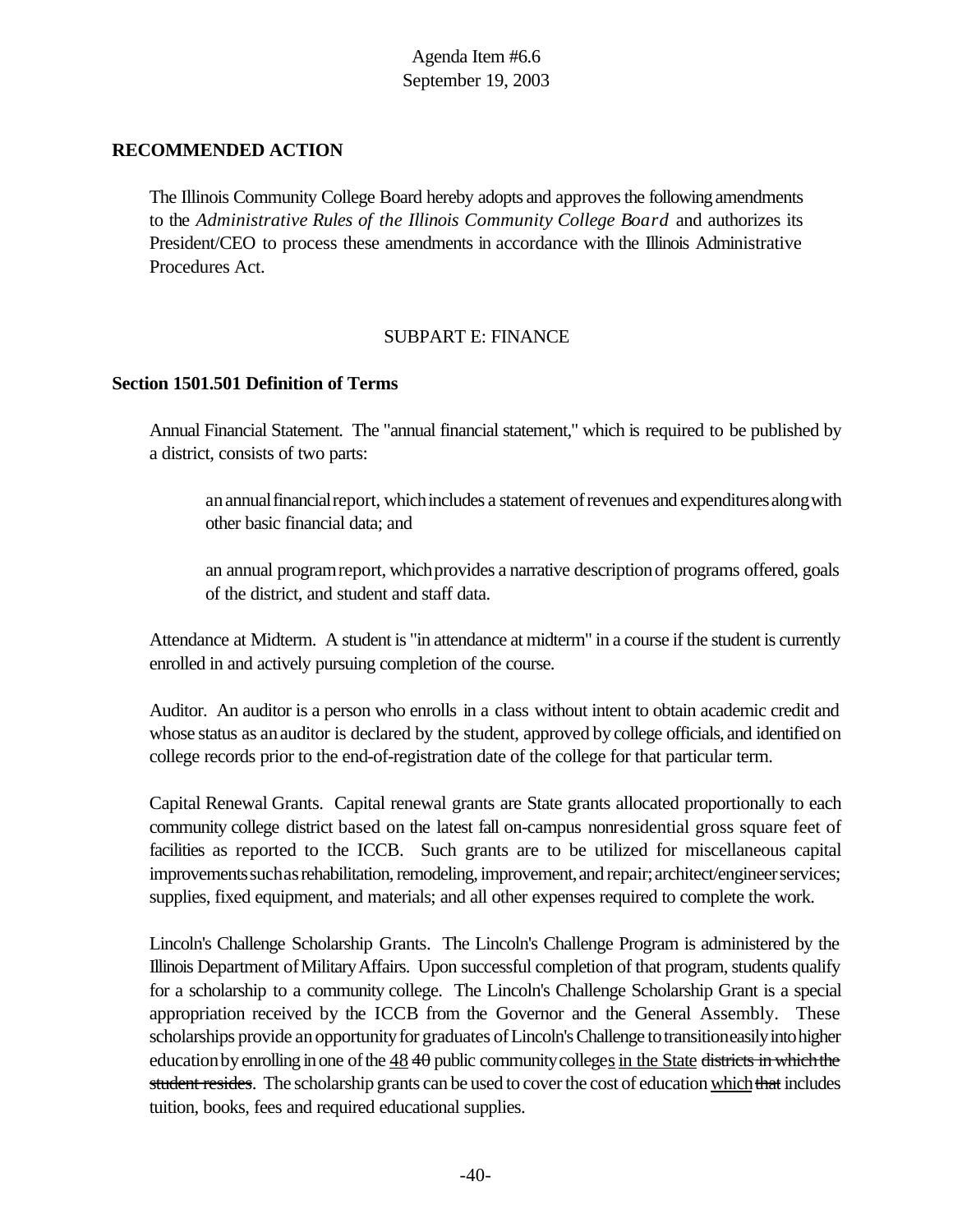Residency- Applicability-VerificationofStatus. As part of verification that its credit hours are eligible to receive ICCB grants, each community college district shall adopt a process for verifying the residency status of its students and shall file a description of this process with the ICCB by July 1, 1990. The process shall include the methods for verifying residency as defined in the general provisions, special State provisions, and district provisions of this subsection. Each district shall file descriptions of any revisions to its process with the ICCB prior to their implementation.

Residency - General Provisions. The following provisions apply both to State and district residency definitions:

To be classified as a resident of the State of Illinois or of the community college district, each student shall have occupied a dwelling within the State or district for at least 30 days immediately prior to the date established by the district for classes to begin.

The district shall maintain documentation verifying State or district residency of students. Students occupying a dwelling in the State or district who fail to meet the 30-day residency requirement may not become residents simply by attending classes at a community college for 30 days or more.

Students who move from outside the State or district and who obtain residence in the state or district for reasons other than attending the community college shall be exempt from the 30-day requirement if they demonstrate through documentation a verifiable interest in establishing permanent residency.

Residency - District Provisions. Students shall not be classified as residents of the district where attending even though they may have met the general 30-day residency provision if they are:

federal job corps workers stationed in the district;

inmates of state or federal correctional/rehabilitation institutions located in the district;

full-time students attending a postsecondary educational institution in the district who have not demonstrated through documentation a verifiable interest inestablishing permanent residency; and

students attending under the provisions of a chargeback or contractual agreement with another community college.

Residency - Special State Provisions. Students shall be classified as residents of the State without meeting the general 30-day residency provision if they are: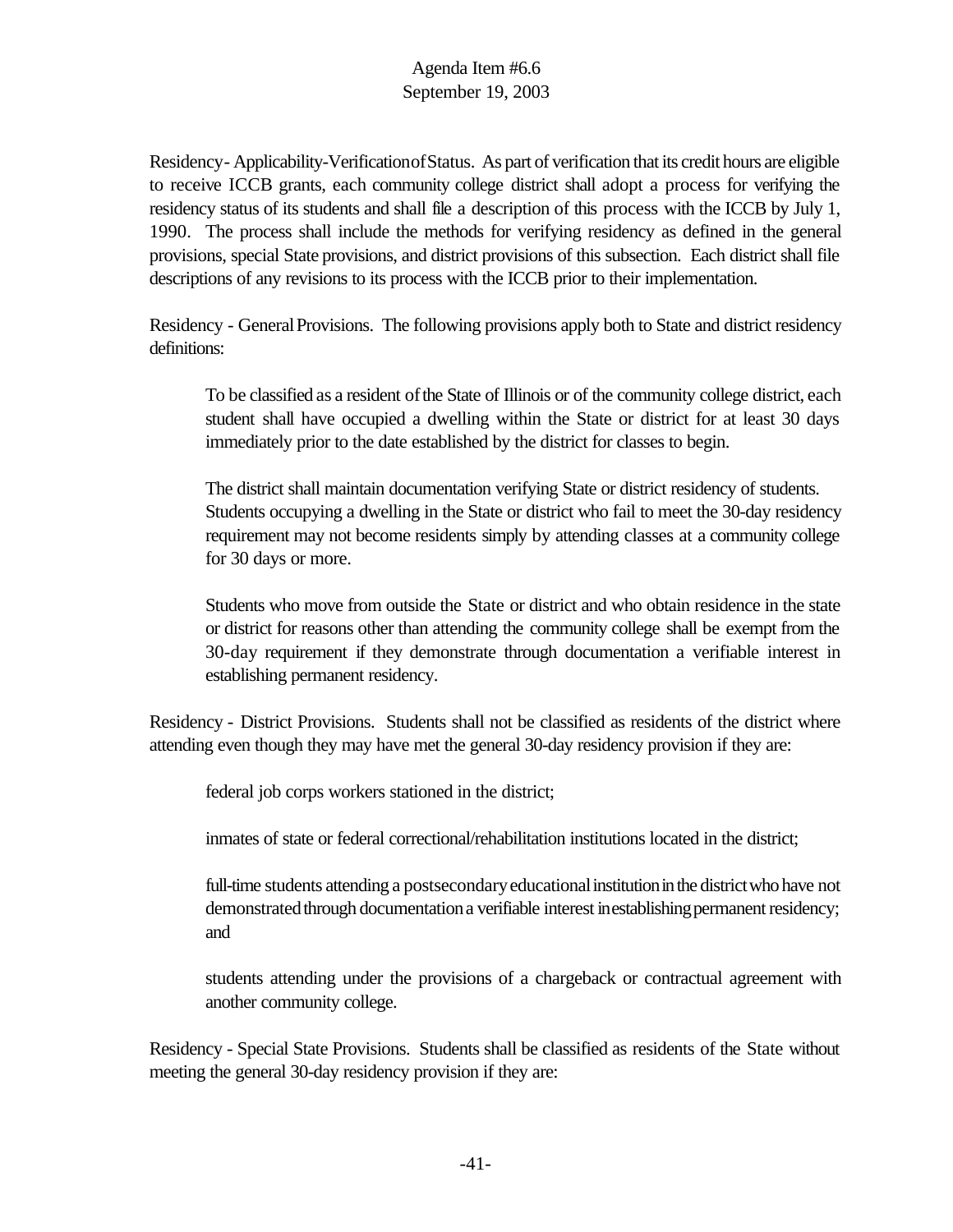federal job corps workers stationed in Illinois;

members of the armed services stationed in Illinois:

inmates of State correctional/rehabilitation institutions located in Illinois; or employed full time in Illinois.

Special Initiatives Grants. Special initiatives grants provide funds for conducting special initiatives activities.

Special Initiatives Activities. Special initiatives activities are defined each year in a request for proposal process. All colleges will have the opportunity to apply for funds to conduct such approved special initiatives activities. Special initiatives activities are based upon criteria as specified in terms outlined in a grant agreement between the college and the ICCB.

# **Section 1501.520 Lincoln's Challenge Scholarship Grants**

- a) Lincoln's Challenge Scholarship Grants shall be vouchered to community colleges.
- b) Students can qualify for their first Lincoln's Challenge Scholarship Grant if they meet the following criteria:
	- 1) Complete the Lincoln's Challenge program;
	- 2) Complete the GED;
	- 3) Enroll at one of the  $\frac{48}{49}$  Illinois public community colleges in a certificate or degree program the next semester following graduation (for example, the June Lincoln's Challenge graduates would have to enroll in college by the fall semester) within one year after graduation from the Lincoln's Challenge Program;
	- 4) Carry an academic load of at least six credit hours in each fall and spring semester. Scholarships for the summer semester will not be awarded term except the summer term; and
	- 5) Present the "notification of award"letter signed by the President/CEO of the Illinois Community College Board to the community college at the time of registration.
- c) The scholarship <u>amount will be awarded up to</u> is limited to \$1,000 per student per semester, with the exception of the summer semester which is limited to \$500 per student.
- d) The scholarship grants can be used shall be applied only to cover the cost of education, which includes tuition, books, fees, and required educational supplies.
- e) The grant will only reimburse the college at the in-district tuition rate.
- f) In order to receive the reimbursement, colleges must submit vouchers during the semester the student is enrolled or payment cannot be guaranteed. The following information must be submitted to the ICCB for each student:
	- 1) Name;
	- 2) Social Security Number;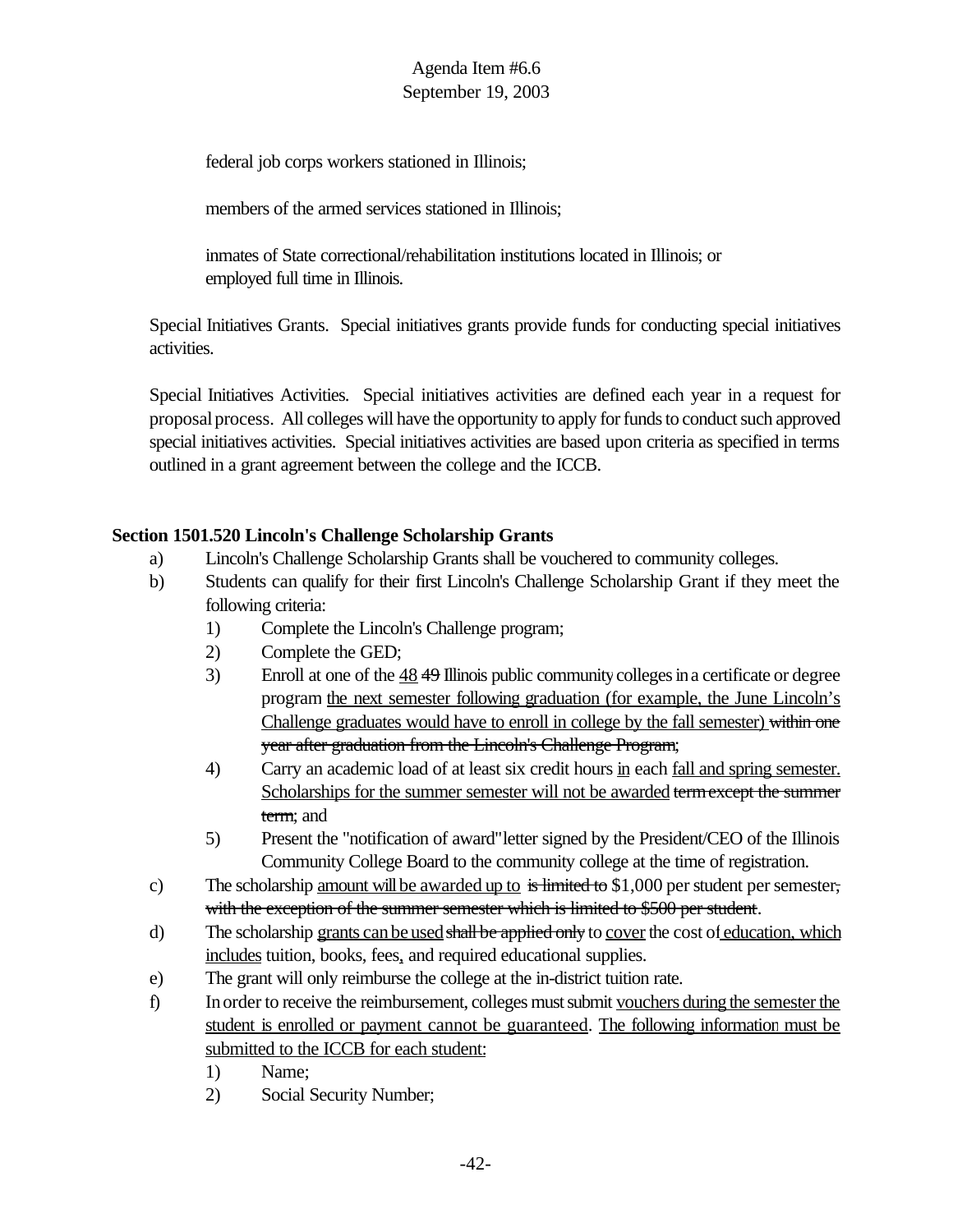- 3) Program of study;
- 4) Course schedule (including credit hours);
- 5) Costs Bill with costs broken out by tuition, fees, books, and required educational supplies; and
- 6) ICCB initial or renewal approval letters. If a renewal, GPA and course completion from the previous semester are required - if continuing student.
- g) In order to remain qualified for a Lincoln's Challenge Scholarship Grant Grants, each student must:
	- 1) Submit GPA, course completion, and the a letter of application to the Illinois Community College Board requesting continuation of the scholarship for the next semester. The letter must be postmarked by August 1 for application to the fall term, and January 1 for application to the spring term. and June 1 for application to the summer term;
	- 2) Comply with academic standards as defined by college policy. Exceptions to this subsection  $(g)(2)$ , such as extenuating circumstances, shall be documented by ICCB staff and college contacts. The first semester minimum grade point average may be waived as a determining factor of academic standards achievement if the student's academic advisor concludes that extenuating circumstances existed; and
	- 3) Submit documentation showing successful completion of a minimum of 6 credit hours in the last semester and a GPA of 2.0 or higher acceptable academic status and the number of credit hours completed during the last term of enrollment at the college.
- h) Students may can be awarded scholarship funds for the fall and spring semesters of two three successive years or a maximum of 64 credit hours (or more if completing an associate in applied science degree requiring additional credit hours), to be used toward the completion of a degree or certificate program.
- I) The number of scholarships awarded each year is contingent upon the amount of funds appropriated. The scholarships cannot be guaranteed to students even if all criteria are met. The distribution of available funds between new and renewed scholarships will be determined by the Illinois Community College Board to maximize use of the funds.

# **1501.523 Foundation Matching Grants**

a) An eligible community college foundation, as referred to in this Section, is defined as a 501©)(3) entityformed to benefit a community college district, students, and taxpayers ofa community college district as provided for in the Public Community College Act and meets the criteria to receive an award as provided for in this Section. A foundation shall establish its eligibility by submitting a copy of its articles of incorporation (the first year of application only), a copy of its most recent signed federal 990 taxreturn, and a copyofthe foundation's most recently completed external audit with the other components of an application.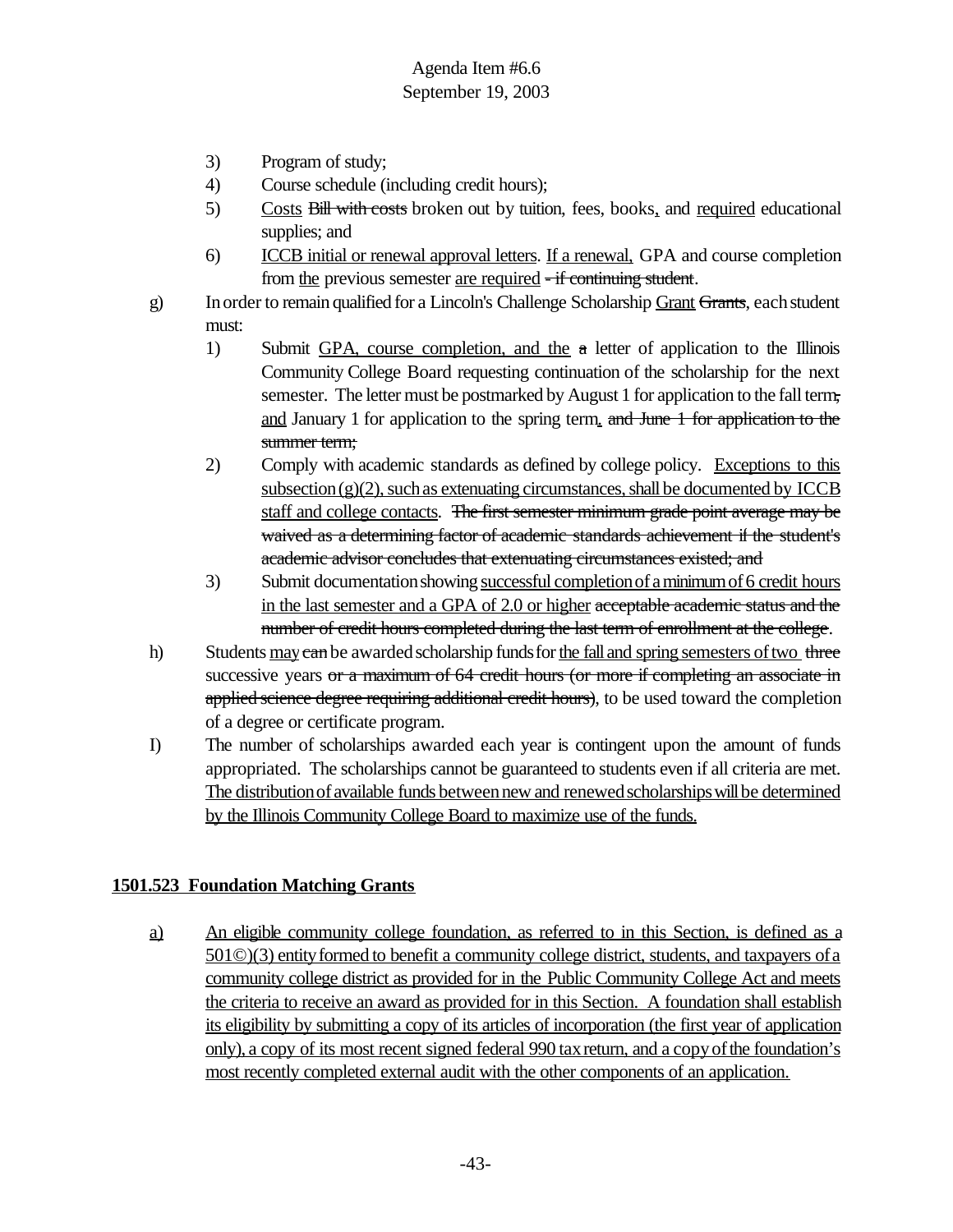- b) Requests for foundationmatching grant awards (referred to in this Section as challenge grants) must be submitted in a format prescribed by the ICCB no later than December 1 of each year.
- c) Each community college foundation shall have the opportunity to apply for a \$25,000 challenge grant. The award amount shall be prorated to a reduced amount if sufficient funds are not available in the State's Academic Improvement Trust Fund to provide aninitialgrant of \$25,000 to those eligible foundations that submit an application no later than December 1.
- d) In order to be eligible to receive a challenge grant, the community college foundation board must establish, as part of the application process, that the foundation board has:
	- 1) established an academic improvement trust fund as a depository for private contributions and awarded challenge grants;
	- 2) \$3 of local match available (contributions received after July 1, 1999, for the purpose of matching the State challenge grants) for each \$2 of State funds; and
	- 3) raised a minimum of \$10,000 from private sources and the contributions must be in excess of the total average annual cash contributions made to the community college foundation in the three fiscal years before July 1, 1999 (fiscal years 1997, 1998, 1999).
- e) Any unmatched excess funds remaining in the State's Academic Improvement Trust Fund, on April 1 of the fiscal year in which an appropriation is received, for community college foundations after the award of the initial \$25,000 challenge grants will be available for matching by any community college foundation. No community college foundation will receive more than \$100,000 in challenge grants in any one State fiscal year.
- f) The community college foundation board is responsible for determining the use of the proceeds of the challenge grants and such uses may include:
	- 1) scientific equipment;
	- 2) professional development and training for faculty; and
	- 3) student scholarships and other activities appropriate to improving the quality of education at the community college.

The community college foundation may not use the proceeds of the challenge grant for a capital campaign or program.

g) Each community college foundation receiving grant funds shall file a report with the ICCB in a format prescribed by the ICCB detailing how the funds were utilized within 60 days after the foundation's fiscal year end and submit a copy of the external audit of the fiscal year just ended as soon as it is completed.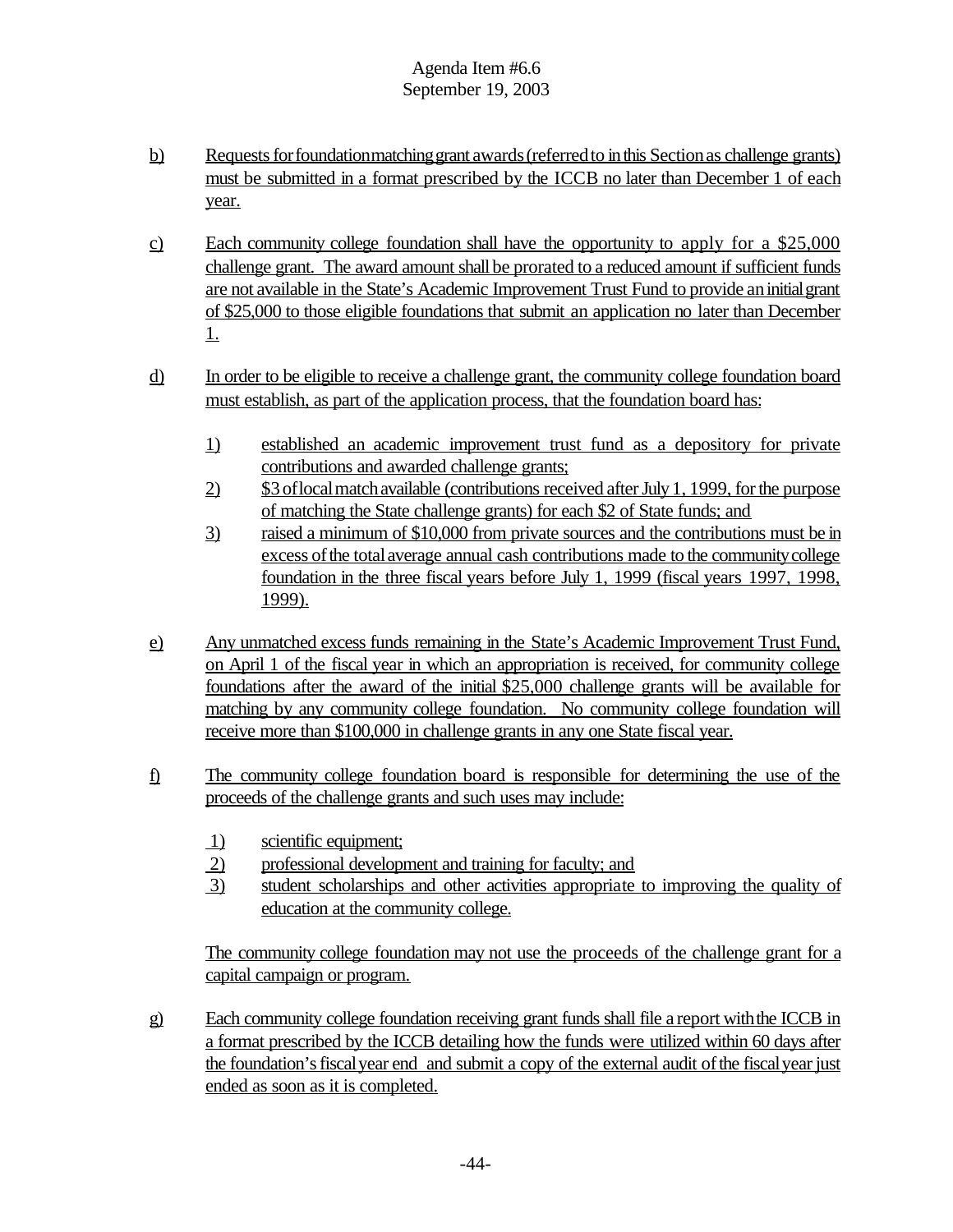#### Illinois Community College Board

# **CERTIFICATION OF ELIGIBILITY FOR SPECIAL TAX LEVY (CHAPTER 122, PARAGRAPH 3-14.3)**

Section 3-14.3 of the Public Community College Act allows districts eligible for equalization grants in fiscal year 2003 or fiscalyear 2004 to levy up to or at the combined statewide average tax rate for educational and operations and maintenance purposes if they currently are levying less than that amount. The ICCB is required to certify the eligibility of districts to levy by November 1 of each year.

## **RECOMMENDED ACTION**

It is recommended that the following motion be adopted:

The Illinois Community College Board hereby certifies that the following community college districts were (1) eligible to receive equalization grants either in fiscal year 2003 or fiscal year 2004 and (2) had combined educational and operations and maintenance purposes tax rates less than 25.54 cents per \$100 of equalized assessed valuationand are, therefore, eligible to levy at a combined educational and operations and maintenance purposes rate up to and including 25.54 cents per \$100 of equalization assessed valuation in accordance with the provisions of Section 3-14.3 of the Public Community College Act:

> Black Hawk College City Colleges of Chicago Highland Community College Illinois Central College Illinois Eastern Community College Illinois Valley Community College Kankakee Community College Kaskaskia College Lake Land College Lewis and Clark Community College Moraine Valley Community College Prairie State College Rend Lake College Richland Community College Carl Sandburg College South Suburban College Southwestern Illinois College Spoon River College John Wood Community College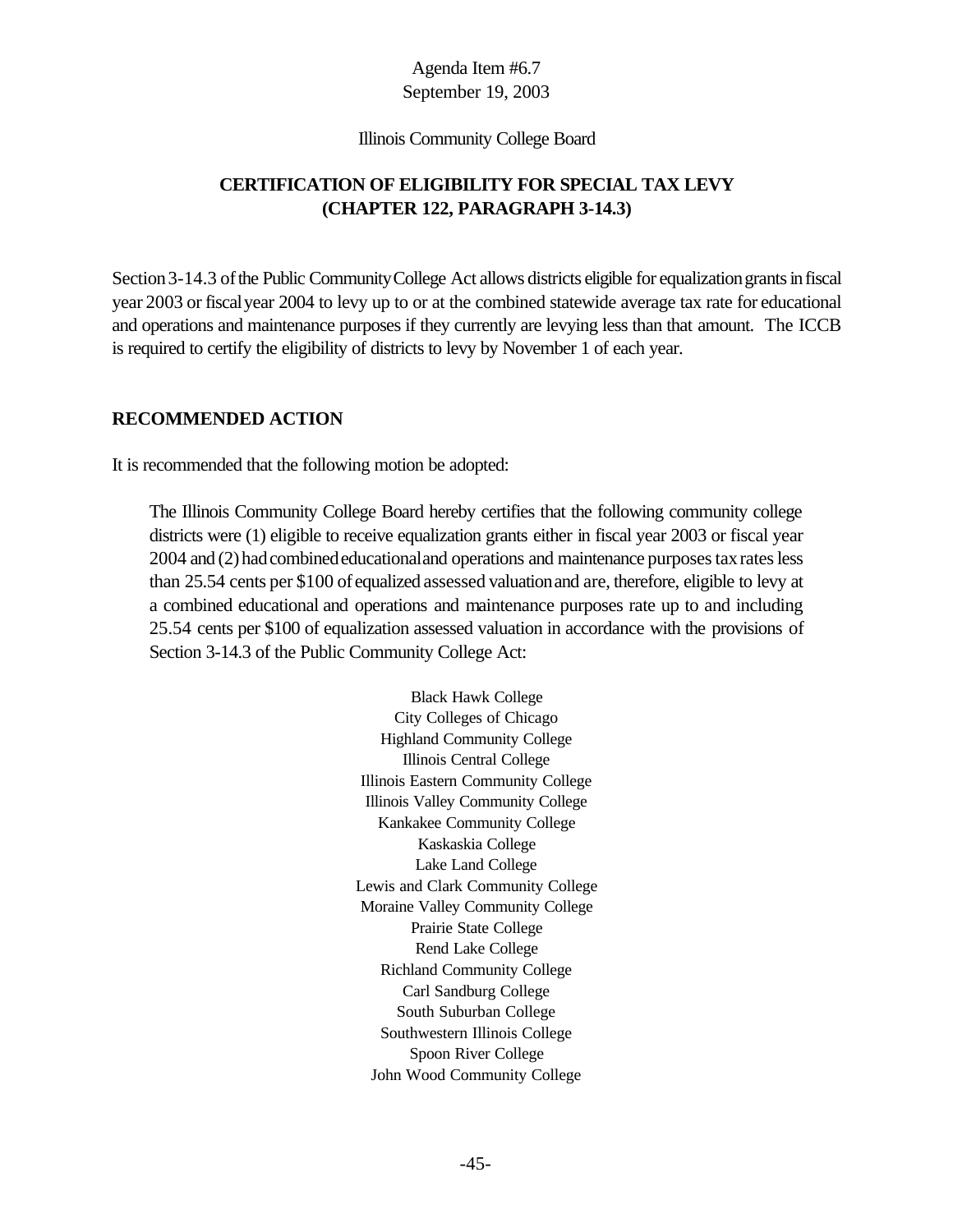**BACKGROUND**. Pursuant to Section 3-14.3 of the Public Community College Act, the following table identifies the eligible districts and the additional levy authority they have, should they choose to exercise it, along with an estimate of how much additional tax revenues will be available because of this additional levy authority.

| <b>District</b>          | <b>Current</b><br><b>Combined</b><br><b>Maximum</b><br><b>Authorized</b><br><b>Operating</b><br><b>Tax Rates</b> | <b>Additional</b><br><b>Tax Rate</b><br><b>Authority</b> | <b>Estimated</b><br><b>Additional</b><br><b>Tax Revenue</b> |            |
|--------------------------|------------------------------------------------------------------------------------------------------------------|----------------------------------------------------------|-------------------------------------------------------------|------------|
| <b>Black Hawk</b>        | 19.00¢                                                                                                           | $6.54\phi$                                               | \$                                                          | 1,724,617  |
| City Colleges of Chicago | 22.50¢                                                                                                           | 3.04¢                                                    | \$                                                          | 12,746,680 |
| Highland                 | $25.00\phi$                                                                                                      | .54 $\phi$                                               | \$                                                          | 69,797     |
| Illinois Central         | $25.00\phi$                                                                                                      | .54 $\phi$                                               | \$                                                          | 240,739    |
| <b>Illinois Eastern</b>  | 25.00¢                                                                                                           | .54 $\phi$                                               | \$                                                          | 54,284     |
| <b>Illinois Valley</b>   | 17.00¢                                                                                                           | 8.54 <sub>c</sub>                                        | \$                                                          | 1,930,583  |
| Kankakee                 | 18.00¢                                                                                                           | $7.54\phi$                                               | \$                                                          | 1,214,051  |
| Kaskaskia                | $25.00\phi$                                                                                                      | .54 $\phi$                                               | \$                                                          | 48,948     |
| Lake Land                | 18.00¢                                                                                                           | $7.54\phi$                                               | \$                                                          | 1,433,005  |
| Lewis and Clark          | $25.00\phi$                                                                                                      | .54 $\phi$                                               | \$                                                          | 121,460    |
| Moraine Valley           | 22.50¢                                                                                                           | $3.04\phi$                                               | \$                                                          | 2,145,957  |
| Prairie State            | 23.54¢                                                                                                           | 2.00¢                                                    | \$                                                          | 508,441    |
| <b>Rend Lake</b>         | $25.00\phi$                                                                                                      | .54 $\phi$                                               | \$                                                          | 30,319     |
| <b>Richland</b>          | 25.31¢                                                                                                           | .23 $\phi$                                               | \$                                                          | 37,459     |
| Sandburg                 | 22.00¢                                                                                                           | 3.54¢                                                    | \$                                                          | 445,414    |
| South Suburban           | 17.50¢                                                                                                           | 8.04¢                                                    | \$                                                          | 2,214,601  |
| Southwestern             | 16.00¢                                                                                                           | 9.54 <sub>c</sub>                                        | \$                                                          | 3,821,890  |
| Spoon River              | 25.00¢                                                                                                           | .54 $\phi$                                               | \$                                                          | 33,004     |
| John Wood                | 22.50¢                                                                                                           | 3.04¢                                                    | \$                                                          | 282,516    |
|                          |                                                                                                                  |                                                          | \$                                                          | 29,103,762 |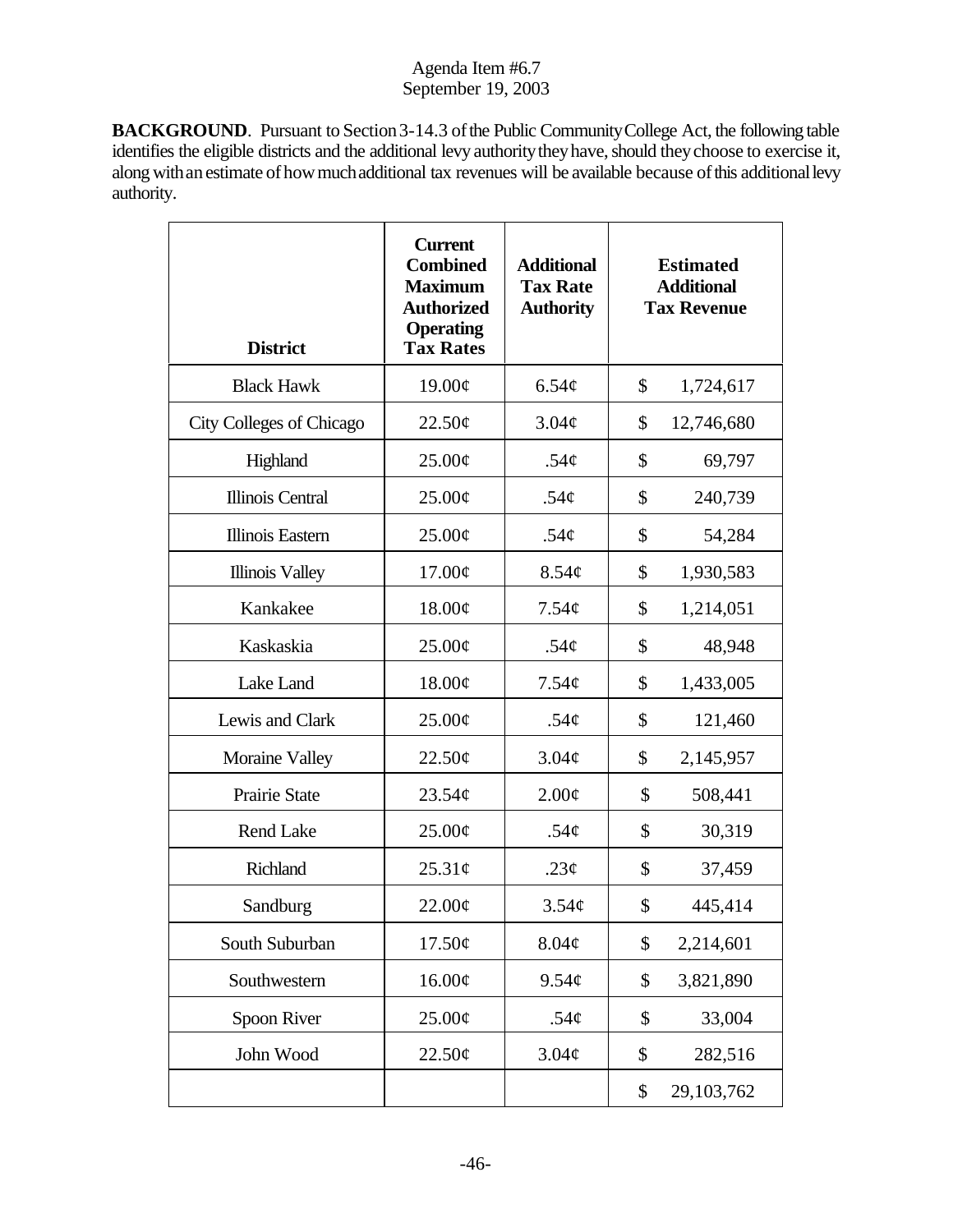The additional levy authority is subject to "backdoor" referendum. Within ten days after the adoption of a resolution expressing the district's intent to levy all or a portion of the additional taxes, the district is required to publish notice of its intent. A petitionsigned by10 percent or more of the registered voters in the district will cause the proposed increase to be placed on the ballot at the next regularly scheduled election. A 30-day period is allowed for such a petition to be received.

This special tax levy authority does not circumvent tax cap legislation. All tax cap legislation is still applicable to those districts that fall under it. The following districts that are eligible for the special tax levy are also subject to tax cap legislation:

> City Colleges of Chicago Moraine Valley Community College Prairie State College South Suburban College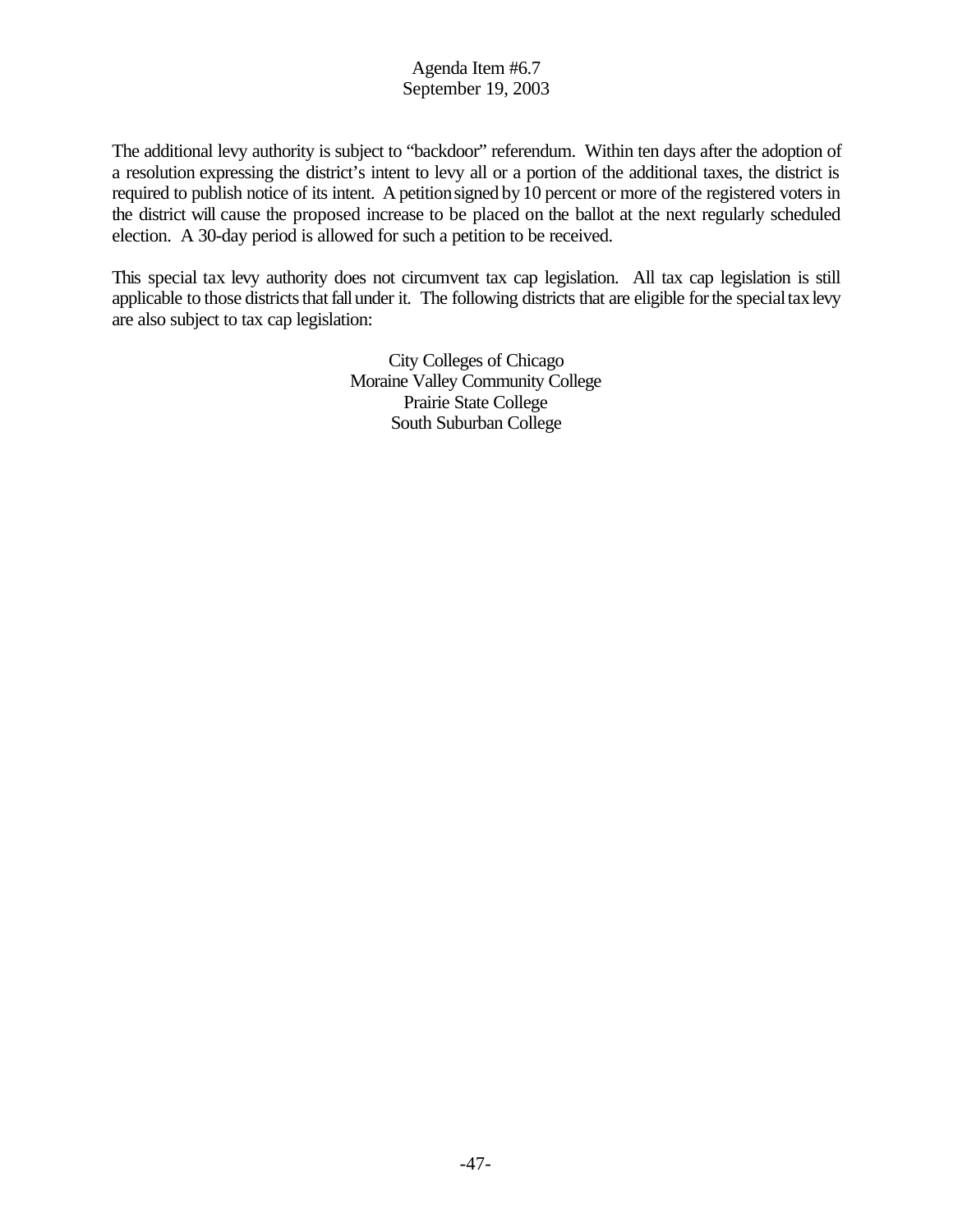#### Illinois Community College Board

## **STATEMENT OF COMMITMENT TO ECONOMIC AND WORKFORCE DEVELOPMENT BY THE ILLINOIS COMMUNITY COLLEGES**

## **RECOMMENDED ACTION**

It is recommended that the following motion be adopted:

The Illinois Community College Board hereby accepts from the Executive Committee of the Illinois Council of Public Community College Presidents and approves the *Statement of Economic and Workforce Development by Illinois Community Colleges* and will transmit this Statement to the Department of Commerce and Economic Opportunity.

**BACKGROUND**. Early in his administration, Governor Rod Blagojevich restructured related workforce and economic development programs under the Illinois Department of Commerce and Economic Opportunity (DCEO). The Illinois CommunityCollege Board's Current Worker Training Grant Program was one of the programs moved to the new DCEO.

Conversations regarding the role of community colleges in the state's expanded view of the close relationship of economic and workforce development, including the distribution of the Current Worker TrainingGrant funds and other grant programs used bycommunitycollegesto serve area businesses, were held. Initial conversations included Joe Cipfl, ICCB President and CEO; Sarah Hawker, Vice President for Workforce Development and Adult Education; Jack Lavin, Director of the DCEO; Dennis Sienko, DCEO Deputy Director for Economic Opportunity; and Therese McMahon, DCEO Deputy Director for Workforce Development. These conversations revealed strong support for community colleges as key infrastructure components of the economic and workforce development efforts of the Blagojevich administration.

On June 19, 2003, Dennis Sienko held a meeting with community college presidents to discuss the new policy relationship being created by the DCEO between workforce development and economic development, and to assess community colleges willingness to become full and flexible partners in this endeavor. The attached *Statement of Commitment toEconomic and Workforce Development* resulted from that meeting.

Presidents Terry Ludwig of Shawnee Community College and Bob Mees of John A. Logan College worked with ICCB staff to craft this statement that lays out the commitment of colleges and the ICCB to the principles of cooperation and partnership with the DCEO and with each other to take on an expanded role in the state's economic development efforts. This Statement was reviewed and adopted by the Executive Committee of the Illinois Council of Public Community College Presidents and is submitted to the Board for approval and official transmittal to the Department of Commerce and Economic Opportunity.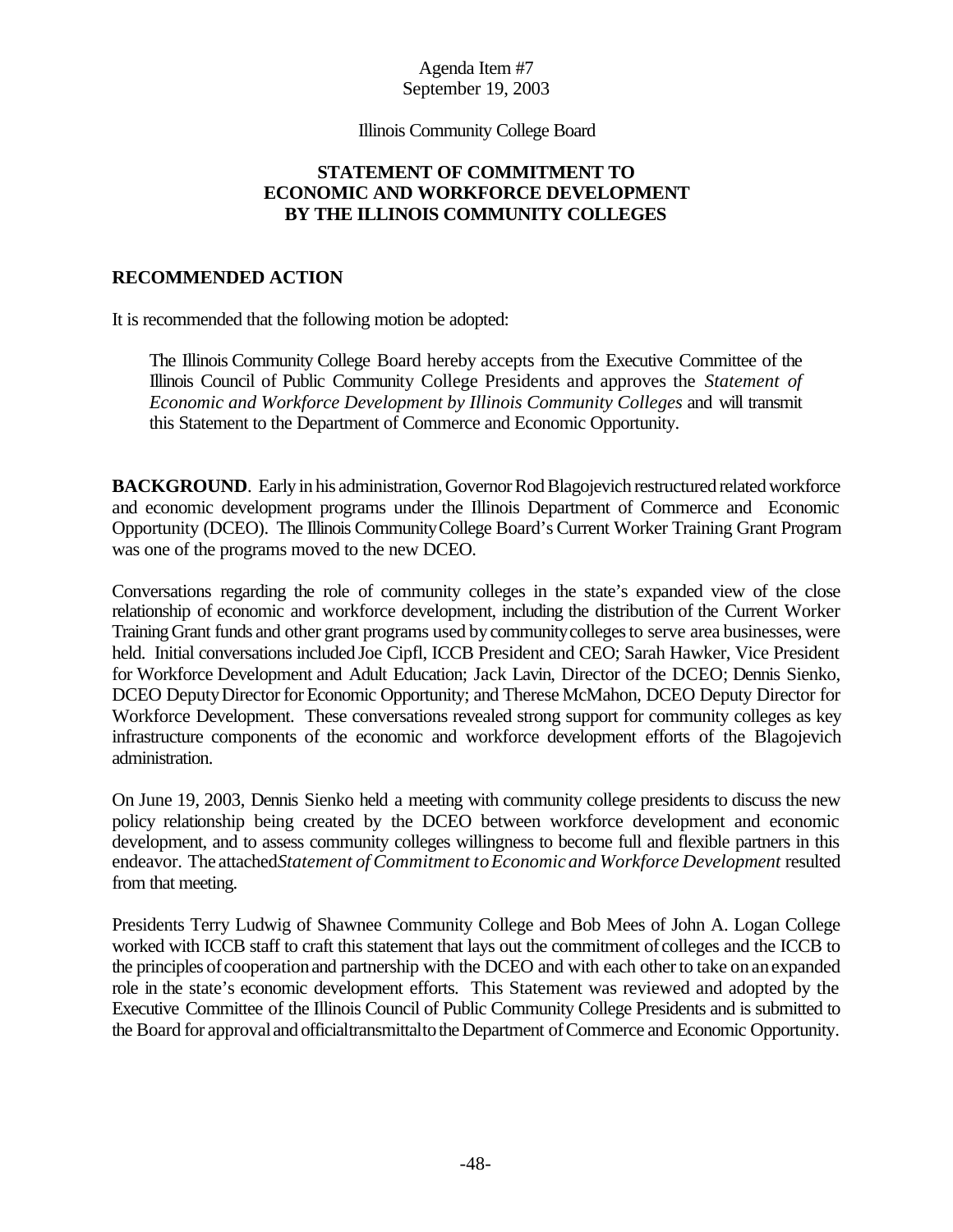# **A STATEMENT OF COMMITMENT TO ECONOMIC AND WORKFORCE DEVELOPMENT BY ILLINOIS COMMUNITY COLLEGES**

# *July 22, 2003*

**Commitment.** The Illinois Community College System stands ready and willing to be a major contributor and partner with the Department of Commerce and Economic Opportunity (DCEO) to join together economic development and workforce development. This new vision will connect the strengths and resources of both areas to lead the recovery and future growth of the state's economy.

Illinois communitycolleges are committed to working with the DCEO to create a statewide economic and workforce development system by:

- Collaborating with the DCEO to meet economic and workforce development needs of the entire state, including small-, medium-, and large-sized businesses in urban, suburban, and rural areas.
- Focusing on customer service and client satisfaction for education and training throughout the entire Illinois Community College System.
- Leveraging statewide resources to create opportunities to address local, regional, and statewide economic and workforce development needs bysharing strategies and maximizing limited resources.
- Developing strategic public and private partnerships at the local, regional, and state levels that include groups such as the DCEO, local workforce investment boards (LWIB), chambers of commerce, regionaleconomic development associations, organized labor, and other state agencies with the goal of developing a pool of highly skilled workers.
- Delivering education and training to business and industry through creative and flexible approaches while continuously evaluating the effectiveness of these approaches.

**Operations.** The partnership among DCEO, ICCB, and Illinois community colleges will enable Illinois to respond rapidly, flexibly, creatively, and cost-effectively to provide workforce development programs and training services in Illinois. Forming regions throughout the state will facilitate decisive, seamless responses by community colleges to the need for educational and training products and programs:

1. Coordination of these activities will occur among the DCEO, ICCB, and community colleges to develop new businesses in Illinois, to retain existing businesses, and to create a highly skilled workforce. The competitiveness of Illinois on state, national, and international levels will be enhanced by this joint venture.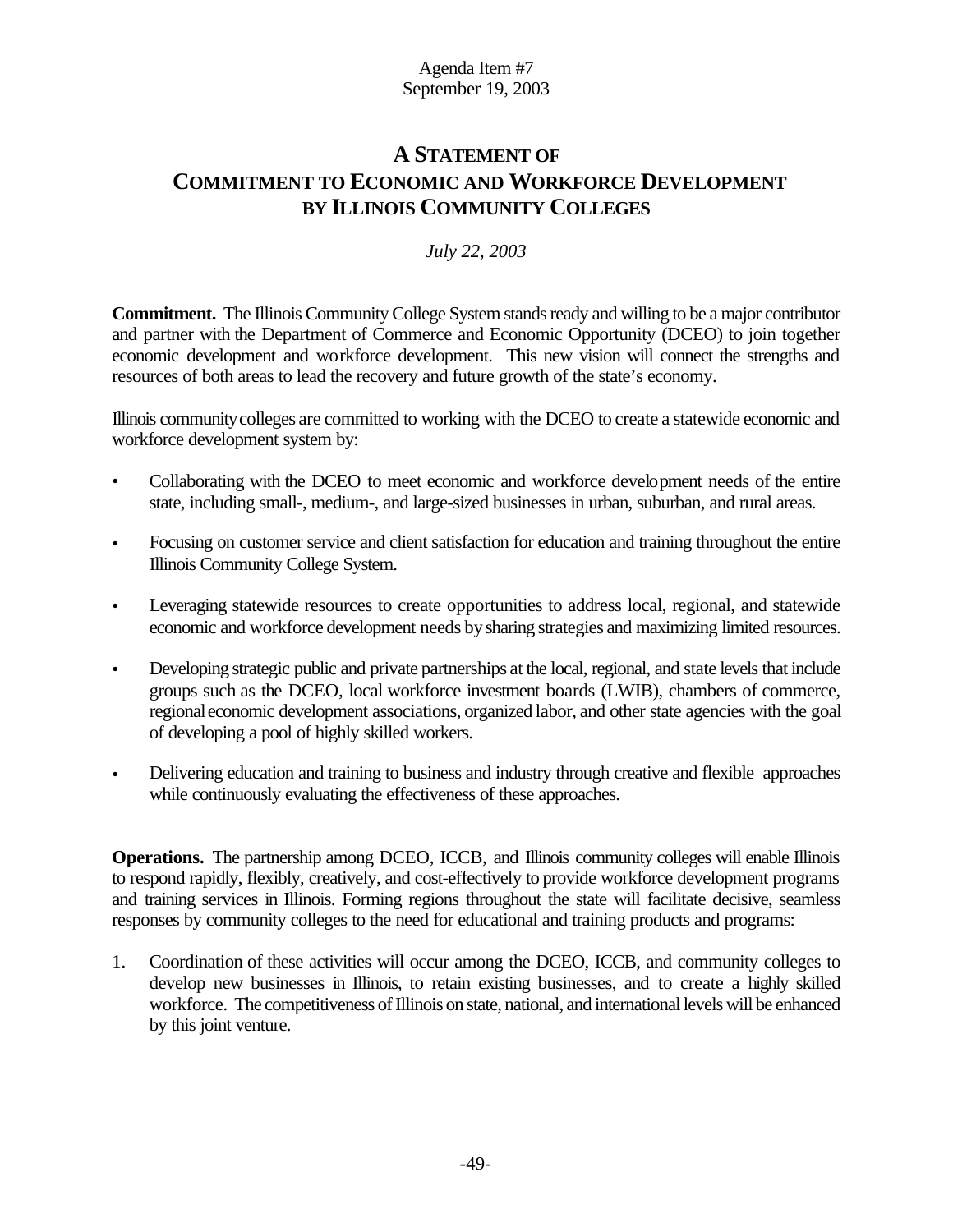# **STATEMENT OF COMMITMENT Page Two July 22, 2003**

- 2. Inpartnership, the DCEO, ICCB, Illinois community colleges, and data producing entities will identify priority industries critical to the future economic growth of Illinois. Community colleges will continuously explore creative ways to design and implement appropriate short-termtraining to meet the immediate needs ofthese criticalindustries and long-term, in-depthtraining and educationto meet their future needs.
- 3. Regions formed in the state will build capacity to provide quick and effective responses, assist in identifying resources, and ensure future development of needed programs and services.

**Conclusion.** The *Promise forIllinois*, the Illinois CommunityCollege System's Strategic Plan, statesthat addressing workforce development needs with flexible, responsive, and progressive programs is of the highest priority. The Illinois Community College System has a unique opportunity to collaborate with the Illinois Department of Commerce and Economic Development to build a comprehensive and responsive economic and workforce development partnership at the state, regional, and local levels.

The ICCBand the Illinois communitycolleges, working with the Department ofCommerce and Economic Opportunity, will engage in a strong and vital role in support of the state's economic and workforce development agenda. Capitalizing on the strengths, personnel, and protocols of the Illinois Community College System, this Statement of Commitment defines the principles underlying that partnership and its implementation. Upon review and recommendation by the Illinois Council of Community College Presidents and the Illinois Community College Trustees Association, the Illinois Community College Board will consider this Statement of Commitment for adoption and transmittal to the Illinois Department of Commerce and Economic Development.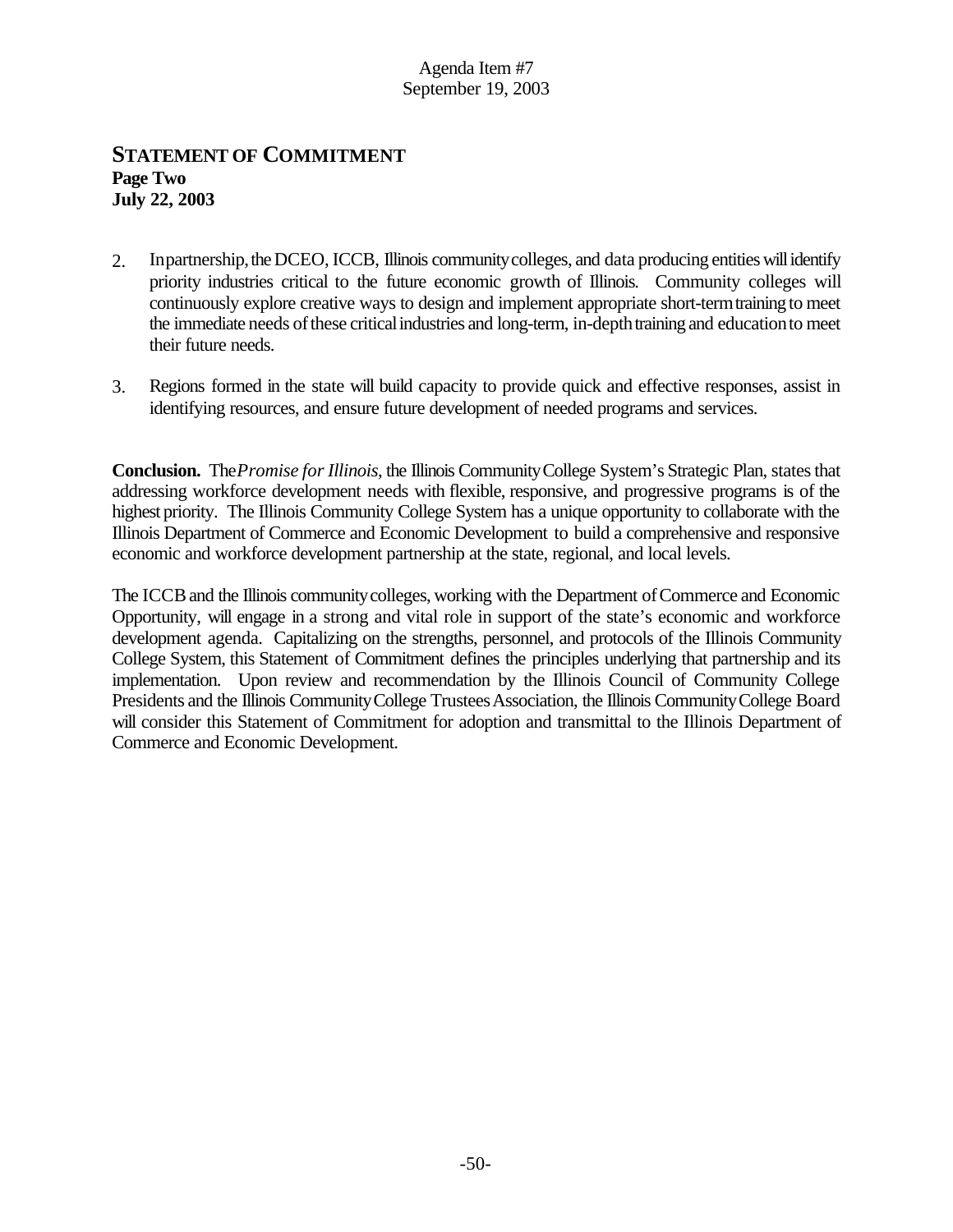#### Illinois Community College Board

# **ILLINOIS COMMUNITY COLLEGE BOARD ADVISORY COMMITTEE MEMBER APPOINTMENTS**

Each year, the President/CEO as authorized by the Illinois Community College Board appoints representatives to its advisorycommittees. Memberships are either at-large appointments selected by the Illinois Community College Board staff, appointments recommended by various community college organizations,or exofficio members who represent committees ofvarious relevant organizations. The latter appointments change asthe groups' committee leadership positions change. All other new appointments are for three-year terms beginning July 1, 2003 and ending June 30, 2006, except for those vacancies created by resignations during the year.

The advisory committees perform a critical service to the Illinois Community College Board in that they provide input from a local perspective on issues that affect the entire system. Currently, the Board has four advisory committees. The Finance Advisory Committee, under the leadership of Don Wilske, Chief Financial Officer, provides input on system budget development and policy issues dealing with system finance. The MIS/Research Advisory Committee, working with Scott Parke, Senior Director for Policy Studies, reviews all issues pertaining to research and data collection activities ofthe Board. The Program Advisory Committee, staffed by Carol Lanning, Senior Director for Program Planning and Accountability, assists staff with developing proposed policyregarding curricula and accountability matters. The Student Advisory Committee is the fourth committee whose members are selected by their respective colleges.

Attached for your information is the list of committee members on the Finance, MIS/Research, and Program Advisory Committees for fiscal year 2004.

# **INFORMATION ONLY**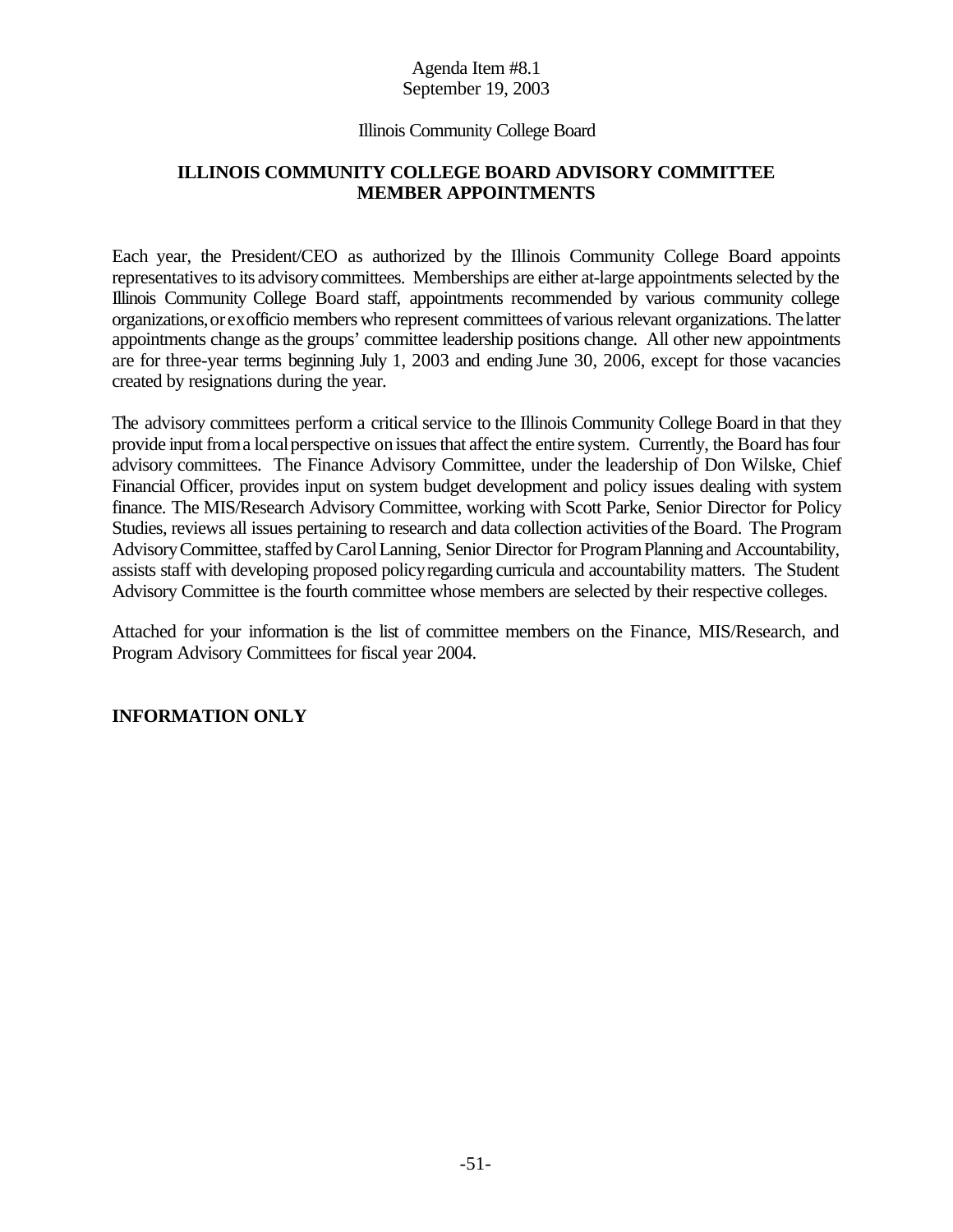# **ILLINOIS COMMUNITY COLLEGE BOARD ADVISORY COMMITTEE MEMBERS 2003-2004**

## Finance Advisory Committee

- 1. **Ron Ally**, Vice President for Administrative Services, McHenryCountyCollege At Large (2006)
- 2. Bruce Conners Vice President of Educational Services, Kaskaskia College (Chief Academic Officers) (2004)
- 3. Gary Davis Executive Director, Illinois Community College Trustees Association (ICCTA) Ex Officio
- 4. Abe Eshkenazi Vice Chancellor, Finance, City Colleges of Chicago (2004)
- 5. **Greg Florian**, Vice President Finance & Administration, Richland Community College-Chair, Illinois Community College Chief Financial Officers (ICCCFO) - Ex Officio
- 6. **Victoria Jensen,** Dean, Academic Support Services, Highland Community College Illinois Council of Community College Administrators (ICCCA) (2004)
- 7. **Ellen Lindeen** Faculty, Waubonsee Community College Illinois Community College Faculty Association (ICCFA) (2004)
- 8. Brad McCormick Dean, Business Affairs -Southeastern Illinois College At Large (2005)
- 9. Rick Radeke Executive Vice President, Finance and Operations, Waubonsee Community College -At Large (2004)
- 10. Thomas Schmidt President, Carl Sandburg College Chair, Presidents Council Finance Committee - Ex Officio
- 11. **Michael Shirley,** President, Elgin Community College Vice Chair, Presidents Council Finance Committee - Ex Officio
- 12. Roger Tuttle Trustee, Heartland Community College Illinois Community College Trustees Association (ICCTA) (2004)
- 13. **TBA** Student Student Advisory Committee Member Ex Officio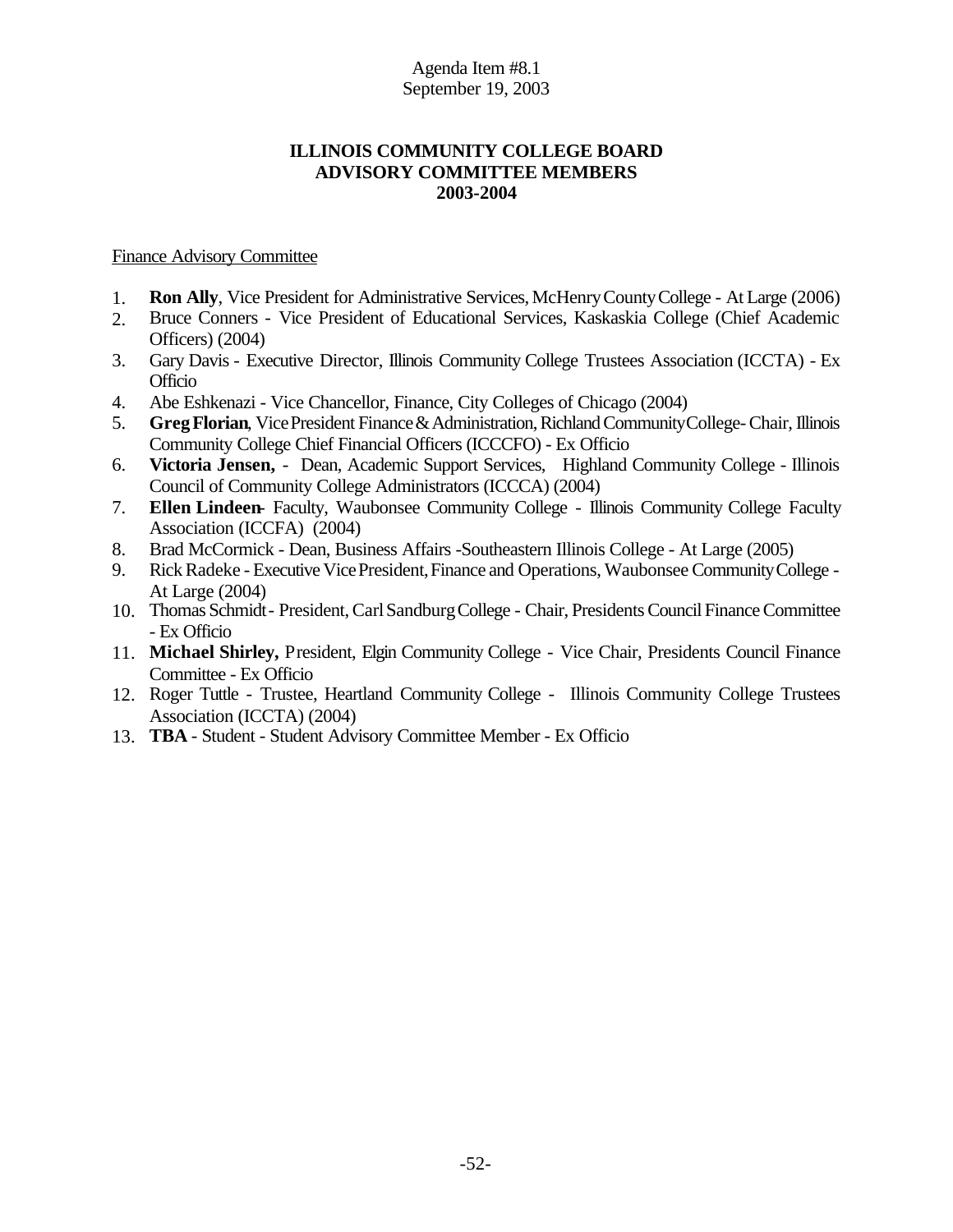## MIS/Research Advisory Committee

- 1. Pamela Allmendinger Manager, MIS/Research, Black Hawk College At Large (2004) **Clay Baitman** - Vice President for Instruction, Southwestern Illinois College - Chief Academic Officers (CAO) (2006)
- 2. Laura Crane Interim Director, Institutional Research, William Rainey Harper College At Large (2004)
- 3. Mary Lou De'Allegro Dean, Institutional Effectiveness, Joliet Junior College At Large (2005)
- 4. Lon Feuerhelm Production & Operations Manager, Southwestern Illinois College At Large (2005)
- 5. **Antonio Gutierrez-Marquez** Associate Vice Chancellor for Planning & Research, City Colleges of Chicago - At Large (2006)
- 6. Michael Monaghan Director, Government Relations, Illinois Community College Trustees Association (ICCTA) - (2005)
- 7. **Fran Oros** Faculty, Shawnee Community College Illinois Community College Faculty Association (ICCFA) (2006)
- 8. Padriac Shinville Division Chair, Alternative Learning/Education Programs, Heartland Community College, - At Large (2004)
- 9. **Aimee Wood** MIS Coordinator, Illinois Central College Illinois Council of Community College Administrators (ICCCA) - At Large (2006)
- 10. **TBA** President Presidents Council (2006)
- 11. **TBA** At Large (2006)
- 12. **TBA** Illinois Community College Chief Financial Officers (ICCCFO) (2006)
- 13. **TBA** Student Student Advisory Committee Member Ex Officio